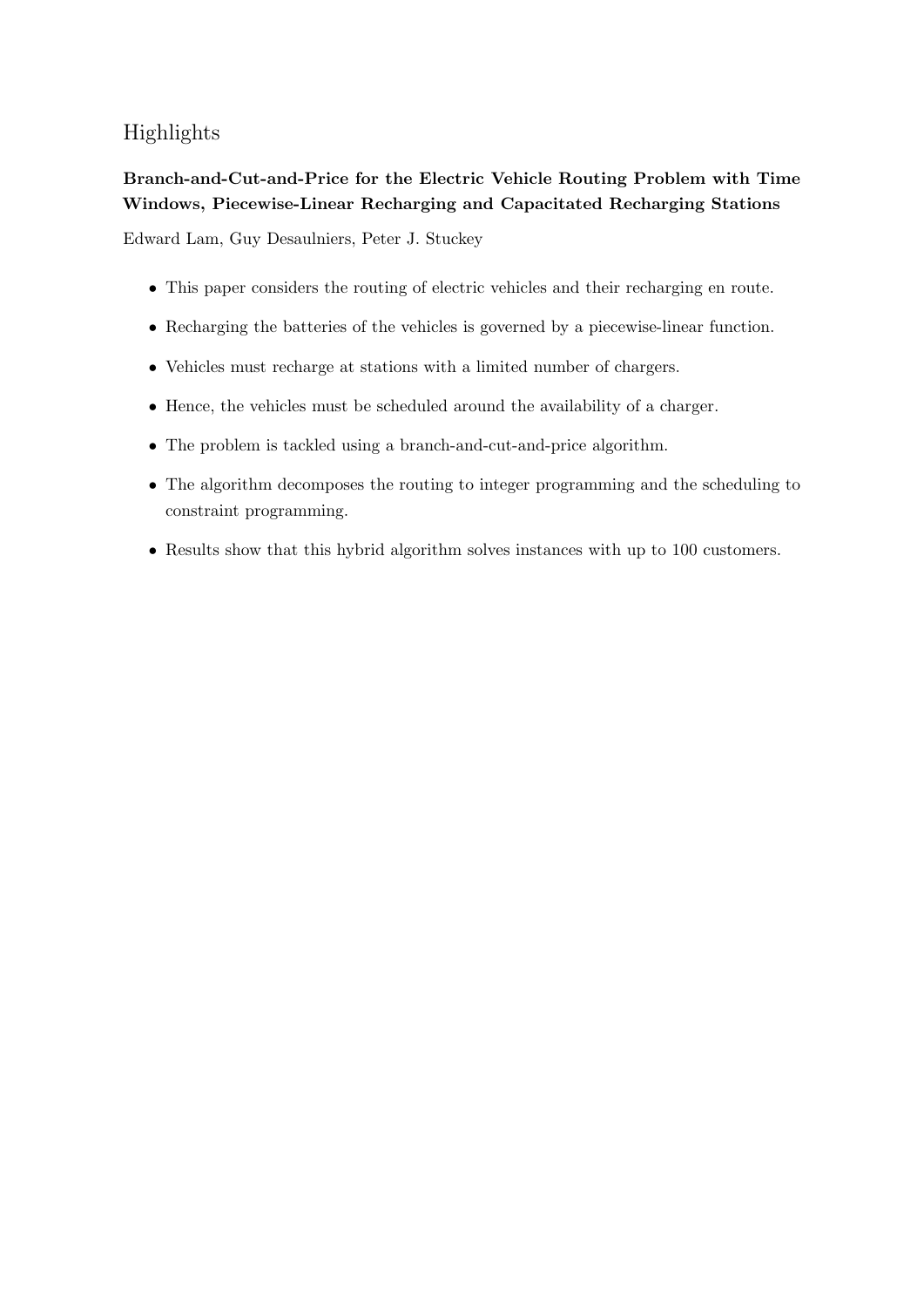# Branch-and-Cut-and-Price for the Electric Vehicle Routing Problem with Time Windows, Piecewise-Linear Recharging and Capacitated Recharging Stations

Edward Lam<sup>a</sup>, Guy Desaulniers<sup>b</sup>, Peter J. Stuckey<sup>a</sup>

<sup>a</sup>Monash University, Melbourne, Victoria, Australia  $b$ Polytechnique Montreal and GERAD, Montreal, Quebec, Canada

# Abstract

The Electric Vehicle Routing Problem with Time Windows, Piecewise-Linear Recharging and Capacitated Recharging Stations aims to design minimum-cost routes for a fleet of electric vehicles subject to intra-route and inter-route constraints. Every vehicle is equipped with a rechargeable battery that depletes while it transports goods along its route. A vehicle must detour to a recharging station to recharge before draining its battery. To approximate a real recharging process, the amount of energy restored is modeled as a piecewise-linear function of the time spent recharging. Furthermore, each station has a small number of chargers, and hence, when and where a vehicle can recharge must be scheduled around the availability of a charger. This interaction between vehicles does not appear in classical vehicle routing problems and motivates the development of new methods that can exploit the joint routing and scheduling structure. This paper proposes a branch-and-cut-and-price algorithm that designates the routing to integer programming using Dantzig-Wolfe decomposition and the scheduling to constraint programming using logic-based Benders decomposition. Experimental results indicate that this hybrid method solves 34% of the instances with 100 customers.

# Keywords:

vehicle routing problem, synchronization, scheduling, Dantzig-Wolfe decomposition, logic-based Benders decomposition, conflict-driven clause learning

# 1. Introduction

This paper proposes the Electric Vehicle Routing Problem with Time Windows, Piecewise-Linear Recharging and Capacitated Recharging Stations (EVRPTW-PLR-CRS). The EVRPTW-PLR-CRS adds two complications to the Electric Vehicle Routing Problem with Time Windows (EVRPTW) which is itself based on the classical Vehicle Routing Problem with Time Windows (VRPTW).

The VRPTW appoints a fleet of identical vehicles to deliver packages from a central depot to customers before returning to the depot at the end of their routes (see [Vigo and Toth,](#page-38-0)

Email addresses: edward.lam@monash.edu (Edward Lam), guy.desaulniers@gerad.ca (Guy Desaulniers), peter.stuckey@monash.edu (Peter J. Stuckey)

URL: https://ed-lam.com (Edward Lam), https://www.gerad.ca/~guyd/gdeng.html (Guy Desaulniers), https://people.eng.unimelb.edu.au/pstuckey (Peter J. Stuckey)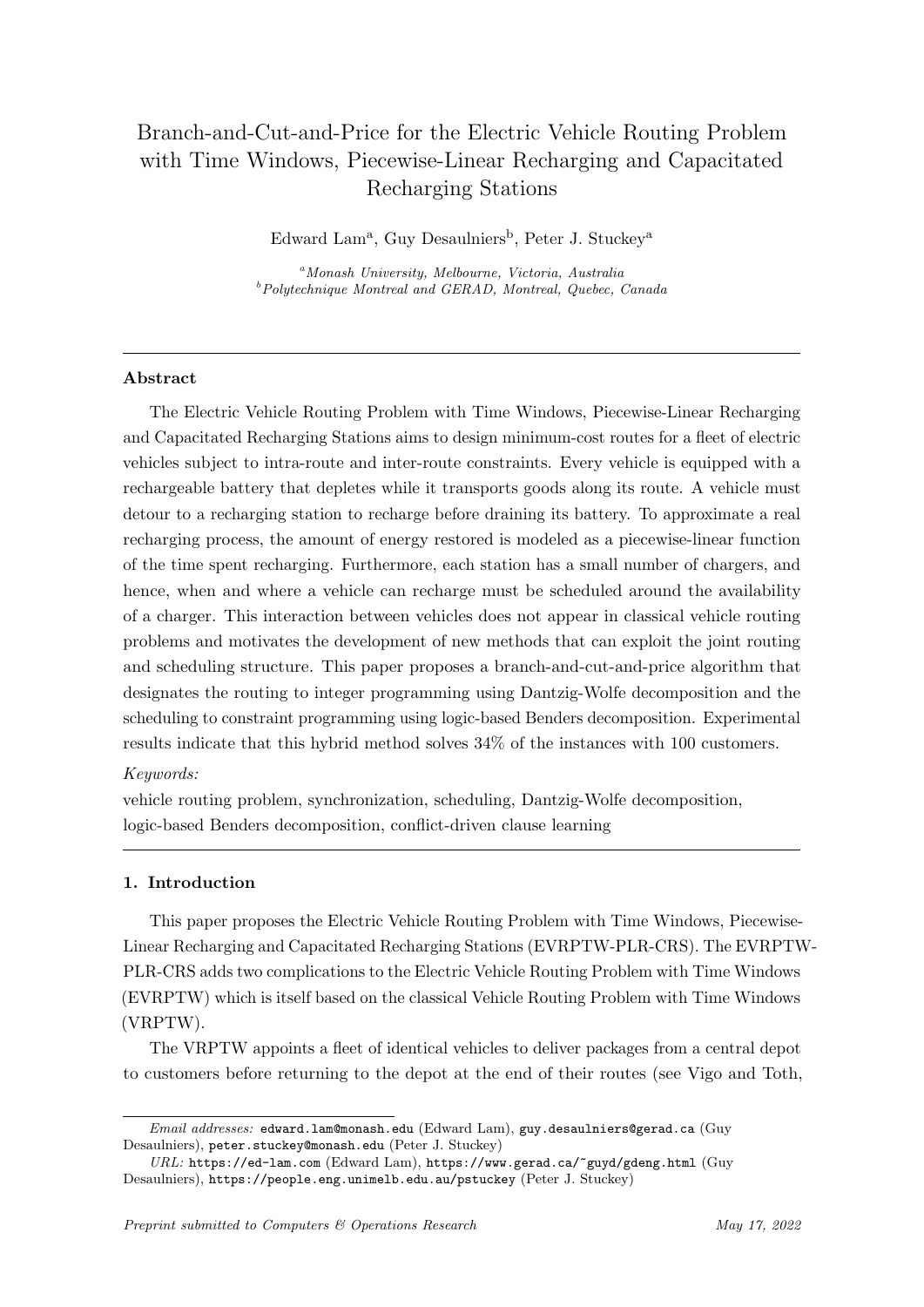[2014;](#page-38-0) [Costa et al., 2019\)](#page-36-0). Every package is associated with a quantity of load. Each vehicle can carry packages up to a maximum total load called the vehicle capacity. The customer of every package is given a time frame, called the *time window*, within which the package will be delivered. Vehicles can arrive at a customer prior to the time window but must wait until the window opens before commencing delivery. Performing a delivery requires an amount of time called its *service duration*. The goal of the VRPTW is to compute routes that deliver every package while minimizing the total travel distance.

The EVRPTW extends the VRPTW to electric vehicles, each equipped with a rechargeable battery [\(Desaulniers et al., 2016\)](#page-36-1). The battery of a vehicle is initially fully charged at the depot and depletes while the vehicle travels along its route. The battery must maintain a minimum amount of energy, denoted as 0, at all times. Vehicles must detour to a recharging station to recharge before draining their battery. The recharge rate is assumed to be constant. Therefore, the energy replenished is a linear function of the time spent recharging.

In practice, the recharge rate progressively slows to avoid damaging the battery. It can be accurately modeled as a piecewise-constant function [\(Montoya et al., 2017\)](#page-38-1), which leads to a piecewise-linear function for representing the energy restored. The EVRPTW-PLR-CRS includes this piecewise-linear recharging function absent in the EVRPTW.

Much of the literature on routing electric vehicles assumes that the recharging stations can simultaneously recharge an unlimited number of vehicles. In practice, the stations are often equipped with only a few chargers. Hence, a vehicle may arrive at a recharging station to find that all chargers are already in use by other vehicles and, consequently, has to wait until a charger becomes available. The issue of waiting is exacerbated by the slow recharging of batteries today. The EVRPTW-PLR-CRS supplements the routing structure of the EVRPTW with a novel scheduling structure at each recharging station that both determines when a vehicle should recharge and bounds the total number of vehicles simultaneously recharging. This type of scheduling is seen at privately-owned recharging facilities where the operator has full control of the chargers. [Appendix A](#page-33-0) presents an example that illustrates the combined routing and scheduling.

The scheduling structure in the EVRPTW-PLR-CRS substantially complicates the VRPTW. Every vehicle in the VRPTW can be considered independent: as long as the packages delivered along a route fit within the vehicle capacity and can be delivered on-time, delaying the route does not impact the routes of the other vehicles. In the EVRPTW, adding the energy constraints retains the independence of the vehicles: as long as a vehicle does not completely drain its battery, the routes of the other vehicles remain unaffected. However, the recharging station scheduling of the EVRPTW-PLR-CRS makes the problem much more difficult. The vehicles are no longer independent as they interact at the charging stations. To deliver the on-board packages on time, the vehicles are required to self-organize at the stations to determine the order in which the vehicles recharge.

The main contributions of this paper are an exponential-size formulation of the EVRPTW-PLR-CRS and an accompanying exact optimization algorithm that elegantly decomposes the joint routing and scheduling structure to the best technologies available for exploiting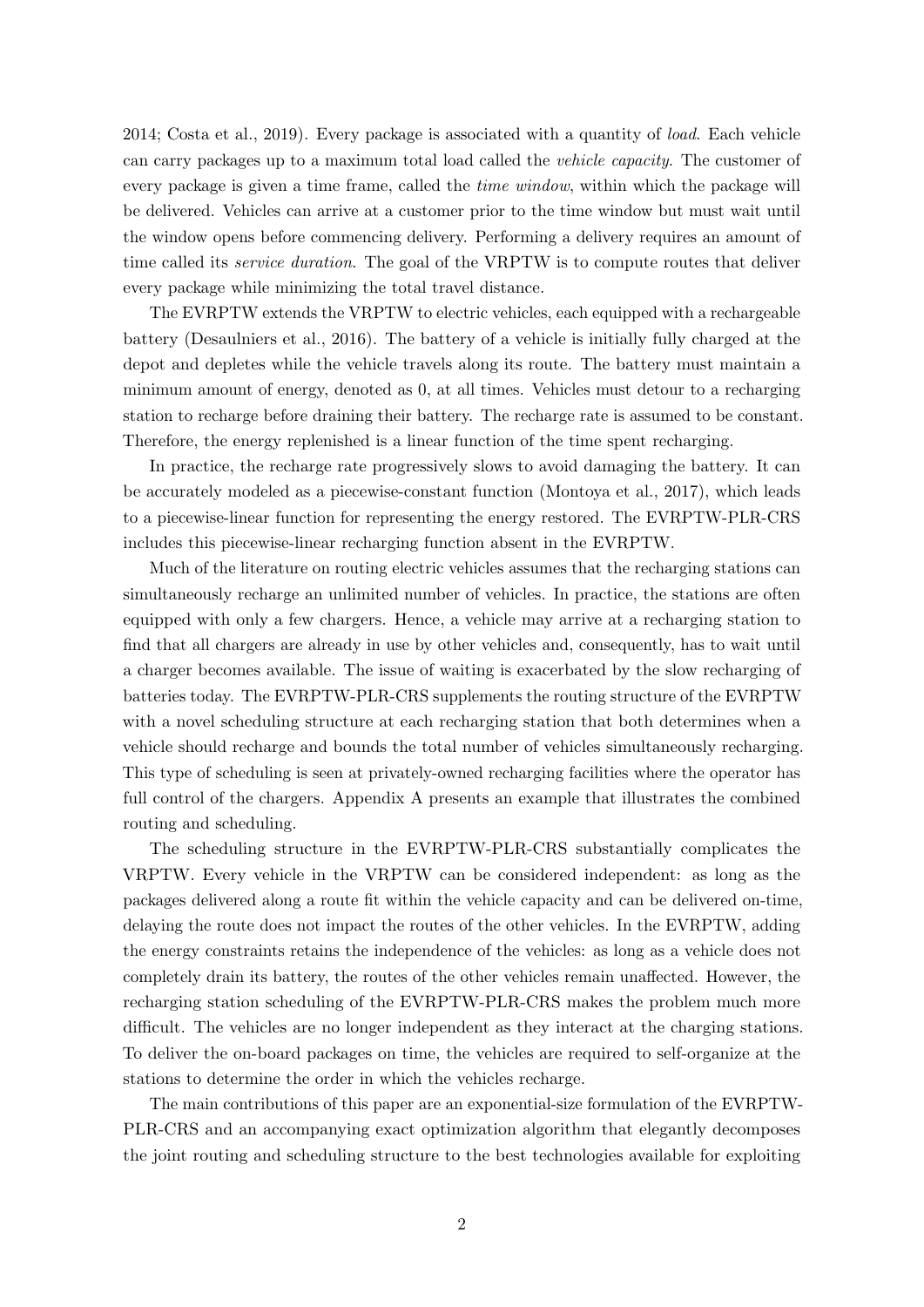these structures. It is well-known that integer programming and particularly branch-andcut-and-price (BCP) power the state-of-the-art exact methods for many vehicle routing problems including the VRPTW (see [Vigo and Toth, 2014;](#page-38-0) [Costa et al., 2019\)](#page-36-0) and the EVRPTW [\(Desaulniers et al., 2020\)](#page-36-2). It is also well-known that constraint programming generally outperforms integer programming at scheduling problems [\(Schutt et al., 2010;](#page-38-2) [Heinz,](#page-37-0) [2018\)](#page-37-0). This paper introduces a hybrid BCP algorithm that uses integer programming for routing via a Dantzig-Wolfe decomposition (see Lübbecke and Desrosiers, 2005; [Desaulniers](#page-36-3) [et al., 2005\)](#page-36-3) and defers the scheduling to a constraint programming subproblem using the generic form [\(Lam and Van Hentenryck, 2017;](#page-38-4) [Davies et al., 2017;](#page-36-4) [Lam et al., 2020\)](#page-37-1) of logic-based Benders decomposition [\(Hooker and Ottosson, 2003\)](#page-37-2). The paper also presents an ad-hoc technique to strengthen the Benders cuts and a polyhedral analysis to further lift the Benders cuts. Experimental results indicate that the BCP algorithm solves 34% of the instances with 100 customers.

The remainder of the paper is organized as follows. [Section 2](#page-3-0) reviews related problems and solution methods. [Section 3](#page-7-0) presents a mathematical formulation of the EVRPTW-PLR-CRS and describes the hybrid BCP algorithm. [Section 4](#page-27-0) compares the empirical performance of the algorithm on different variants of the problem. [Section 5](#page-32-0) concludes this paper.

## <span id="page-3-0"></span>2. Background and Related Work

This section reviews background material and surveys relevant studies.

# 2.1. Constraint Programming and Job Scheduling Problems

Constraint programming is a technology developed in the field of artificial intelligence for combinatorial optimization. Constraint programming is widely used across many application domains but it is especially successful at scheduling, at which it generally outperforms integer programming. Most notably, [Schutt et al.](#page-38-2) [\(2010\)](#page-38-2) close many benchmark instances of the Resource-Constrained Project Scheduling Problem using constraint programming. Integer programming and constraint programming hybrids are only starting to challenge standalone constraint programming on a limited number of benchmark instances [\(Heinz, 2018\)](#page-37-0). The poor performance of integer programming arises from the disjunctive nature of job scheduling problems since the jobs are often scheduled before or after another.

High-performance constraint programming models often use global constraints, which are high-level declarations that encapsulate an entire combinatorial structure and are implemented by specialized algorithms. The DIFFN global constraint is one of several workhorses for scheduling. It enforces rectangle packings and is used for scheduling jobs that cannot be paused and resumed (i.e., no preemption) and that cannot switch between different machines once started. Consider  $N \in \mathbb{N}$  jobs and let  $\mathcal{N} = \{1, ..., N\}$  be the set of jobs. Given the vectors **s**, **d**, **m**, **r**  $\in \mathbb{Z}_+^N$  of variables respectively representing the start time of each job, the duration of each job, the index of the first machine assigned to each job and the number of machines simultaneously required by each job, all of which are bounded, the DIFFN(s, d, m, r)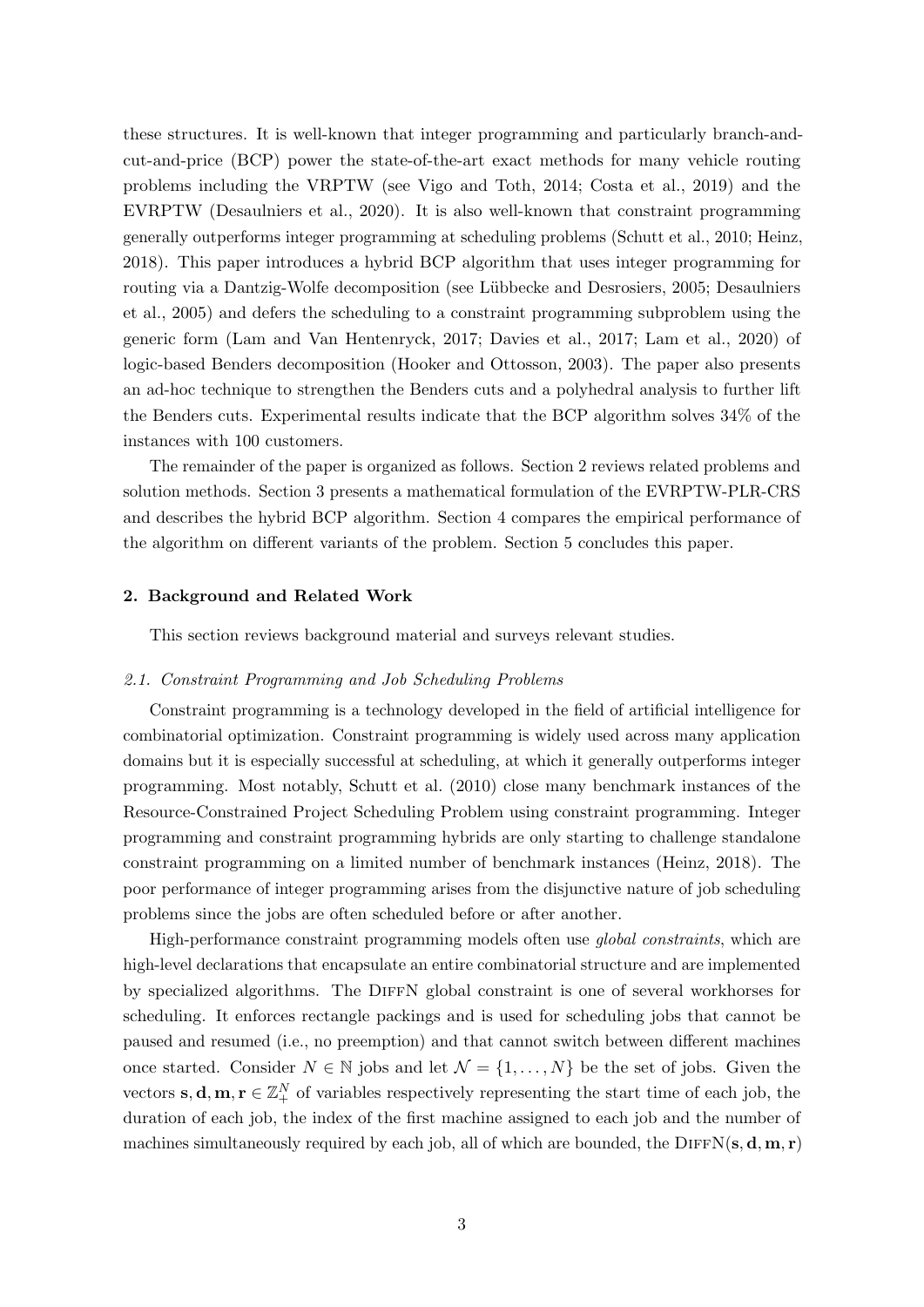<span id="page-4-0"></span>

Figure 1: The DIFFN global constraint is used to pack smaller rectangles into a larger rectangle. The constraint is unsatisfiable because jobs 1 and 2 require four machines simultaneously.

constraint ensures that the rectangles with corners  $(s_i, m_i)$ ,  $(s_i + d_i - 1, m_i)$ ,  $(s_i, m_i + r_i - 1)$ and  $(s_i + d_i - 1, m_i + r_i - 1), i \in \mathcal{N}$ , do not overlap. Formally, it requires

$$
d_i = 0 \lor d_j = 0 \lor r_i = 0 \lor r_j = 0 \lor s_i + d_i \leq s_j \lor s_j + d_j \leq s_i \lor m_i + r_i \leq m_j \lor m_j + r_j \leq m_i
$$
  

$$
\forall i \in \{1, ..., n-1\}, j \in \{i+1, ..., n\}.
$$

In the general case,  $s, d, m$  and  $r$  are vectors of variables. However, in many scheduling problems, the job durations  $\bf d$  and resource consumptions  $\bf r$  are known and fixed. Then, the DIFFN constraint only needs to find feasible start times  $s$  and machine allocations  $m$ , given the constants d and r. [Figure 1](#page-4-0) shows an example with three machines and three such jobs. Notice that job 2 cannot be scheduled on the three machines as it would exceed the capacity.

## 2.2. Logic-based Benders Decomposition

[Hooker and Ottosson](#page-37-2) [\(2003\)](#page-37-2) devise Logic-based Benders decomposition which generalizes the linear programming subproblem in the common Benders decomposition to any type of subproblem for which an *inference dual* can be defined. This includes discrete problems such as integer programming and constraint programming. Due to its generality, the Benders cuts in logic-based Benders decomposition do not have a specific form, such as the one dictated by the dual variables in standard Benders decomposition. Instead, the form of the Benders cuts must be carefully derived for every different problem. For many problems, naive combinatorial Benders cuts (i.e., cuts that allow at most  $n-1$  binary variables to be used given a set of  $n$  variables) are applicable [\(Codato and Fischetti, 2006\)](#page-36-5) but results in an extremely weak linear relaxation.

[Lam and Van Hentenryck](#page-38-4) [\(2017\)](#page-38-4) and [Davies et al.](#page-36-4) [\(2017\)](#page-36-4) independently invent a generic mechanism that can derive combinatorial Benders cuts stronger than the naive cuts. Using the proof system borrowed from Boolean satisfiability known as *conflict analysis* or *conflict-driven* clause learning [\(Marques Silva and Sakallah, 1996;](#page-38-5) [Ohrimenko et al., 2009;](#page-38-6) [Feydy and Stuckey,](#page-36-6) [2009\)](#page-36-6), their system tracks the sequence of propagations (i.e., the changes to the domain of the variables) in the subproblem and upon detecting infeasibility, traces these propagations backward to generate a combinatorial Benders cut in the master problem. The cut concerns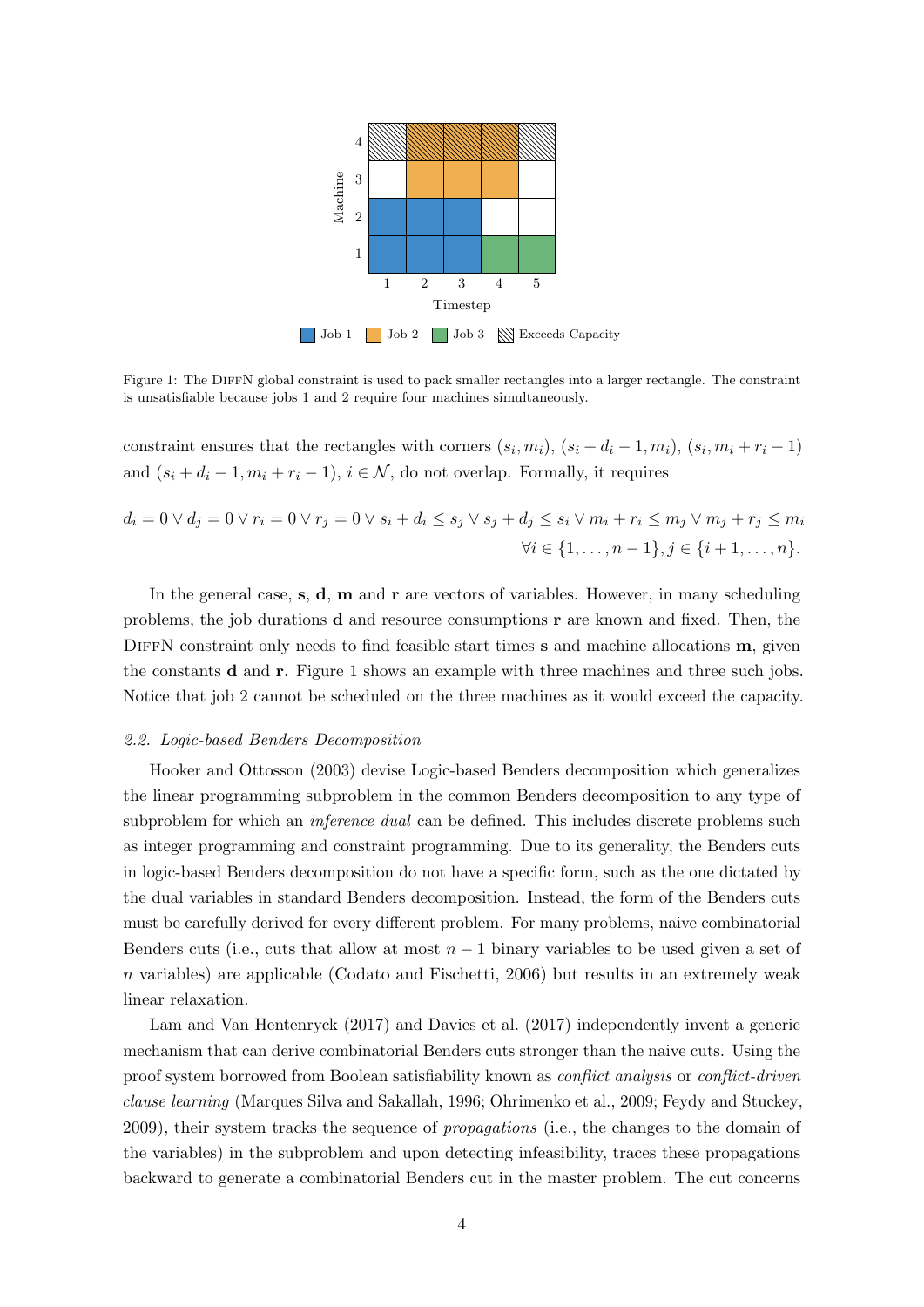a small, but not necessarily minimal, set of master problem variables that implicate the infeasibility in the subproblem. A detailed walk-through of the procedure for the VRPTW is given by [Lam and Van Hentenryck](#page-38-4) [\(2017\)](#page-38-4). The use of conflict analysis to find combinatorial Benders cuts was recently developed into an automatic decomposition solver named Nutmeg by the two teams together [\(Lam et al., 2020\)](#page-37-1), on which this work is based.

## 2.3. Electric Vehicle Routing Problems

Electric vehicle routing problems and green vehicle routing problems append constraints to classical vehicle routing problems to model issues relevant to a low-carbon society.

[Desaulniers et al.](#page-36-1) [\(2016\)](#page-36-1) design BCP algorithms for four variants of the EVRPTW: with or without partial recharges and with or without a maximum of one recharge per route. They propose pricing algorithms that include sophisticated resource extension functions for connecting the current battery level to the future energy needs of a route. They also develop dominance rules that can handle the interconnected time and charge resources. Their algorithms can solve instances with 100 customers. [Desaulniers et al.](#page-36-2) [\(2020\)](#page-36-2) then improve these algorithms by using reduced cost variable fixing to disable routes containing sequences of two arcs.

[Montoya et al.](#page-38-1) [\(2017\)](#page-38-1) study an electric vehicle routing problem with piecewise-linear recharging. They examine a common recharging process called constant current-constant voltage and conclude that it closely follows a piecewise-linear function. They then design a mixed integer linear programming model that could solve instances with 20 customers as well as a bespoke heuristic solver. They conclude that ignoring the non-linearity of recharging leads to infeasible or overly expensive solutions. They also notice that the literature up to this point ignore the capacity of stations and propose to extend the study to capacitated stations in future work. Based on the work by [Montoya et al.](#page-38-1) [\(2017\)](#page-38-1), [Froger et al.](#page-36-7) [\(2019\)](#page-36-7) develop two improved formulations and a heuristic approach that find the best-known solutions.

[Lee](#page-38-7) [\(2020\)](#page-38-7) develop a branch-and-price algorithm for an electric vehicle routing problem that uses a network whose nodes are recharging stations and arcs correspond to segments of a route. They include the exact non-linear recharging function without resorting to approximations but conclude that the method cannot yet handle other time constraints, such as time windows, because of the interaction with the non-linear recharging function.

Green vehicle routing problems include constraints relevant to vehicles running on alternative fuels such as hydrogen vehicles and electric vehicles. [Bruglieri et al.](#page-36-8) [\(2019\)](#page-36-8) propose exact methods for a green vehicle routing problem without time windows but with capacity constraints at the refueling stations. All vehicles are assumed to refuel for a fixed amount of time to its maximum capacity upon visiting a station. They develop two integer programming models: an arc-based model and a path-based model that couples together segments of the routes. They complement the path-based model with a cutting plane algorithm that first relaxes some of the constraints and iteratively adds them if they are violated. Their results indicate that the cutting plane approach over the huge path-based model is superior by solving the hardest instances with 15 vehicles, 15 customers and one refueling station. Noticing that the practicality of this model is limited to two refueling pumps at the station,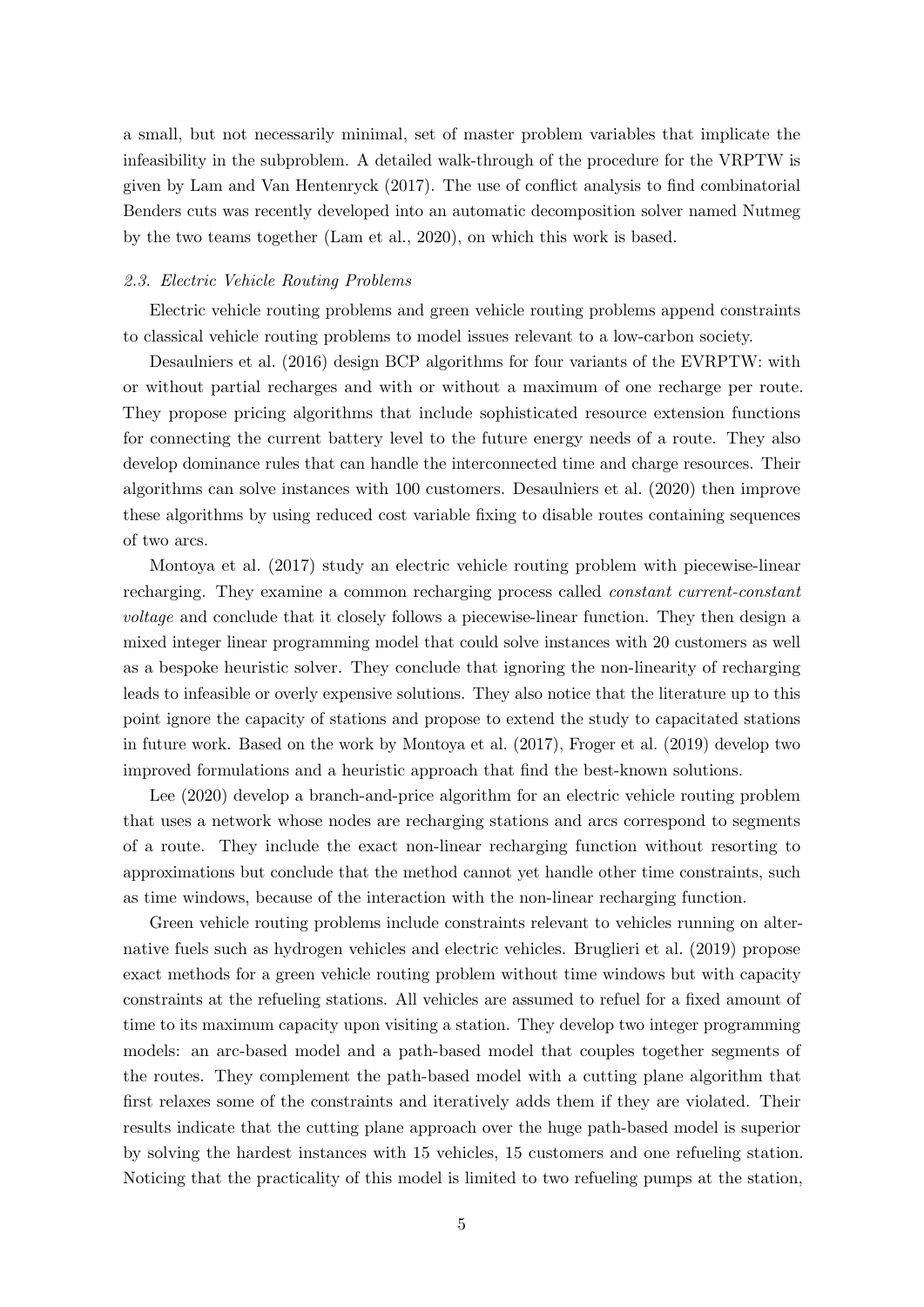[Bruglieri et al.](#page-36-9) [\(2021\)](#page-36-9) later improve their cutting plane technique to handle more pumps by instead modeling the number of simultaneous refueling operations. This new algorithm can solve instances with up to 30 customers and five pumps. There are a few differences to our problem setting (e.g., no time windows) but the key difference is that we do not assume that the vehicles recharge to its full capacity in a constant amount of time but rather incorporate decisions on the amount to recharge and the duration to recharge, which is complicated by the non-linear recharging rate.

[Froger et al.](#page-36-10) [\(2021\)](#page-36-10) consider a problem similar to the EVRPTW-PLR-CRS that excludes time windows but includes stations equipped with different technologies, each with a different piecewise-linear recharging rate. They propose a very elaborate path-based mixed integer linear programming model and a two-phase local search matheuristic. Using the mixed integer linear programming model, they could exactly solve instances with up to 10 customers and 2 stations, each with 1 or 2 chargers. In contrast, the heuristic finds feasible solutions to instances with up to 320 customers. They conclude that explicitly considering the recharging station scheduling is crucial as ignoring the scheduling can lead to infeasible solutions in the presence of a limited number of chargers.

To simulate a limited capacity at the charging stations, several other studies (e.g., [Kullman](#page-37-3) [et al., 2021;](#page-37-3) [Keskin et al., 2021,](#page-37-4) [2019\)](#page-37-5) propose models and solution methods that include waiting queues at charging stations. There appears to be no other literature that develop exact solution methods to the EVRPTW-PLR-CRS, presumably due to the difficulty in handling the joint routing and scheduling structure.

# 2.4. Vehicle Routing Problems with Synchronization

The vehicles in classical vehicle routing problems can be considered independent as delaying a route has little impact on the other routes. However, in rich vehicle routing problems, modifying a route can have severe and detrimental effects on other routes. For instance, some problems require the vehicles to co-operate to rendezvous or share resources. This interaction is called synchronization. The EVRPTW-PLR-CRS falls into this category. Vehicles are interdependent due to the interaction at the recharging stations. Vehicle routing problems with synchronization are extremely difficult due to the consequences of one decision on another. Three studies with similar routing and scheduling structure are mentioned below. [Drexl](#page-36-11) [\(2012\)](#page-36-11) survey other vehicle routing problems with synchronization.

[El Hachemi et al.](#page-36-12) [\(2011\)](#page-36-12) investigate a joint routing and scheduling problem for scheduling vehicles in the timber industry. They develop an ad-hoc decomposition technique somewhat similar to logic-based Benders decomposition. They acknowledge that integer programming is inadequate at scheduling and propose a constraint programming master problem for scheduling and an integer programming subproblem for routing. Information on route infeasibility is communicated back to the constraint programming master problem using global constraints.

[Lam and Van Hentenryck](#page-37-6) [\(2016\)](#page-37-6) study a routing and scheduling problem that models airplanes parking in a limited number of bays while loading or unloading goods. The problem schedules the arrival and departure of the airplanes in consideration of the scarce parking bays. They develop a path-based integer programming master problem solved using column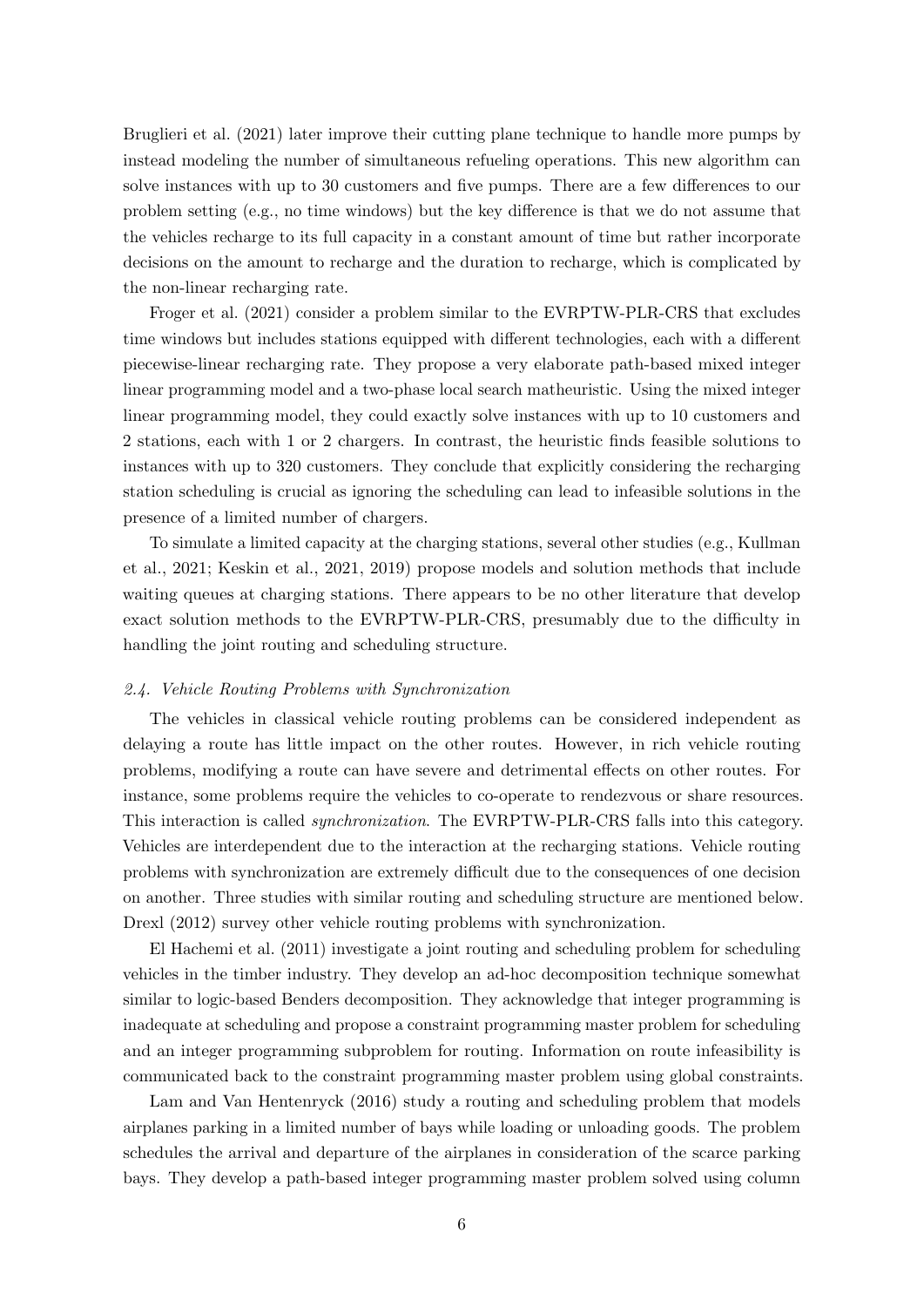generation for routing the vehicles, which are then scheduled using constraint programming. They enforce the scheduling constraints using naive combinatorial Benders cuts, which simply state that at most  $n-1$  of n binary decisions can be chosen. They do not attempt to lift or strengthen these cuts.

[Jungwirth et al.](#page-37-7) [\(2020\)](#page-37-7) consider a scheduling problem in the healthcare domain. The problem is modeled as a vehicle routing problem with scheduling constraints. They develop a column generation algorithm for the problem and handle the scheduling structure using two methods: one based on branching and the other based on naive combinatorial Benders cuts. They also do not attempt to lift these cuts and conclude that branching performs better experimentally.

# <span id="page-7-0"></span>3. The Branch-and-Cut-and-Price Algorithm

This section presents an exponential-size model of the EVRPTW-PLR-CRS and an accompanying BCP algorithm for solving it.

# <span id="page-7-1"></span>3.1. Simplifying Assumptions

The following assumptions are imposed to simplify the problem.

Electric vehicles are not yet used for long-distance deliveries that require more than one recharge between two customers. Therefore, a route is prevented from containing a subsequence of two or more consecutive recharging stations. That is, a vehicle must arrive at a station from the depot or a customer and depart the station to a customer or the depot.

A vehicle is assumed to conduct exactly one recharge between the time that it arrives and departs a station. This prevents a vehicle from sharing its charger with another vehicle by pausing its recharge. In the terminology of scheduling, preemption is prohibited.

Every vehicle begins its day fully charged. In addition, vehicles can return to the depot with zero energy remaining as there is ample time overnight to recharge before beginning the next day. With a further assumption that energy costs are proportional to the recharge amount, then energy costs can be ignored since the costs are incurred either along a route or after returning to the depot.

The energy consumed while in motion is assumed to be proportional to the distance traveled. In reality, energy consumption is a non-linear function of the speed of the vehicle, the load on-board and the slope of the road, among others.

[Montoya et al.](#page-38-1) [\(2017\)](#page-38-1) analyze the recharging characteristics of real batteries and propose to model the recharging as a piecewise-linear function. They acknowledge that the recharging process is described by differential equations but argue that piecewise-linear functions are an accurate approximation. The same three-piece piecewise-linear function, as shown in [Figure 2,](#page-8-0) is considered for the EVRPTW-PLR-CRS. Note that a battery level of 0 does not mean that the battery is fully depleted but rather represents a minimal state of charge.

## 3.2. The Model

Consider  $K \in \mathbb{N}$  available vehicles, where K can be set to an arbitrarily large value if the number of vehicles is unlimited. Let  $\mathcal{R}^*$  be the set of all possible routes. Let C be the set of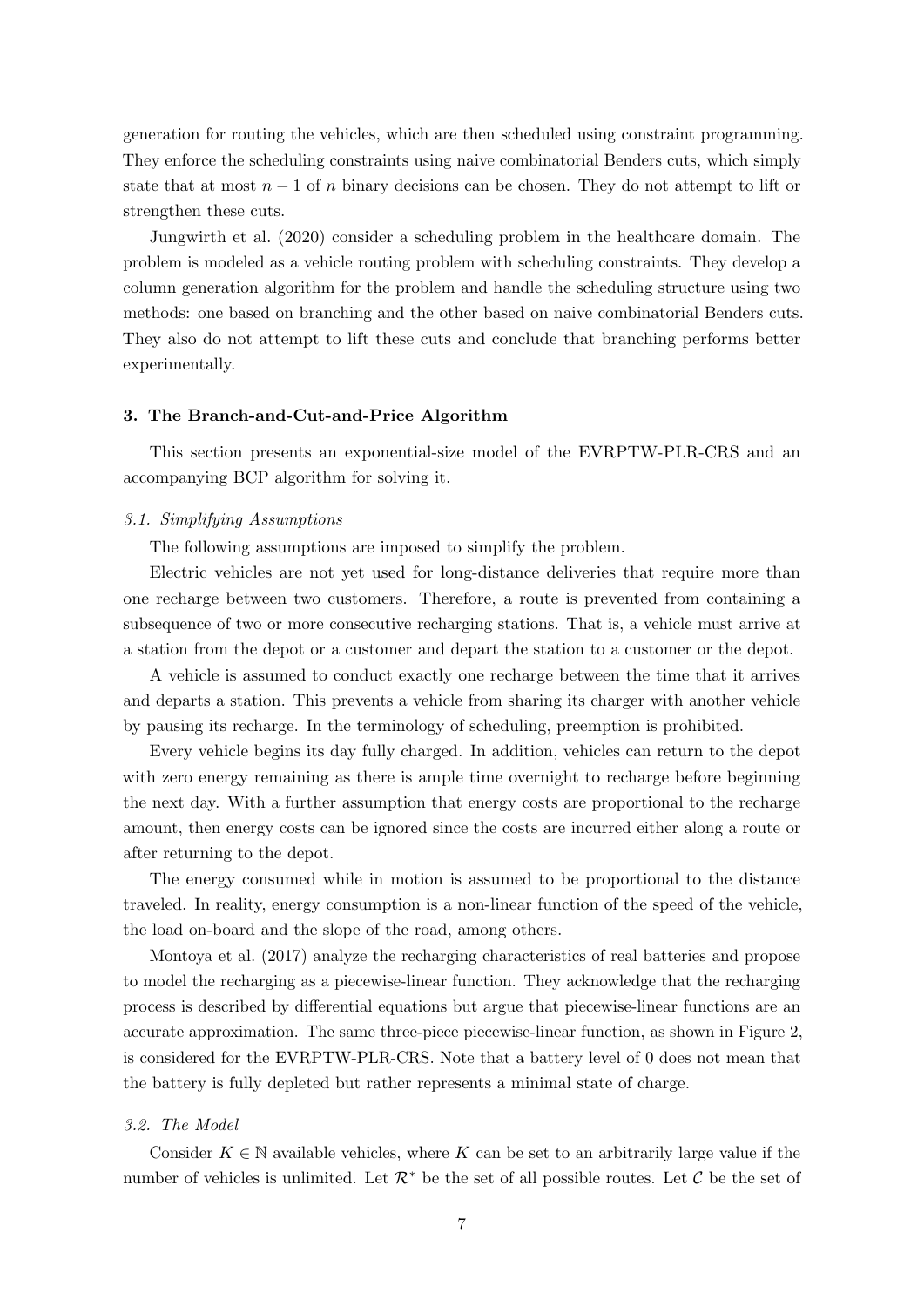<span id="page-8-0"></span>

Figure 2: The piecewise-linear function governing the amount of energy restored as a function of the duration spent recharging according to [Montoya et al.](#page-38-1) [\(2017\)](#page-38-1).

customers and let  $A_r^c \in \mathbb{Z}_+$  be a constant representing the number of times that route  $r \in \mathbb{R}^*$ visits customer  $c \in \mathcal{C}$ . Associate a cost  $t_r^{\text{cost}} \in \mathbb{Z}_+$  with every route  $r \in \mathcal{R}^*$  and a variable  $x_r \in \{0,1\}$  that indicates whether r is chosen. A formulation of the EVRPTW-PLR-CRS is then given as follows:

<span id="page-8-1"></span>
$$
\min \sum_{r \in \mathcal{R}^*} t_r^{\text{cost}} x_r \tag{1a}
$$

subject to

<span id="page-8-5"></span>r∈R<sup>∗</sup>

$$
\sum_{r \in \mathcal{R}^*} A_r^c x_r = 1 \qquad \forall c \in \mathcal{C}, (1b)
$$

<span id="page-8-4"></span><span id="page-8-3"></span><span id="page-8-2"></span>
$$
\sum B_b^r x_r \ge B_b \qquad \qquad \forall b \in \mathcal{B}^*, \text{ (1c)}
$$

$$
\sum_{r \in \mathcal{R}^*} x_r \le K,\tag{1d}
$$

$$
x_r \in \mathbb{Z}_+ \qquad \qquad \forall r \in \mathcal{R}^* . \tag{1e}
$$

[Objective Function \(1a\)](#page-8-1) minimizes the total cost of all chosen routes. [Constraints \(1b\)](#page-8-2) ensure that every customer is visited exactly once. [Constraints \(1c\)](#page-8-3) indirectly enforce the capacity of the recharging stations by requiring combinations of routes that have a feasible recharging schedule. The set  $\mathcal{B}^*$  is the Benders cuts and every Benders cut  $b \in \mathcal{B}^*$  is associated with a coefficient  $B_b^r \in \mathbb{Z}$  for every route  $r \in \mathcal{R}^*$  and a constant  $B_b \in \mathbb{Z}$ . [Constraint \(1d\)](#page-8-4) bounds the number of routes. [Constraints \(1e\)](#page-8-5) define the domain of the variables. Together, [Constraints \(1b\)](#page-8-2) and [\(1e\)](#page-8-5) ensure that  $0 \leq x_r \leq 1$  for all  $r \in \mathcal{R}^*$ .

As  $\mathcal{R}^*$  and  $\mathcal{B}^*$  are exponential in the number of vertices, the model is simply too large to be declared upfront and solved in a static manner using an integer programming solver.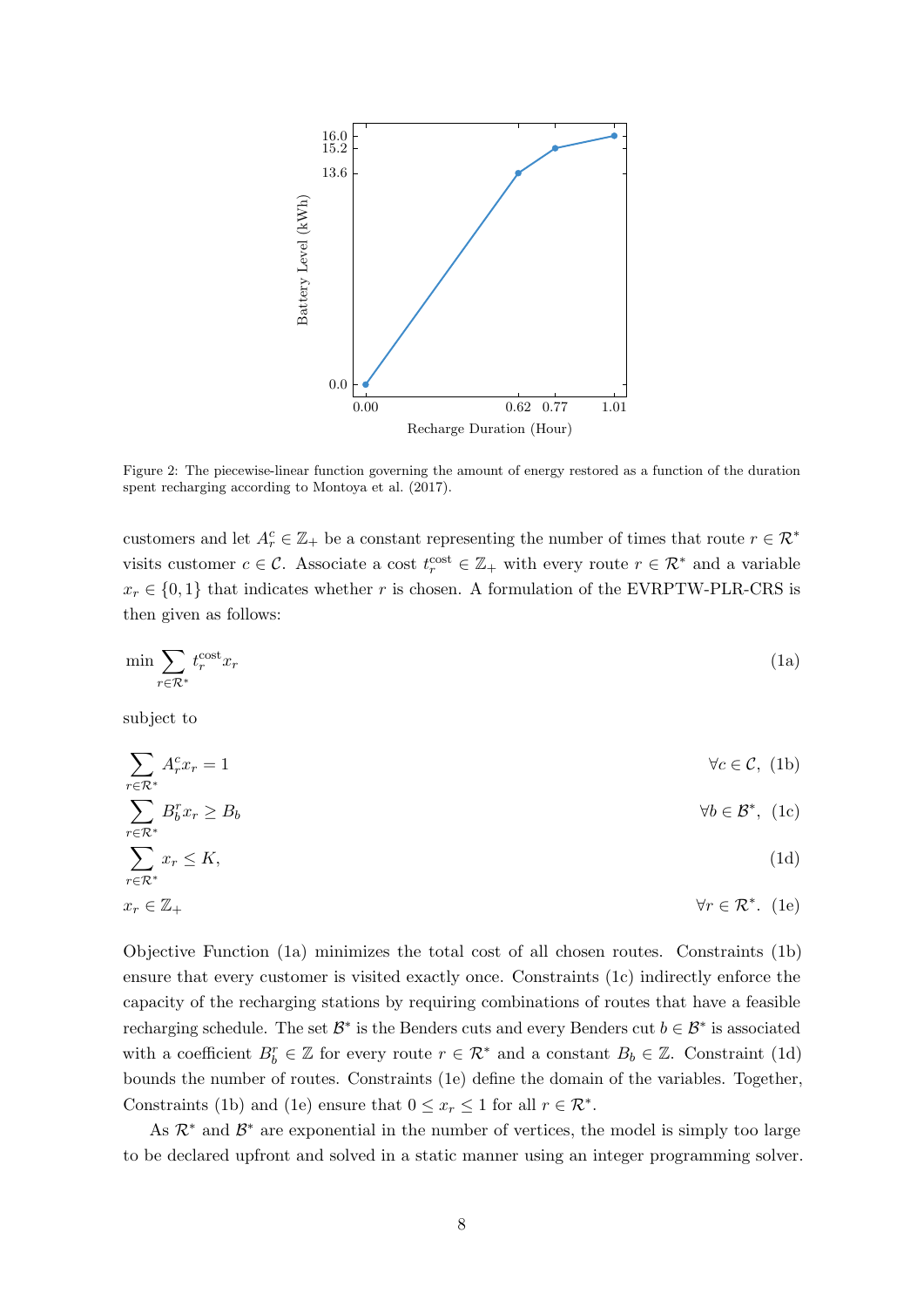Instead, the variables and constraints are dynamically constructed using a BCP algorithm. In the context of this algorithm, the above formulation is referred to as the *integer master* problem.

# 3.3. The Algorithm

[Algorithm 1](#page-10-0) shows a generic BCP algorithm for solving the integer master problem. The algorithm begins by creating an initial incumbent solution [\(Line 1\)](#page-10-1) and a priority queue [\(Line 2\)](#page-10-2) to store the open nodes of the branch-and-bound tree. It then adds the root node to the priority queue [\(Line 3\)](#page-10-3). Then, for each node in the priority queue [\(Lines 4](#page-10-4) and [5\)](#page-10-5), it performs column generation [\(Lines 7](#page-10-6) to [21\)](#page-10-7) to solve the linear relaxation of the integer master problem. In each iteration of column generation, it solves the restricted master problem (RMP) [\(Line 11\)](#page-10-8) and the pricing subproblem [\(Line 19\)](#page-10-9), and may call the checking subproblem [\(Line 13\)](#page-10-10). The RMP is a linear program that, given a set of routes, determines the proportion that each route is selected in a candidate solution. If this solution is integral and can become the incumbent [\(Line 12,](#page-10-11) where *routes.obj* and *incumbent routes.obj* denote the cost of this solution and that of the best solution found so far, respectively), the algorithm proceeds to the checking subproblem [\(Line 13\)](#page-10-10), which handles the inter-route constraints, namely the synchronization between the vehicles at the recharging stations. The checking subproblem ensures that the routes chosen by the RMP have corresponding schedules that respect the capacity of every station. If so [\(Line 14\)](#page-10-12), the routes from the RMP and the schedules from the checking subproblem constitute a feasible integer solution to the EVRPTW-PLR-CRS [\(Line 15\)](#page-10-13). If not [\(Line 16\)](#page-10-14), the checking subproblem generates a combinatorial Benders cut that is added to the RMP [\(Line 17\)](#page-10-15), forcing the RMP to choose a different set of routes [\(Lines 9](#page-10-16) and [18\)](#page-10-17). Once cuts are not found, the algorithm proceeds to the pricing subproblem [\(Line 19\)](#page-10-9), which attempts to find better routes for inclusion in the RMP [\(Line 21\)](#page-10-7). The pricing subproblem manages the intra-route constraints, i.e., the load, time window and piecewise-linear recharging constraints. When the pricing subproblem declares that better routes are not available, the column generation process stops and the algorithm proceeds to branching if the RMP solution is fractional and potentially better than the incumbent [\(Lines 22](#page-10-18) to [25\)](#page-10-19).

The RMP is initially infeasible as it is initialized with no routes. Farkas pricing (e.g., [Andersen, 2014\)](#page-35-0) is used to bring the RMP to primal feasibility, both initially at the root node and after branching. The RMP is also augmented with valid inequalities to improve performance.

## 3.4. The Restricted Master Problem

The RMP is the linear relaxation of the integer master problem and replaces the huge sets of routes  $\mathcal{R}^*$  and Benders cuts  $\mathcal{B}^*$  with smaller but still exponential-size subsets  $\mathcal{R} \subseteq \mathcal{R}^*$ and  $\mathcal{B} \subseteq \mathcal{B}^*$ , which are initially empty and are progressively filled by the pricing subproblem and checking subproblem, respectively. The RMP is shown below:

<span id="page-9-0"></span>
$$
\min \sum_{r \in \mathcal{R}} t_r^{\text{cost}} x_r \tag{2a}
$$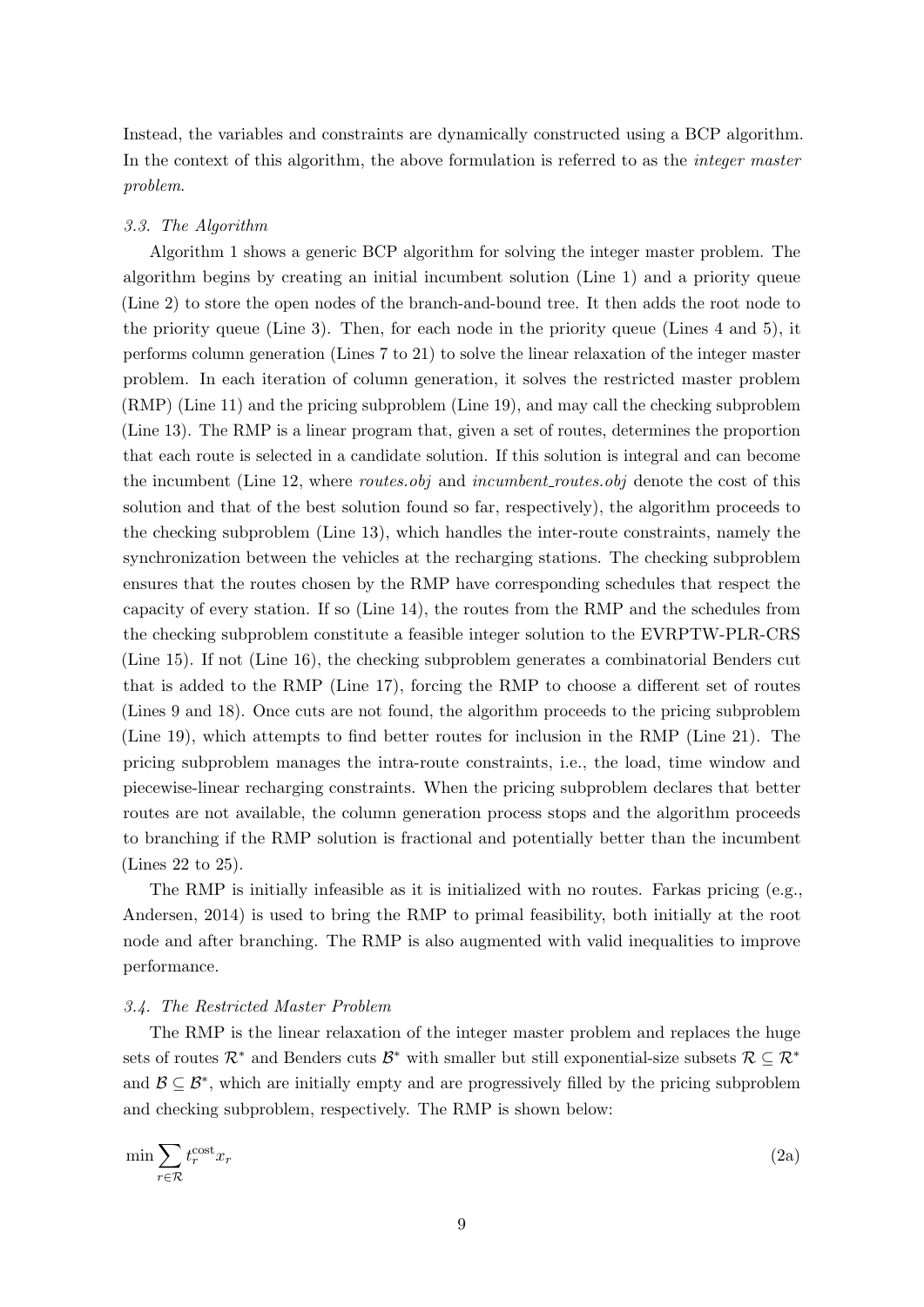<span id="page-10-0"></span>

| Algorithm 1 The branch-and-cut-and-price algorithm. |
|-----------------------------------------------------|
|-----------------------------------------------------|

<span id="page-10-25"></span><span id="page-10-24"></span><span id="page-10-23"></span><span id="page-10-22"></span><span id="page-10-21"></span><span id="page-10-20"></span><span id="page-10-19"></span><span id="page-10-18"></span><span id="page-10-17"></span><span id="page-10-16"></span><span id="page-10-15"></span><span id="page-10-14"></span><span id="page-10-13"></span><span id="page-10-12"></span><span id="page-10-11"></span><span id="page-10-10"></span><span id="page-10-9"></span><span id="page-10-8"></span><span id="page-10-7"></span><span id="page-10-6"></span><span id="page-10-5"></span><span id="page-10-4"></span><span id="page-10-3"></span><span id="page-10-2"></span><span id="page-10-1"></span>

|     | 1: $(incumbent_r routes, incumbent_schedules) \leftarrow \texttt{CreateDummySolution}()$                       |
|-----|----------------------------------------------------------------------------------------------------------------|
|     | 2: $open \leftarrow$ CreatePriorityQueue()                                                                     |
|     | 3: open.Add(CreateRootNode())                                                                                  |
|     | 4: while $\neg open \text{.}$ Is Empty() do                                                                    |
| 5:  | $node \leftarrow open.pop()$                                                                                   |
| 6:  | $priced \leftarrow true$                                                                                       |
| 7:  | while priced do                                                                                                |
| 8:  | $separated \leftarrow true$                                                                                    |
| 9:  | while separated do                                                                                             |
| 10: | $separated \leftarrow false$                                                                                   |
| 11: | $(\textit{routers}, \textit{duals}) \leftarrow$ SolveRestrictedMasterProblem $(\textit{node}.\textit{master})$ |
| 12: | if routes. Is Integer () $\land$ routes. obj $\lt$ incumbent_routes. obj then                                  |
| 13: | $(schedules, cut) \leftarrow$ SolveCheckingSubproblem $(node.master, routes)$                                  |
| 14: | if schedules.IsFeasible() then                                                                                 |
| 15: | $(incumbent_r routes, incumbent_schedules) \leftarrow (routers, schedules)$                                    |
| 16: | else                                                                                                           |
| 17: | $node.master.\text{AddCut}(cut)$                                                                               |
| 18: | $separated \leftarrow true$                                                                                    |
| 19: | $(pried, columns) \leftarrow \texttt{SolvePricingSubproblem}(node.master, duals)$                              |
| 20: | if priced then                                                                                                 |
| 21: | $node.master.\text{AddColumns}(columns)$                                                                       |
| 22: | <b>if</b> routes.IsFractional() $\land$ routes.obj $\lt$ incumbent_routes.obj then                             |
| 23: | $(left\_child, right\_child) \leftarrow \texttt{CreateChildren}(node.master, routes)$                          |
| 24: | $open.\text{Add}(\text{left\_child})$                                                                          |
| 25: | $open.\text{Add}(right\_child)$                                                                                |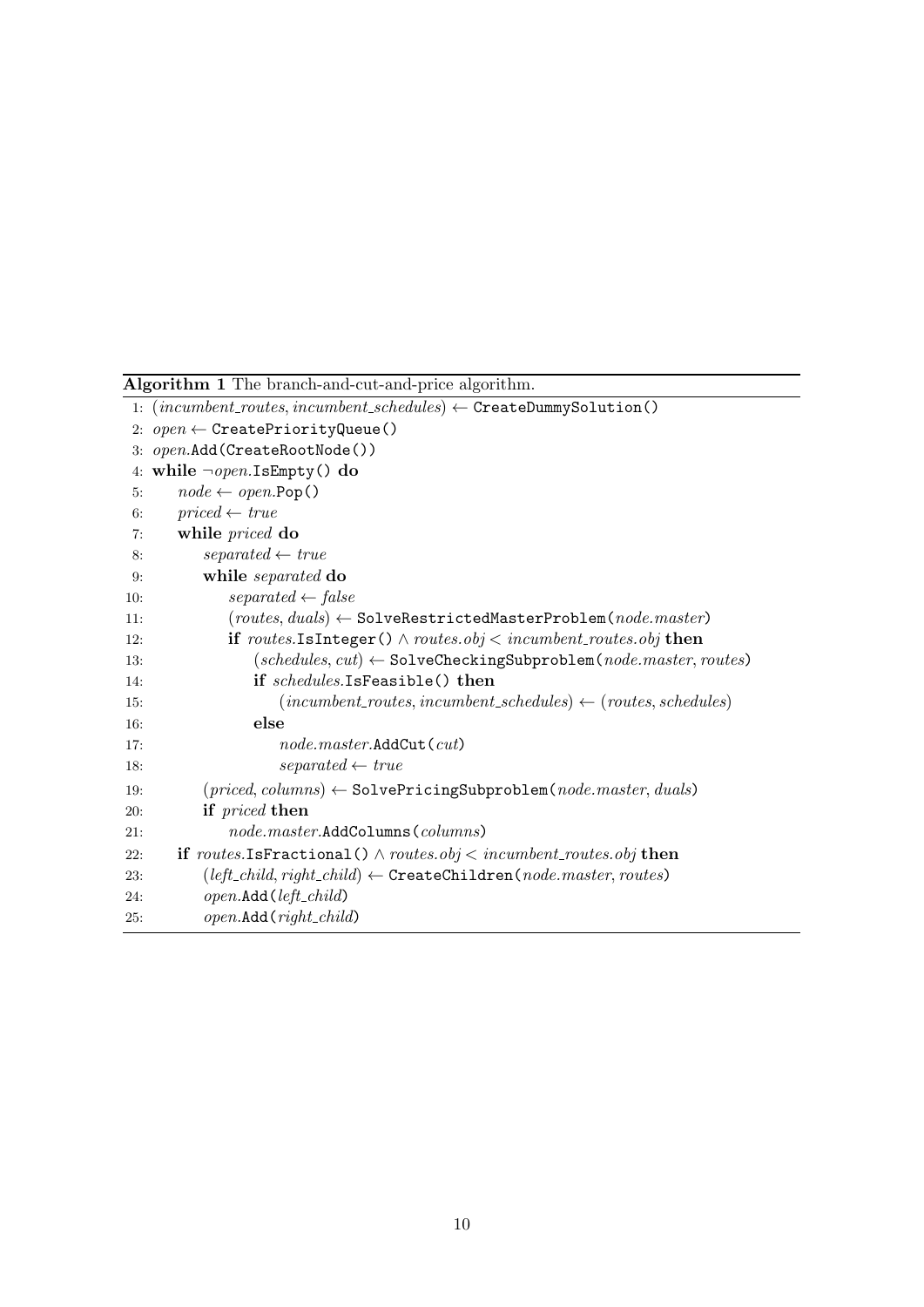subject to

<span id="page-11-2"></span><span id="page-11-1"></span><span id="page-11-0"></span>
$$
\sum_{r \in \mathcal{R}} A_r^c x_r = 1 \qquad \forall c \in \mathcal{C}, (2b)
$$
\n
$$
\sum_{r \in \mathcal{R}} B_b^r x_r \ge B_b \qquad \forall b \in \mathcal{B}, (2c)
$$
\n
$$
\sum_{r \in \mathcal{R}} x_r \le K, \qquad (2d)
$$

<span id="page-11-3"></span>
$$
x_r \ge 0 \qquad \forall r \in \mathcal{R}. \tag{2e}
$$

Define  $\alpha_c, \beta_b, \gamma$  as the dual variables of [Constraints \(2b\)](#page-11-0) to [\(2d\)](#page-11-1), respectively.

## <span id="page-11-4"></span>3.5. The Pricing Subproblem

The pricing subproblem handles the routing of a single vehicle and has no direct knowledge about the interactions at the recharging stations. It optimistically assumes that vehicles can recharge whenever necessary, i.e., that the stations have no capacity. It is the dual variables  $\beta_b$  associated with the generated Benders cuts [\(Constraints \(2c\)\)](#page-11-2) that indirectly influence the choice of the arcs in the routes generated by the pricing subproblem.

Every vehicle is associated with a vehicle capacity  $T^{\text{load}} \in \mathbb{Z}_+$ . Let  $T^{\text{time}} \in \mathbb{Z}_+$  be the time horizon, at which point all vehicles must have returned to the depot. Every vehicle is equipped with a battery storing an amount of energy between zero (representing a minimum amount) and a maximum amount  $T^{\text{energy}} \in \mathbb{Z}_+$ . The battery is recharged according to a piecewise-linear function with  $P \in \mathbb{N}$  pieces. Let  $\mathcal{P} = \{1, \ldots, P\}$  be the set of pieces. Each piece  $p \in \mathcal{P}$  begins at a battery level  $\sigma_{p-1} \in \mathbb{Z}_+$  and ends at  $\sigma_p \in \mathbb{Z}_+$ , where  $0 = \sigma_0 \leq \sigma_1 \leq \ldots \leq \sigma_P = T^{\text{energy}}$ . Define  $\theta_p \in \mathbb{Q}$  as the recharging rate (energy per timestep) within piece  $p \in \mathcal{P}$  such that  $\theta_1 \geq \theta_2 \geq \ldots \geq \theta_P > 0$  and  $1/\theta_p \in \mathbb{N}$ . To accommodate integrality limitations of constraint programming, as explained in [Section 3.6,](#page-18-0)  $1/\theta_p$  is required to be integer.

To implicitly model all feasible routes in the pricing subproblem, consider a directed graph  $\mathcal{G}_{PS} = (\mathcal{V}, \mathcal{A}_{PS})$ , with vertex set  $\mathcal{V}$  and arc set  $\mathcal{A}_{PS}$ , that is customized for handling the duals of [Constraints \(2c\).](#page-11-2) The vertex set  $V = C \cup S' \cup D^+ \cup D^-$  is the union of the customer set C, a set S' of station vertices expanded from an original set S of stations, a set  $\mathcal{D}^+$  of source vertices corresponding to the depot at which the vehicles begin their routes and a set  $D<sup>-</sup>$  of sink vertices corresponding to the depot at which the vehicles end their routes. Note that we use sets  $\mathcal{D}^+$  and  $\mathcal{D}^-$  to denote the depot vertices to be consistent with the notation used in the next section, even if they each contain a single vertex.

Instantiate  $C = \{0, \ldots, C - 1\}$  and  $S = \{0, \ldots, S - 1\}$  where  $C \in \mathbb{N}$  is the number of customers and  $S \in \mathbb{N}$  is the number of stations. Each station  $s \in \mathcal{S}$  has  $M_s \in \mathbb{N}$  chargers. Let the set of expanded station vertices  $S' = S^+ \cup S^-$  where the post-customer station vertices in  $S^+ = \{C, \ldots, C+C\cdot S-1\}$  are the station vertices accessible only immediately after a customer and the pre-customer station vertices in  $S^- = \{C + C \cdot S, \ldots, C + 2C \cdot S - 1\}$  are the station vertices accessible only immediately before a customer, but as we will see later, accessible only immediately before any customer is visited. The vertex  $i = C + C \cdot s + c \in S^+$  is associated with station  $s \in \mathcal{S}$  and is only accessible immediately after visiting customer  $c \in \mathcal{C}$ , i.e., i has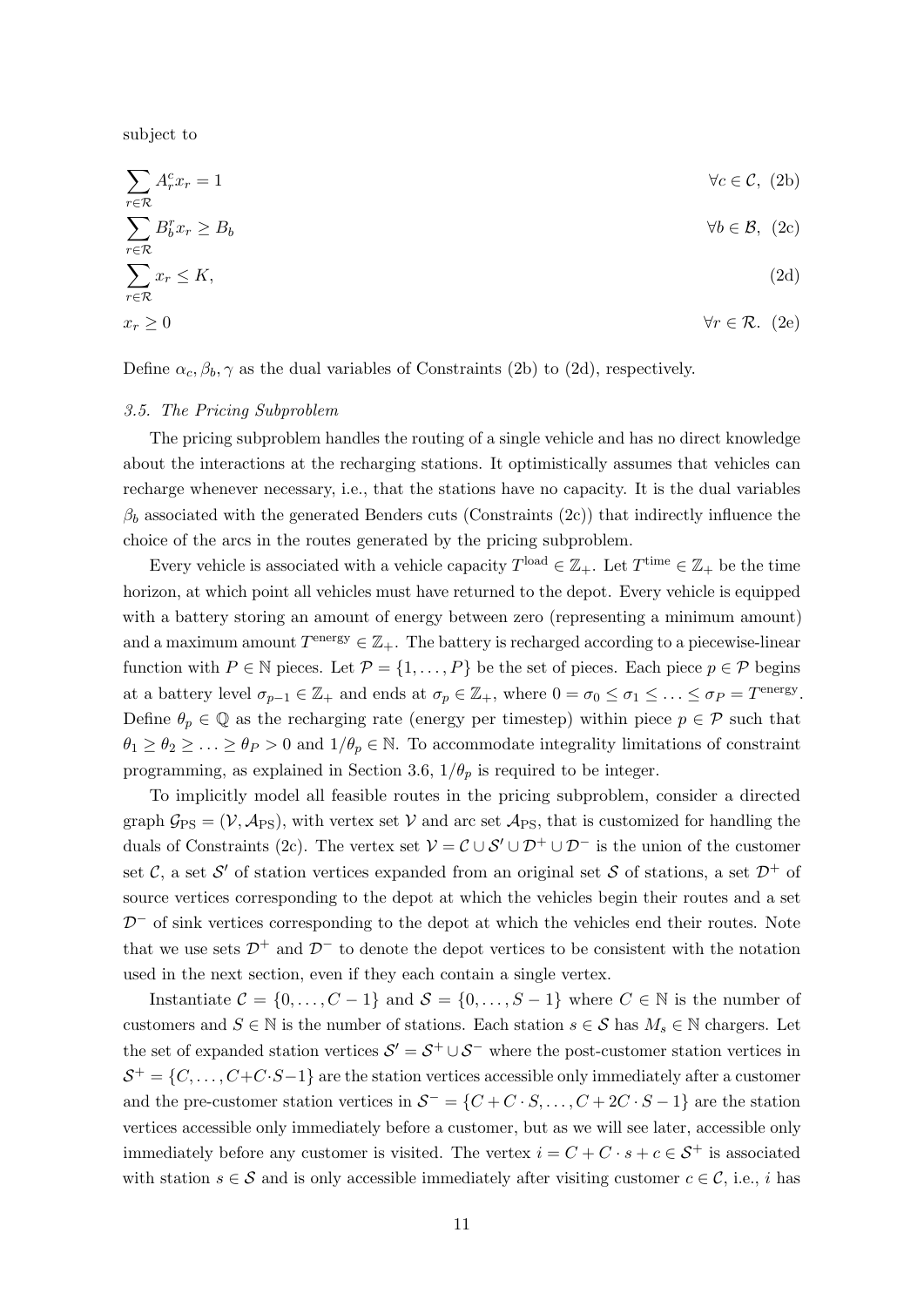<span id="page-12-0"></span>

Figure 3: Two routes illustrating the network  $\mathcal{G}_{PS}$ . Each node and arc is labeled with the set that it is contained in.

only one incoming arc  $(c, i)$ . Similarly, the set  $S^-$  clones the stations for visits only before one particular customer. The vertex  $i = C + C \cdot S + C \cdot s + c \in S^-$  is associated with station  $s \in S$ and is only accessible immediately before visiting customer  $c \in \mathcal{C}$ , i.e., *i* has only one outgoing arc  $(i, c)$ . Also let  $\mathcal{S}'_s = \{C + C \cdot s + c : c \in C\} \cup \{C + C \cdot S + C \cdot s + c : c \in C\} \subset \mathcal{S}'$  be the set of station vertices expanded from the original station  $s \in \mathcal{S}$ . Only the expanded station vertices appear within the graph; the original stations never appear as vertices. Denote the vertices in the singleton depot vertex sets as  $\mathcal{D}^+ = \{C + 2C \cdot S\}$  and  $\mathcal{D}^- = \{C + 2C \cdot S + 1\}$ . Even though this expansion leads to a large number of vertices, the arc set is highly constrained, as explained below.

A route  $r = (r_1, r_2, \ldots, r_n)$  of length  $n \in \mathbb{N}$  is represented in  $\mathcal{G}_{PS}$  as a sequence of n vertices beginning at a source vertex (i.e.,  $r_1 \in \mathcal{D}^+$ ), through a number of unique customer and station vertices (i.e.,  $r_2, \ldots, r_{n-1} \in \mathcal{C} \cup \mathcal{S}'$  and  $r_i \neq r_j$  for  $i \in \{2, \ldots, n-2\}$  and  $j \in \{i+1,\ldots,n-1\}$  and then ending at a sink vertex (i.e.,  $r_n \in \mathcal{D}^-$ ) such that  $(r_i, r_{i+1}) \in \mathcal{A}_{\text{PS}}$ for all  $i \in \{1, \ldots, n-1\}$ . Route r is said to visit the vertices  $r_1, \ldots, r_n$  and traverse the arcs  $(r_1, r_2), \ldots, (r_{n-1}, r_n).$ 

We introduce more notation before describing the arc set  $\mathcal{A}_{PS}$ . Every vertex  $i \in \mathcal{V}$  is associated with a load  $t_i^{\text{load}} \in \{0, \ldots, T^{\text{load}}\}$ , time window opening  $t_i^{\text{open}} \in \{0, \ldots, T^{\text{time}}\}$  and time window closing  $t_i^{\text{close}} \in \{0, \ldots, T^{\text{time}}\},$  where  $t_i^{\text{open}} \leq t_i^{\text{close}}$ . For every non-customer vertex  $i \in \mathcal{V} \setminus \mathcal{C}$ , assume that the load  $t_i^{\text{load}} = 0$ , the time window opening  $t_i^{\text{open}} = 0$  and the time window closing  $t_i^{\text{close}} = T^{\text{time}}$ .

For every pair of vertices  $i, j \in V$ , let  $t_{i,j}^{\text{cost}} \in \mathbb{Z}_+$  be the distance from i to j,  $t_{i,j}^{\text{travel}} \in$  $\{0,\ldots,T^{\text{time}}\}\$ be the travel time from i to j, including the service time at i if any, and  $t_{i,j}^{\text{energy}} \in \{0, \ldots, T^{\text{energy}}\}$  be the amount of energy discharged while traveling from i to j. For a route  $r = (r_1, \ldots, r_n)$ , associate with it a cost  $t_r^{\text{cost}} = \sum_{i=1}^{n-1} t_{r_i, r_{i+1}}^{\text{cost}}$ .

Recall from [Section 3.1](#page-7-1) the assumption that a route cannot contain a subsequence of two or more consecutive stations. This limitation is enforced by requiring all arcs incoming to  $S^$ to be outgoing from a source vertex. That is, if a pre-customer station vertex  $j \in \mathcal{S}^-$  appears in a route, it must be the first vertex immediately after a source vertex (i.e.,  $r_3, \ldots, r_n \notin \mathcal{S}^-$ ). Hence, a vehicle cannot visit a post-customer station vertex  $i \in S^+$  associated with a customer  $c_1 \in \mathcal{C}$  and followed immediately by a pre-customer station vertex  $j \in \mathcal{S}^-$  associated with a different customer  $c_2 \in \mathcal{C}$ ,  $c_2 \neq c_1$ .

[Figure 3](#page-12-0) summarizes the network with two routes. All routes begin at a source vertex  $(\mathcal{D}^+)$ . Arcs outgoing from a source vertex  $(\mathcal{D}^+)$  only lead to a customer  $(\mathcal{C})$  or a pre-customer station vertex  $(S^-)$ . Arcs outgoing from a customer  $(C)$  lead to other customers  $(C)$ , post-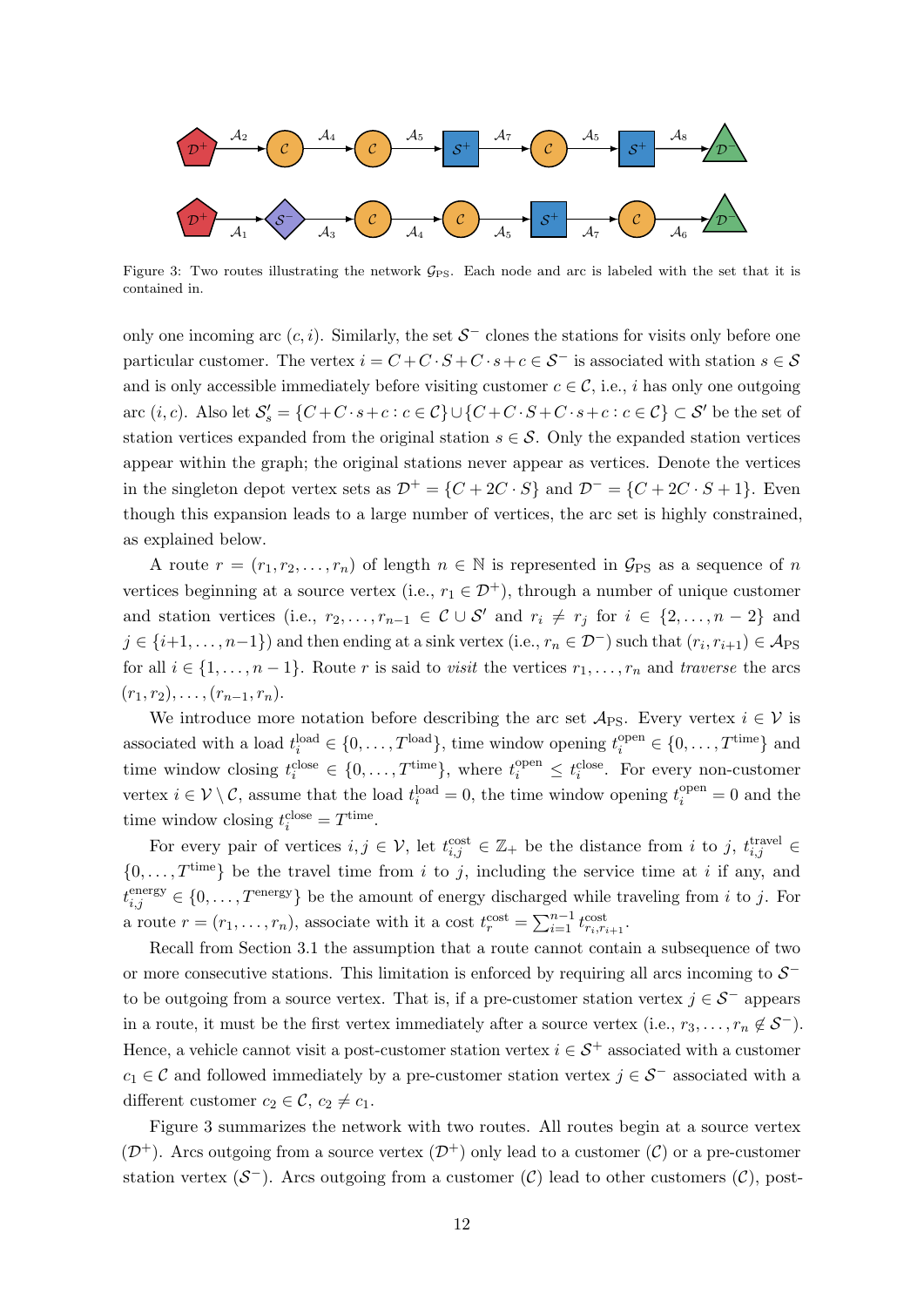customer stations  $(S^+)$  or sink vertices  $(\mathcal{D}^-)$ . Pre-customer stations  $(S^-)$  have exactly one arc leading to their associated customer  $(C)$ . Arcs outgoing from the post-customer stations  $(S^+)$  lead to customers  $(\mathcal{C})$  or the sink vertices  $(\mathcal{D}^-)$ .

The arc set  $\mathcal{A}_{PS} = (\mathcal{A}_1 \cup \ldots \cup \mathcal{A}_8) \setminus (\mathcal{A}_9 \cup \ldots \cup \mathcal{A}_{14})$  is constructed as follows. First, the arcs are built from the union of the following subsets:

- $A_1 = \{(i, j) : i \in \mathcal{D}^+, j \in \mathcal{S}^-\}$  contains the arcs from the start depot to the pre-customer stations.
- $A_2 = \{(i, j) : i \in \mathcal{D}^+, j \in \mathcal{C}\}\)$  contains the arcs from the start depot to the customers.
- $A_3 = \{(i, j) : i \in \mathcal{S}^-, j \in \mathcal{C}, j = i \text{ mod } C\}$  contains the arcs from each pre-customer station to its corresponding customer.
- $\mathcal{A}_4 = \{(i, j) : i, j \in \mathcal{C}\}\)$  contains the arcs between customers.
- $A_5 = \{(i, j) : i \in \mathcal{C}, j \in \mathcal{S}^+, i = j \text{ mod } C\}$  contains the arcs from each customer to its corresponding post-customer stations.
- $A_6 = \{(i, j) : i \in \mathcal{C}, j \in \mathcal{D}^-\}$  contains the arcs from the customers to the end depot.
- $A_7 = \{(i, j) : i \in S^+, j \in C, j \neq i \text{ mod } C\}$  contains the arcs from the post-customer stations to other customers.
- $A_8 = \{(i, j) : i \in S^+, j \in \mathcal{D}^-\}$  contains the arcs from the post-customer stations to the end depot.

Next, the following subsets of infeasible or redundant arcs are removed:

- $A_9 = \{(i, i) : i \in C\}$  contains the loops at the customers.
- $A_{10} = \{(i, j) : i, j \in V, t_i^{\text{load}} + t_j^{\text{load}} > T^{\text{load}}\}$  contains the arcs where including the packages of customers i and j on the same vehicle will exceed its vehicle capacity.
- $A_{11} = \{(i, j) : i, j \in \mathcal{V}, t_i^{open} + t_{i,j}^{travel} > t_j^{close}\}$  contains the arcs that exceed the time window at  $j$  given the earliest possible departure at  $i$ .
- $A_{12} = \{(i, j) : i, j \in \mathcal{V}, t_{i,j}^{\text{energy}} > T^{\text{energy}}\}$  contains the arcs that discharge more than the battery capacity.
- $A_{13} = \{(i, j) : i \in \mathcal{D}^+, j \in \mathcal{S}^-, t_{i,j}^{\text{cost}} = 0\}$  contains the arcs from the start depot to a station at the same location.
- $A_{14} = \{(i, j) : i \in S^+, j \in \mathcal{D}^-, t_{i,j}^{\text{cost}} = 0\}$  contains the arcs from a station at the same location as the depot to the end depot.

Excluding  $A_{13}$  and  $A_{14}$  is not strictly necessary but reduces some redundancy in the model because there is no benefit in recharging at the same location as the depot immediately after starting a route or immediately before ending a route. Some of these subsets are shown in [Figure 3.](#page-12-0)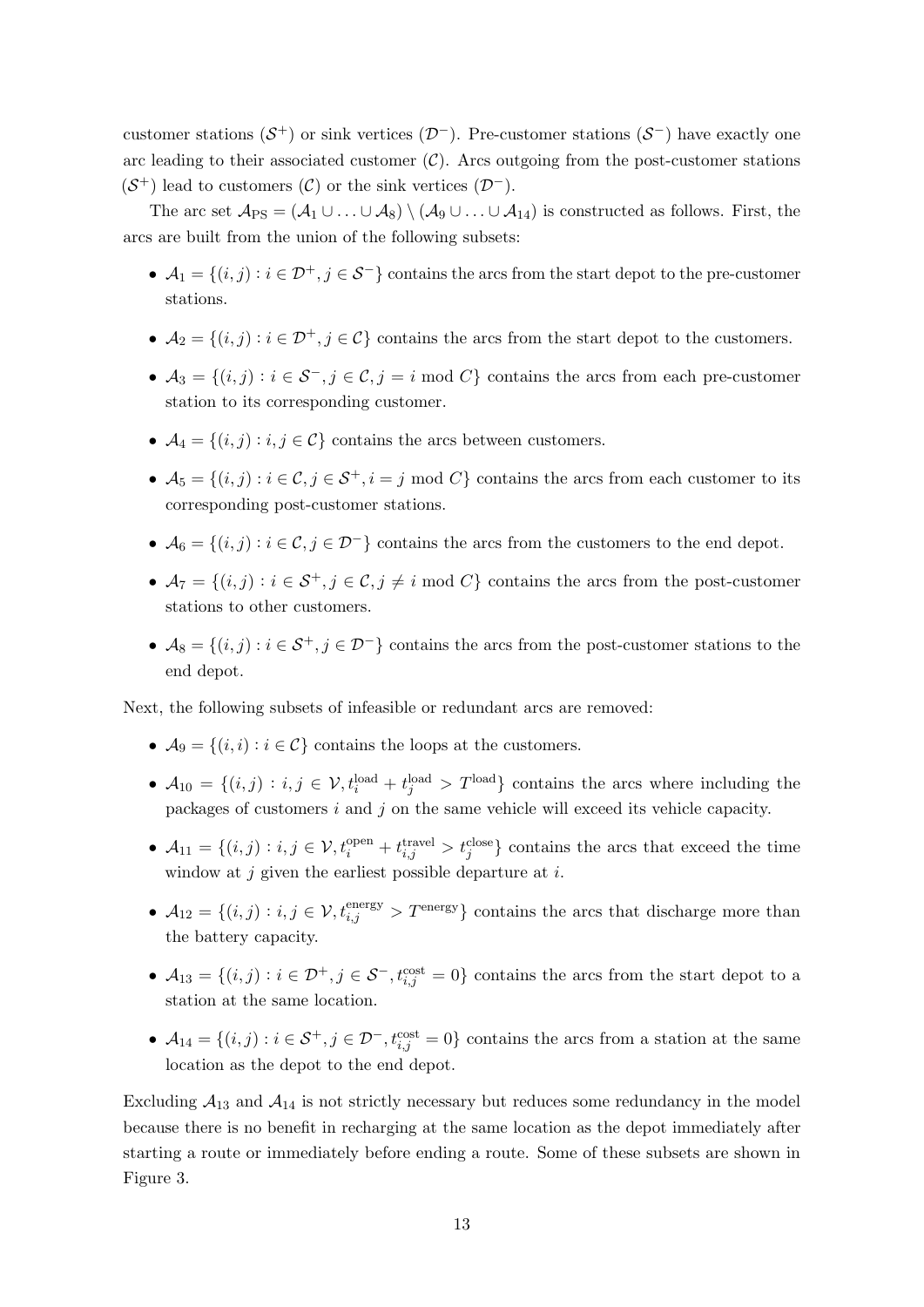The pricing subproblem is an elementary resource-constrained shortest path problem on  $\mathcal{G}_{\text{PS}}$ . It is solved using a labeling algorithm (see [Irnich and Desaulniers, 2005\)](#page-37-8). The labeling algorithm is initialized with a partial path both starting and ending at a source vertex and iteratively extends the partial path forward along all arcs outgoing from the source and the subsequently visited vertices, generating more partial paths in the process. The algorithm loops through all partial paths until a stopping criterion is satisfied, such as discovering a path from the source to the sink with negative reduced cost. Any path found with negative reduced cost is then added to  $R$  in the RMP.

Every partial path from the source to some vertex  $i$  is associated with a *label*, a vector of the resource consumptions of the partial path, including its reduced cost. If the resource consumptions of a partial path are infeasible, the path is discarded. In addition, if a path is dominated, it is also discarded. Given two partial paths  $r_1$  and  $r_2$  from the source to a common vertex  $i, r_2$  is dominated if every possible extension of  $r_2$  to the sink is also a valid extension of  $r_1$  that yields an equal or better reduced cost.

A label  $l_i = (l_i^{\text{cost}}, l_i^{\text{load}}, l_i^{\text{time}}, l_i^{\text{energy}}, (l_i^{\text{mrt}_p})$  $\binom{\text{mrt}_{p}}{i}$ <sub>p</sub> $\in \mathcal{P}$ , ( $l_i^{\text{cust}_c}$ )<sub>c</sub> $\in \mathcal{C}$ ) associated with a partial path ending at vertex  $i$  contains the components:

- $l_i^{\text{cost}}$ : the reduced cost of the route up to *i*,
- $l_i^{\text{load}}$ : the load delivered up to *i*,
- $l_i^{\text{time}}$ : the earliest time for starting service at  $i$ ,
- $\bullet$   $l_i^{\text{energy}}$ <sup>energy</sup>: the battery level at *i* after minimally recharging the battery along the partial path,
- $\bullet$   $l_i^{\text{mrt}_p}$  $\hat{u}_i^{\text{intr}}$ : the maximum amount of time for recharging at rate  $\theta_p$ ,  $p \in \mathcal{P}$ , at any station along the partial path that is still available when reaching  $i$ , and
- $l_i^{\text{cust}_c}$ : a 0/1 resource indicating whether customer  $c \in \mathcal{C}$  is unreachable (already visited or necessarily exceeds the vehicle capacity or time window) in the remainder of the partial path.

The labeling algorithm initially creates a label  $l_i$  representing the source depot vertex  $i = C + 2C \cdot S$  with  $l_i^{\text{cost}} = -\gamma$ ,  $l_i^{\text{load}} = 0$ ,  $l_i^{\text{time}} = 0$ ,  $l_i^{\text{energy}} = T^{\text{energy}}$ ,  $l_i^{\text{mrt}_p} = 0 \forall p \in \mathcal{P}$ , and  $l_i^{\text{cuts}_c} = 0 \,\forall c \in \mathcal{C}.$ 

Given a set of existing labels, the labeling algorithm loops through every existing label  $l_i$  (associated with a partial path ending at vertex  $i$ ) to extend the partial path along every outgoing arc  $(i, j) \in \mathcal{A}_{PS}$ . The labeling algorithm computes the resource consumptions of the new partial path ending at vertex  $j$  and stores them in a new label  $l_j = (l_j^{\text{cost}}, l_j^{\text{load}}, l_j^{\text{time}}, l_j^{\text{energy}}, (l_j^{\text{mrt}_p})$  $j^{mrt_p}_{j}$ <sub>*p*∈P</sub>, ( $l_j^{cust_c}_{j}$ )<sub>c∈C</sub>). The resource consumptions of  $l_j$  are calculated using [Algorithm 2.](#page-15-0)

As explained later, the constant  $B_b^r$  in [Constraints \(1c\)](#page-8-3) and [\(2c\)](#page-11-2) can be decomposed into a weighted sum on the arcs  $B_b^r = \sum_{(i,j) \in A_{PS}} B_b^{i,j} A_r^{i,j}$  where  $B_b^{i,j} \in \mathbb{Z}$  is a constant associated with arc  $(i, j) \in \mathcal{A}_{PS}$  and  $A_r^{i,j} \in \mathbb{Z}_+$  is a constant representing the number of times that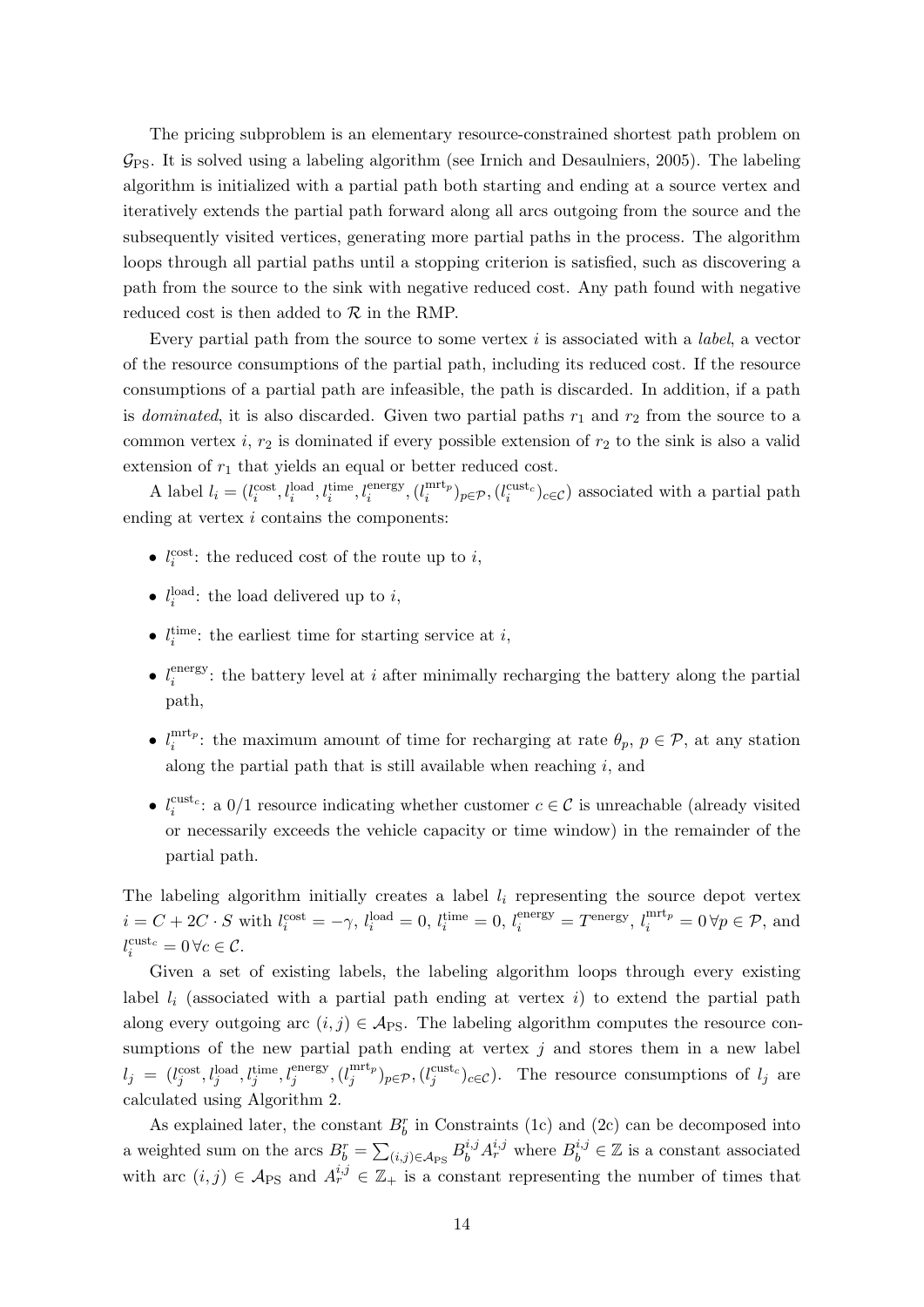<span id="page-15-0"></span>Algorithm 2 Label extension procedure for extending a partial path ending at vertex i along an arc  $(i, j)$ 

<span id="page-15-5"></span><span id="page-15-4"></span><span id="page-15-3"></span><span id="page-15-2"></span><span id="page-15-1"></span>1: 
$$
l_j^{\text{cost}} \leftarrow l_i^{\text{cost}} + l_i^{\text{cost}} - \alpha_j - \sum_{b \in \mathcal{B}} \beta_b B_b^{i,j}
$$
\n2: **if**  $j \in \mathcal{C}$  **then**\n3:  $l_j^{\text{cust}} \leftarrow l_i^{\text{cust}} + 1$ \n4: **if**  $l_j^{\text{cust}} \geq 1$  **then**\n5: **exit** (extension is infeasible)\n6:  $l_j^{\text{load}} \leftarrow l_i^{\text{load}} + t_j^{\text{load}} + t_{ij}^{\text{total}} + t_{ij}^{\text{open}} + t_{ij}^{\text{open}} + t_{ij}^{\text{open}} + t_{ij}^{\text{open}} + t_{ij}^{\text{close}}$ \n7:  $l_j^{\text{time}} \leftarrow \max\{l_i^{\text{time}} + t_{ij}^{\text{true}}\}, l_j^{\text{open}}\}$ \n8: **if**  $l_j^{\text{load}} > T^{\text{load}} \vee l_j^{\text{time}} > t_j^{\text{close}}$  **then**\n9: **exit** (extension is infeasible)\n10:  $w \leftarrow \max\{t_j^{\text{open}} - (l_i^{\text{time}} + t_{ij}^{\text{true}}\}, 0\}$ \n11: **for**  $p = 1, \ldots, P$  **do**\n12:  $\delta^{\text{mrt}_{p}} \leftarrow \min\{w - \sum_{\mu=1}^{p-1} \delta^{\text{mrt}_{\mu}}, l_{\mu}^{\text{unrt}_{p}}\}$ \n13:  $l_j^{\text{mrt}_{p}} \leftarrow l_j^{\text{energy}} \leftarrow l_j^{\text{energy}} + \sum_{p \in \mathcal{P}} \theta_p \delta^{\text{mrt}_{p}}$ \n14:  $l_j^{\text{energy}} \leftarrow l_j^{\text{energy}} - t_{ij}^{\text{empty}} + \sum_{j} \epsilon_{j} = \theta_p \delta^{\text{mrt}_{p}}$ \n15: **if**  $l_j^{\text{energy}} \$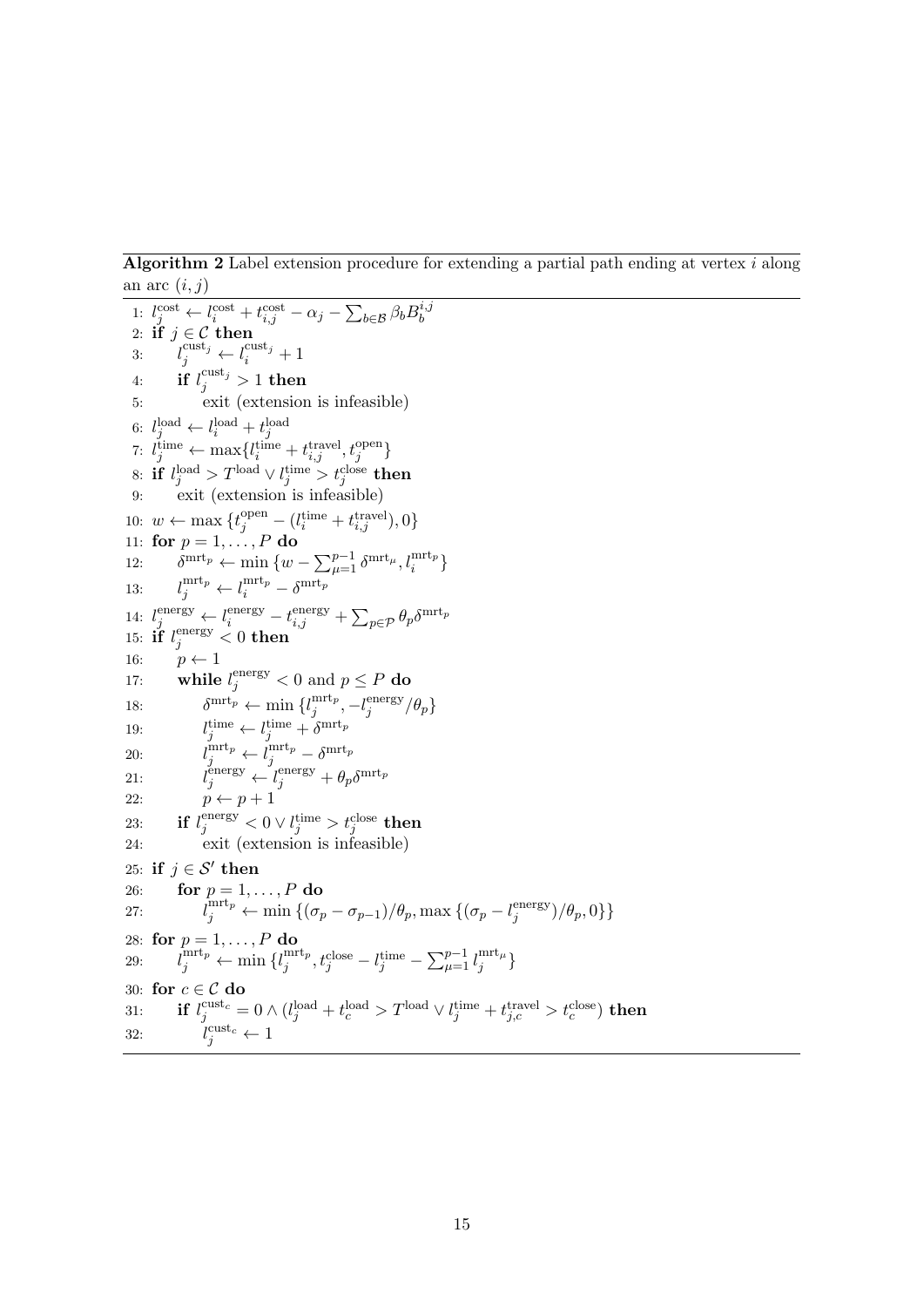route  $r \in \mathcal{R}$  traverses  $(i, j)$ . Then, [Line 1](#page-10-1) updates the reduced cost of the partial path as an accumulation of reduced costs on the arcs. Assume that  $\alpha_j = 0$  if  $j \notin \mathcal{C}$ .

If vertex  $j$  is a customer [\(Line 2\)](#page-10-2), [Line 3](#page-10-3) increments the number of times that  $j$  is visited. If customer  $j$  is visited more than once [\(Line 4\)](#page-10-4), [Line 5](#page-10-5) exits the algorithm. [Line 6](#page-10-20) increments the load. [Line 7](#page-10-6) computes a lower bound on the service start time  $l_j^{\text{time}}$ , which can be the arrival time but can also be delayed until the time window opens. If extending the partial path along the arc exceeds the vehicle capacity or the arrival time is later than the closure of the time window [\(Line 8\)](#page-10-21), [Line 9](#page-10-16) exits the algorithm.

A vehicle may arrive at vertex j before the time window opens. Instead of waiting unproductively for the time window to open, the waiting time may be replaced by additional recharging time at a station previously visited along the route. This is always possible if (1) at least one station is visited before vertex  $j$ ,  $(2)$  the battery is not full at one of these visits and (3) the time window of the customers visited since then are not yet closed. [Lines 10](#page-10-22) to [14](#page-10-12) convert the waiting time into recharging time. Line  $10$  calculates the waiting time  $w$  at vertex j, if any. For each piece  $p \in \mathcal{P}$  in order [\(Line 11\)](#page-10-8), [Line 12](#page-10-11) computes the maximum amount of time  $\delta^{\text{mrt}_{p}}$  that can be used to recharge at an earlier station to make the waiting time vanish, favoring the faster rates. [Line 13](#page-10-10) reduces the amount of recharging time available in piece p by the duration calculated in the previous line. [Line 14](#page-10-12) discharges the battery due to traveling on the arc and then recharges the battery using the waiting time, if any.

If the battery holds a negative amount of energy [\(Line 15\)](#page-10-13), then the vehicle is insufficiently charged and cannot reach vertex j. [Lines 15](#page-10-13) to [24](#page-10-23) recharge the vehicle until it holds 0 energy upon arriving at j. Recall that [Lines 10](#page-10-22) to [14](#page-10-12) delay the vehicle until its arrival time at vertex  $j$  is the time window opening, and hence, the recharge has no consequence on the route. In contrast, [Lines 15](#page-10-13) to [24](#page-10-23) delay the vehicle after the time window opens and may impact the time window constraints. [Line 16](#page-10-14) initializes the loop variable. [Line 17](#page-10-15) loops through each piece  $p \in \mathcal{P}$ , starting at the pieces representing the lower battery levels. [Line 18](#page-10-17) computes the amount of recharging time required in piece  $p$  until the battery holds 0 energy, capped at the amount of time available. [Line 19](#page-10-9) delays the vehicle by this amount of time. [Line 20](#page-10-24) reduces the available recharging time of piece p. [Line 21](#page-10-7) recharges the vehicle for this amount of time. [Line 22](#page-10-18) advances to the next piece. If the amount of additional recharging time required to reach vertex  $j$  is unavailable or performing this recharge exceeds its time window [\(Line 23\)](#page-10-25), [Line 24](#page-10-23) exits the algorithm.

Upon reaching a station, [Lines 25](#page-10-19) to [27](#page-15-1) update the amount of time available for recharging. The amount of time available for recharging in each piece is calculated as either the duration to recharge the full piece if the battery is in a lower piece, or the duration to reach the end of the piece if the battery is in the piece.

[Lines 28](#page-15-2) and [29](#page-15-3) ensure that the closure of the time window at vertex  $j$  is respected in later extensions by reducing the time available to recharge in each piece.

If visiting a customer in the future exceeds the vehicle capacity of the vehicle or the time window of the customer, [Lines 30](#page-15-4) to [32](#page-15-5) mark the customer as unreachable.

The components  $l_i^{\text{time}}, l_i^{\text{energy}}, (l_i^{\text{mrt}_p})$  $\binom{\text{int}_{p}}{i}$  (i)  $\binom{\text{int}_{p}}{i}$  are parameters that define the recharg-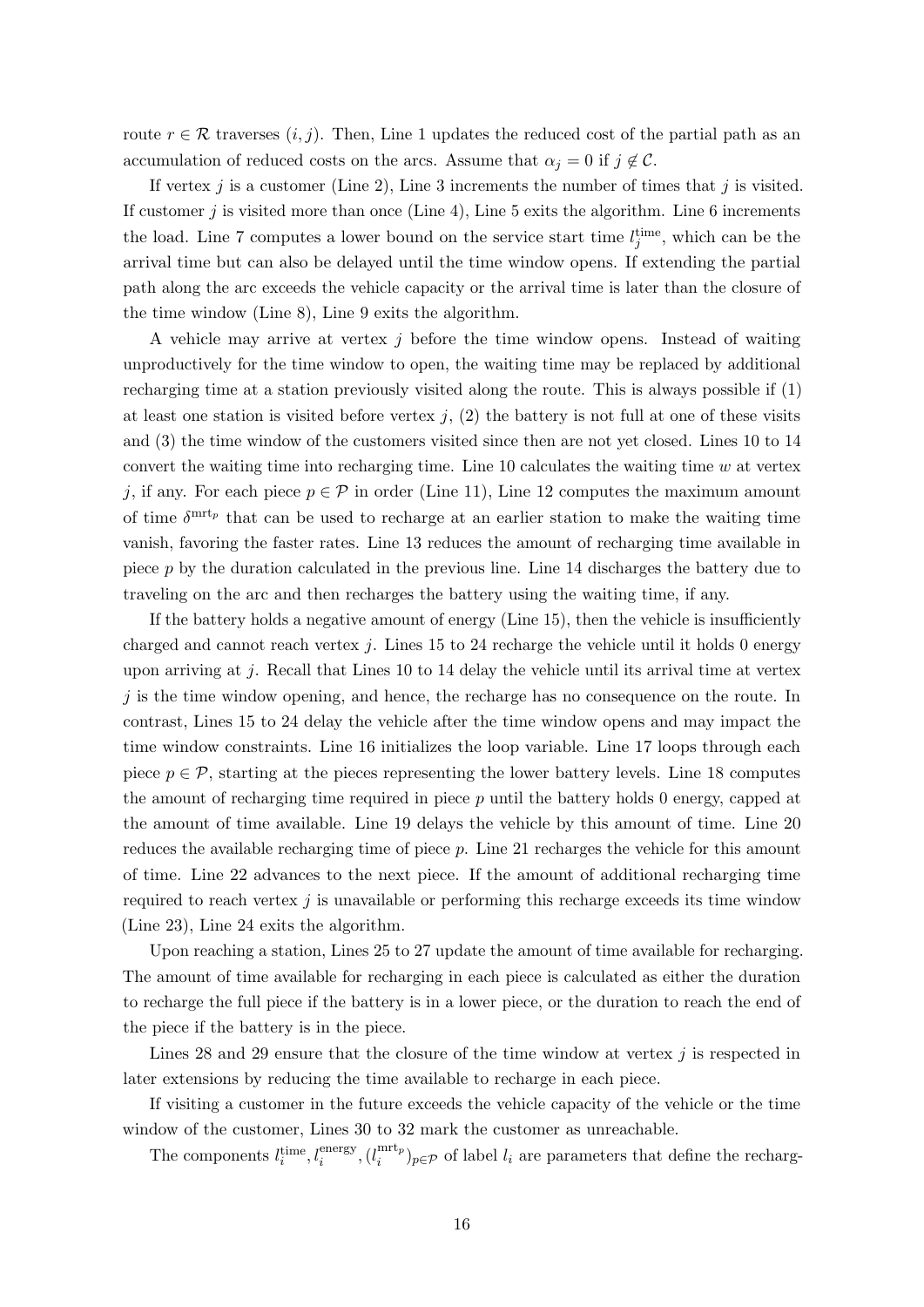<span id="page-17-0"></span>

Figure 4: Two recharging functions governing the time of starting service and the battery level at arrival to a common vertex.

ing function  $f_i^{\text{energy}}$  $i_{i}^{energy}(\tau)$ ,  $\tau \in [l_i^{time}, t_i^{close}]$ , which relates the time of starting service at vertex i to the battery level upon arrival at i. The minimum battery level is given by  $l_i^{\text{energy}}$  $i$ <sup>energy</sup> and is associated with the earliest service start time  $l_i^{\text{time}}$ . The vehicle can arrive with a higher battery level by delaying the service start time at vertex  $i$  to recharge more at the stations visited previously. Thus, for  $\tau \in [l_i^{\text{time}}, t_i^{\text{close}}]$ , we get:

$$
f_i^{\text{energy}}(\tau) = \begin{cases} l_i^{\text{energy}} + \tau^- \theta_1 & \text{if } \tau^- < l_i^{\text{mrt}_1}, \\ l_i^{\text{energy}} + \sum_{\mu=1}^{\rho(\tau)-1} l_i^{\text{mrt}_{\mu}} \theta_{\mu} + \left(\tau^- - \sum_{\mu=1}^{\rho(\tau)-1} l_i^{\text{mrt}_{\mu}}\right) \theta_{\rho(\tau)} & \text{if } l_i^{\text{mrt}_1} \leq \tau^- < \sum_{\mu=1}^P l_i^{\text{mrt}_{\mu}}, \\ l_i^{\text{energy}} + \sum_{\mu=1}^P l_i^{\text{mrt}_{\mu}} \theta_{\mu} & \text{otherwise}, \end{cases}
$$

where  $\tau^- = \tau - l_i^{\text{time}}$  and  $\rho(\tau) \in \mathcal{P}$  such that  $\sum_{\mu=1}^{\rho(\tau)-1} l_i^{\text{mrt}_{\mu}} < \tau^- \leq \sum_{\mu=1}^{\rho(\tau)} l_i^{\text{mrt}_{\mu}}$  $\int_{i}^{\text{inrt}\mu}$ . Two examples of this function are illustrated in [Figure 4.](#page-17-0) It can be shown that  $f_i^{\text{energy}}$  $i^{\text{energy}}(\tau)$  is continuous, piecewise-linear, concave and non-decreasing. The last case ("otherwise") is a constant function representing no more time to recharge due to either a binding time window or a fully charged battery.

A feasible extension is found after [Algorithm 2](#page-15-0) completes. The labeling algorithm then proceeds to determine whether an existing label dominates the new label or the new label dominates an existing label. A label  $l_1 = (l_1^{\text{cost}}, l_1^{\text{load}}, l_1^{\text{time}}, l_1^{\text{energy}}, (l_1^{\text{mrt}_p})$  $\binom{\text{mrt}_p}{1}$   $p \in \mathcal{P}, (\ell_1^{\text{cust}_c})_{c \in \mathcal{C}})$ dominates another label  $l_2 = (l_2^{\text{cost}}, l_2^{\text{load}}, l_2^{\text{time}}, l_2^{\text{energy}}, (l_2^{\text{mrt}_p})$  $\binom{\text{mrt}_p}{2} p \in \mathcal{P}, \left(l_2^{\text{cuts}t_c}\right)_{c \in \mathcal{C}}$  if both labels are associated with partial paths ending at the same vertex  $i$  and all of the following conditions hold:

$$
\begin{aligned} l_1^{\rm cost} &\leq l_2^{\rm cost} \\ l_1^{\rm load} &\leq l_2^{\rm load} \\ l_1^{\rm time} &\leq l_2^{\rm time} \end{aligned}
$$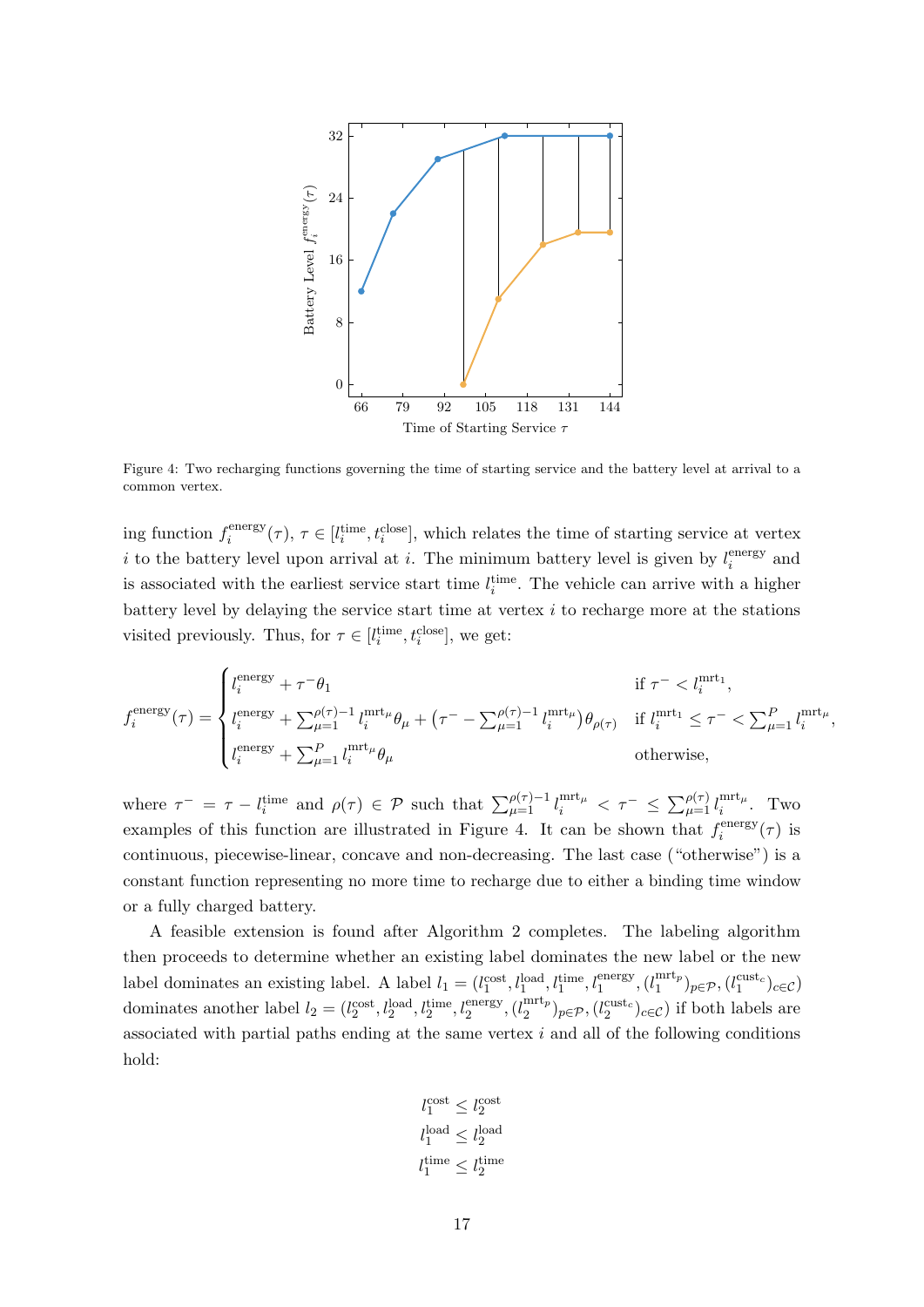$$
f_1^{\text{energy}}(\tau) \ge f_2^{\text{energy}}(\tau) \quad \forall \tau \in [l_2^{\text{time}}, t_i^{\text{close}}] l_1^{\text{cuts}} \le l_2^{\text{cuts}} \quad \forall c \in \mathcal{C}.
$$
 (3)

<span id="page-18-1"></span>.

If label  $l_2$  is dominated by  $l_1$ , then  $l_2$  can be removed from further consideration as any feasible extension of  $l_2$  is also a feasible extension of  $l_1$  that yields an equal or better reduced cost. In the case that both  $l_1$  dominates  $l_2$  and  $l_2$  dominates  $l_1$ , then one of them must kept to ensure that the algorithm is exact.

Testing [Condition \(3\)](#page-18-1) requires comparing two piecewise-linear functions. This can be accomplished by comparing the two functions at the endpoints and at the breakpoints of either function, i.e.,

$$
f_1^{\text{energy}}(\tau) \ge f_2^{\text{energy}}(\tau) \quad \forall \tau \in \left\{ l_2^{\text{time}}, t_i^{\text{close}} \right\} \cup \left\{ l_2^{\text{time}} + \sum_{\mu=1}^p l_2^{\text{mrt}_{\mu}} : p \in \mathcal{P} \land l_2^{\text{time}} + \sum_{\mu=1}^p l_2^{\text{mrt}_{\mu}} < t_i^{\text{close}} \right\}
$$

In [Figure 4,](#page-17-0) the blue label could dominate the yellow label because the blue function is greater than the yellow function at all of its breakpoints.

## <span id="page-18-0"></span>3.6. The Checking Subproblem

Because the RMP  $(2a)–(2e)$  $(2a)–(2e)$  $(2a)–(2e)$  does not include, in general, all Constraints  $(1c)$ , there is no guarantee that there exists a feasible charging schedule for any integral solution to the RMP. Consequently, when an RMP integral solution is found, one must first determine whether it can be associated with a feasible charging schedule. This is accomplished by solving a checking subproblem that can be stated as follows. Given a set of vehicle routes that services each customer exactly once and that includes visits to charging stations, determine if there exists a feasible charging schedule for each vehicle such that each route is energy- and time-feasible and the capacity of all charging stations are not exceeded. Note that charging can only occur during the visits that were already planned in the proposed set of routes.

The checking subproblem is expressed as a constraint programming model based on successor variables over the giant tour representation (e.g., [Kilby and Shaw, 2006\)](#page-37-9). Appearing very frequently in constraint programming models of vehicle routing problems, this representation concatenates the routes into a single tour by linking the return to the depot of every route to the departure from the depot of another route. The successor variables are used to identify the successor vertex of every vertex. In our case, the successor variables are fixed according to the solution from the RMP. Nevertheless, given that these variables are required to determine the Benders cuts as explained in the next section, we present a constraint programming model that involves them as if they were not fixed.

Let  $\mathcal{K} = \{0, \ldots, K - 1\}$  be the set of vehicles. The checking subproblem can be defined over a directed graph  $\mathcal{G}_{CS} = (\mathcal{V}, \mathcal{A}_{CS})$ , which differs slightly from graph  $\mathcal{G}_{PS}$  described in the previous section. The vertex set is again given by  $\mathcal{V} = \mathcal{C} \cup \mathcal{S}' \cup \mathcal{D}^+ \cup \mathcal{D}^-$ . However, for every vehicle, the giant tour representation requires one source vertex and one sink vertex. Hence, the depot vertex sets are redefined as  $\mathcal{D}^+ = \{C + 2C \cdot S, \ldots, C + 2C \cdot S + K - 1\}$  and  $\mathcal{D}^- = \{C+2C\cdot S+K,\ldots,C+2C\cdot S+2K-1\}$ , where source depot vertex  $i = C+2C\cdot S+k \in \mathcal{D}^+$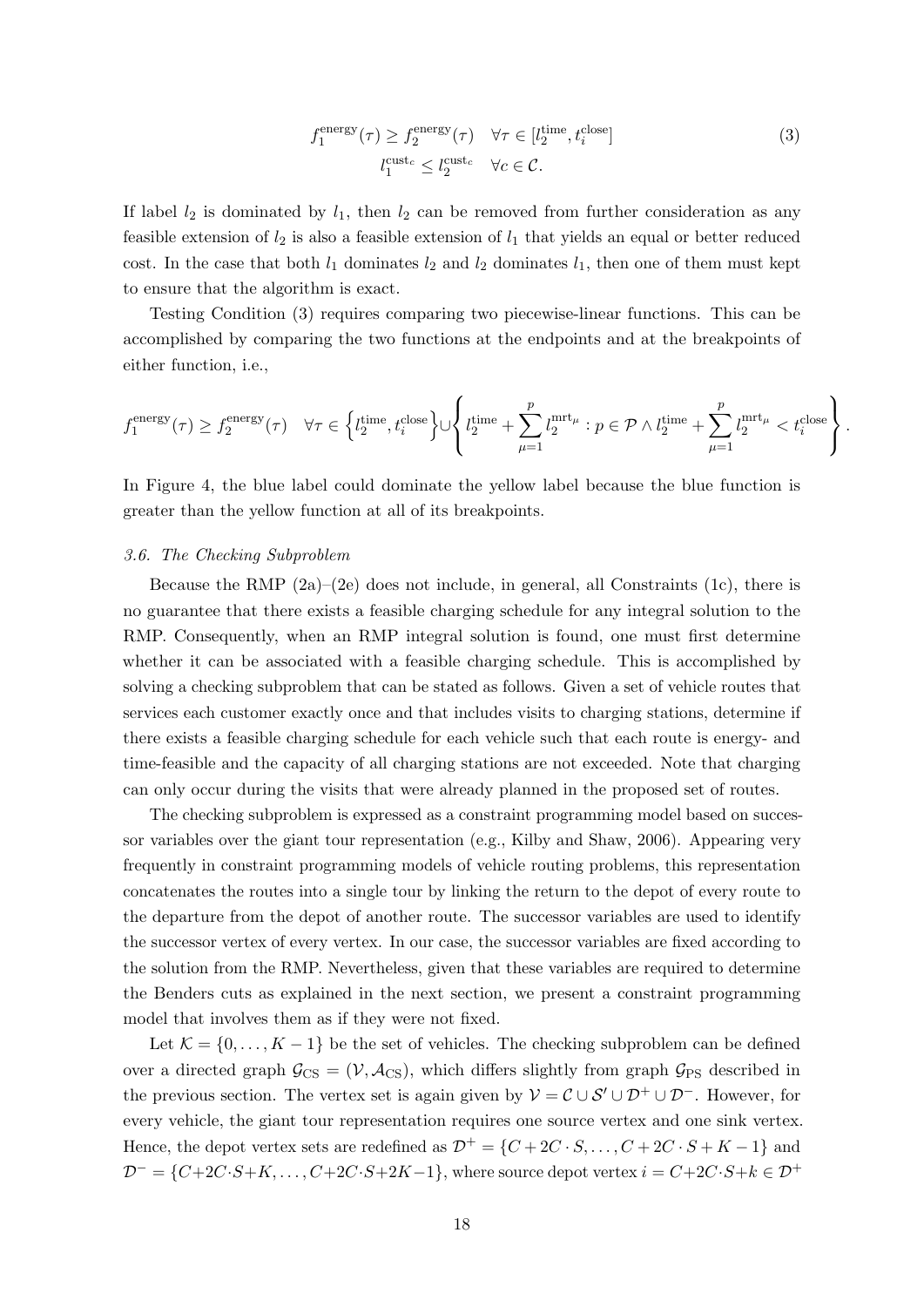and sink depot vertex  $j = C + 2C \cdot S + K + k \in \mathcal{D}^-$  are both associated with vehicle  $k \in \mathcal{K}$ . The giant tour representation links the sink depot vertex of vehicle  $k \in \{0, \ldots, K-2\}$  to the source depot vertex of vehicle  $k + 1$ , and the sink depot of the last vehicle  $K - 1$  to the source depot of the first vehicle 0. Hence, the routes can be viewed as one giant tour.

The giant tour formulation uses loops to indicate unvisited vertices. Any vertex not visited by a vehicle will be excluded from the giant tour and will have itself as its immediate predecessor and immediate successor. The network includes loops at the station vertices, which may be unvisited, whereas loops are prohibited at the customer vertices because every customer must be visited.

The arc set  $\mathcal{A}_{CS} = (\mathcal{A}_1 \cup \ldots \cup \mathcal{A}_8 \cup \mathcal{A}_{15} \cup \ldots \cup \mathcal{A}_{18}) \setminus (\mathcal{A}_9 \cup \ldots \cup \mathcal{A}_{14})$  is essentially identical to the arc set  $\mathcal{A}_{PS}$  used in the pricing subproblem but is modified to accommodate the giant tour representation by allowing loops at the stations and by linking each sink depot vertex to the source depot vertex of the next vehicle. Here, the arc subsets  $A_1$  to  $A_{14}$  are defined as in Section [3.5,](#page-11-4) assuming that  $\mathcal{D}^+$  and  $\mathcal{D}^-$  contain multiple vertices. The other subsets are given by:

- $A_{15} = \{(i, j) : i \in \mathcal{D}^+, j \in \mathcal{D}^-, k \in \mathcal{K}, i = C + 2C \cdot S + k, j = C + 2C \cdot S + K + k\}$ contains the arcs from the source depot vertex of each vehicle to its sink depot vertex.
- $A_{16} = \{(i, i) : i \in \mathcal{S}'\}$  contains the loops at the stations.
- $A_{17} = \{(i, j) : i \in \mathcal{D}^-, j \in \mathcal{D}^+, k \in \mathcal{K} \setminus \{K-1\}, i = C + 2C \cdot S + K + k, j =$  $C + 2C \cdot S + (k+1)$  contains the arcs from the sink depot vertex of each vehicle to the source depot vertex of the next vehicle.
- $A_{18} = \{(i, j) : i \in \mathcal{D}^-, j \in \mathcal{D}^+, i = C + 2C \cdot S + K + K, j = C + 2C \cdot S\}$  contains the arc from the sink depot vertex of the last vehicle to the source depot vertex of the first vehicle.

Let  $p_i \in V$  and  $n_i \in V$  be integer variables storing the immediate predecessor and immediate successor of vertex  $i \in V$  respectively. That is,  $p_i$  is the vertex previous to i in a route and  $n_i$  is the next vertex after i. If  $n_i = i$  and  $p_i = i$ , then i does not appear in any route. When solving the checking subproblem, all  $p_i$  and  $n_i$  variables are fixed to the values that specify the routes in the solution to the RMP. Then, the constraint programming solver will be able to propagate these values to the other constraints and in turn derive a conflict on these variables.

Let  $k_i \in \mathcal{K}$  be a variable storing the vehicle that visits vertex  $i \in \mathcal{V}$ . Let  $l_i \in \{0, \ldots, T^{\text{load}}\}$ be the total load delivered up to and including vertex  $i \in \mathcal{V}$ . The model assumes that recharging is possible at any vertex but the recharge duration is 0 at non-station vertices. Let  $t_i \in \{t_i^{\text{open}}\}$  $\{e_i^{\text{open}}, \ldots, t_i^{\text{close}}\}$  and  $t'_i \in \{0, \ldots, T^{\text{time}}\}$  be the time of starting and completing recharge at  $i \in \mathcal{V}$ , respectively. Let  $e_i, e'_i \in \{0, \ldots, T^{\text{energy}}\}$  be the battery level before and after recharging at  $i \in \mathcal{V}$ , respectively. Define  $d_i \in \{0, \ldots, T^{\text{time}}\}$  as the recharge duration at  $i \in \mathcal{V}$ . For every station  $s \in \mathcal{S}$  and its expanded vertices  $i \in \mathcal{S}'_s$ , let  $m_i \in \{0, \ldots, M_s - 1\}$  be the charger used by the vehicle at  $i$ .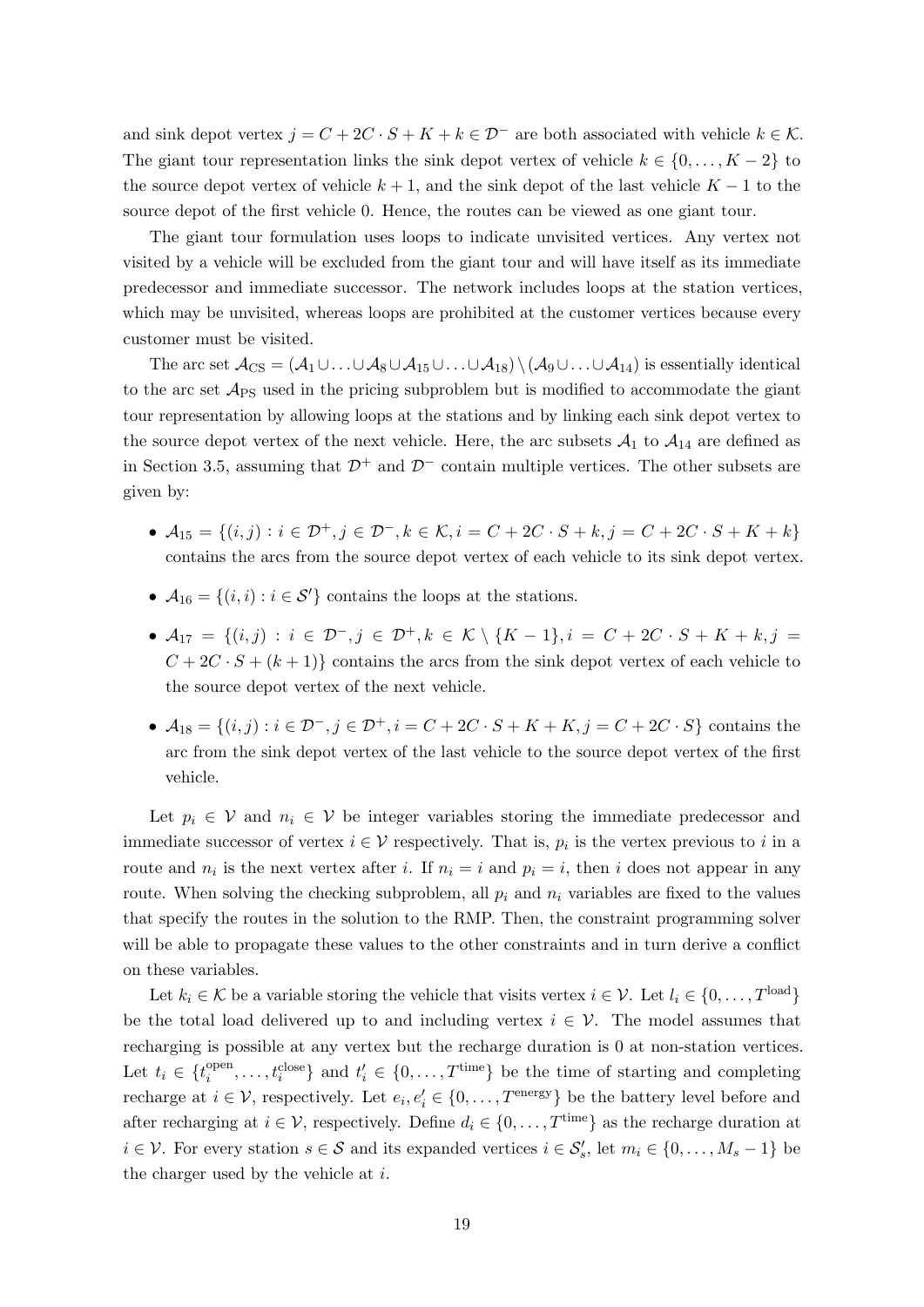<span id="page-20-13"></span><span id="page-20-12"></span><span id="page-20-11"></span><span id="page-20-10"></span><span id="page-20-9"></span><span id="page-20-8"></span><span id="page-20-7"></span><span id="page-20-6"></span><span id="page-20-5"></span><span id="page-20-4"></span><span id="page-20-3"></span><span id="page-20-2"></span><span id="page-20-1"></span><span id="page-20-0"></span>The constraint programming model is given as follows:

| INVERSE(n, p),                                                                                              |                                                           | (4a) |
|-------------------------------------------------------------------------------------------------------------|-----------------------------------------------------------|------|
| SUBCIRCUIT(n),                                                                                              |                                                           | (4b) |
| $k_{n_i}=k_i$                                                                                               | $\forall i \in C \cup S' \cup \mathcal{D}^+, (4c)$        |      |
| $k_{C+2C\cdot S+k} = k$                                                                                     | $\forall k \in \mathcal{K}, (4d)$                         |      |
| $k_{C+2C\cdot S+K+k} = k$                                                                                   | $\forall k \in \mathcal{K}, (4e)$                         |      |
| $n_{C+2C\cdot S+k} < n_{C+2C\cdot S+k+1}$                                                                   | $\forall k \in \{0, , K-2\}, (4f)$                        |      |
| $t_i' = t_i$                                                                                                | $\forall i \in \mathcal{V} \setminus \mathcal{S}'$ , (4g) |      |
| $e_i' = e_i$                                                                                                | $\forall i \in \mathcal{V} \setminus \mathcal{S}'$ , (4h) |      |
| $d_i = \sum (1/\theta_w) \cdot \max\{\min\{\sigma_w, e'_i\} - \max\{\sigma_{w-1}, e_i\}, 0\}$               | $\forall i \in \mathcal{S}'$ , (4i)                       |      |
| $t'_{i} = t_{i} + d_{i}$                                                                                    | $\forall i \in \mathcal{S}'$ , (4j)                       |      |
| $e'_i \geq e_i$                                                                                             | $\forall i \in \mathcal{S}'$ , (4k)                       |      |
| $\text{DIFFN}((t_i)_{i \in \mathcal{S}'_s}, (d_i)_{i \in \mathcal{S}'_s}, (m_i)_{i \in \mathcal{S}'_s}, 1)$ | $\forall s \in \mathcal{S}, \quad (4l)$                   |      |
| $l_i = l_{p_i} + t_i^{\text{load}}$                                                                         | $\forall i \in C \cup S' \cup \mathcal{D}^-$ , (4m)       |      |
| $t_{n_i} \geq t'_i + t_{i,n_i}^{\text{travel}}$                                                             | $\forall i \in C \cup S' \cup \mathcal{D}^+$ , (4n)       |      |
| $e_{n_i}=e_i'-t_{i,n_i}^{\text{energy}}$                                                                    | $\forall i \in C \cup S' \cup \mathcal{D}^+$ , (40)       |      |
| $l_i = t_i = 0$                                                                                             | $\forall i \in \mathcal{D}^+$ , (4p)                      |      |
| $e_i = T^{\text{energy}}$                                                                                   | $\forall i \in \mathcal{D}^+$ , (4q)                      |      |
| $p_i \in \{i : (i, j) \in \mathcal{A}_{\mathrm{CS}}\}\$                                                     | $\forall j \in \mathcal{V}, (4r)$                         |      |
| $n_i \in \{j : (i, j) \in \mathcal{A}_{\mathrm{CS}}\}\$                                                     | $\forall i \in \mathcal{V}, (4s)$                         |      |
| $k_i \in \mathcal{K}$                                                                                       | $\forall i \in \mathcal{V}, \quad (4t)$                   |      |
| $l_i \in \{0,\ldots,T^{\text{load}}\}\$                                                                     | $\forall i \in \mathcal{V}, (4u)$                         |      |
| $t_i \in \{t_i^{\text{open}}, \dots, t_i^{\text{close}}\}$                                                  | $\forall i \in \mathcal{V}, (4v)$                         |      |
| $t'_i \in \{0, , T^{\text{time}}\}\$                                                                        | $\forall i \in \mathcal{V}, (4w)$                         |      |
| $d_i \in \{0, \ldots, T^{\text{time}}\}\$                                                                   | $\forall i \in \mathcal{V}, (4x)$                         |      |
| $e_i, e'_i \in \{0, , T^{\text{energy}}\}\$                                                                 | $\forall i \in \mathcal{V}, (4y)$                         |      |
| $m_i \in \{0, \ldots, M_s - 1\}$                                                                            | $\forall s \in \mathcal{S}, i \in \mathcal{S}'_s.$ (4z)   |      |

<span id="page-20-18"></span><span id="page-20-17"></span><span id="page-20-16"></span><span id="page-20-15"></span><span id="page-20-14"></span>[Constraint \(4a\)](#page-20-0) links the successor and predecessor variables, where  $\mathbf{n} = (n_0, \ldots, n_{C+2C \cdot S+2K-1})$ and  $\mathbf{p} = (p_0, \ldots, p_{C+2C \cdot S+2K-1})$  are the vectors of the successor variables and predecessor variables, respectively. Formally, this constraint ensures that  $n_i = j \leftrightarrow p_j = i$  for all  $i, j \in V$ . This constraint also implicitly requires the successor variables to take unique values and the predecessor variables to take unique values; i.e., it contains  $ALLDIFFERENT(n)$  and ALLDIFFERENT( $\bf{p}$ ) as necessary conditions. [Constraint \(4b\)](#page-20-1) enforces the giant tour.

[Constraints \(4c\)](#page-20-2) track each vehicle along its route by equating the index of the vehicle visiting vertex  $i$  to the index of the vehicle visiting the successor of  $i$ . [Constraints \(4d\)](#page-20-3)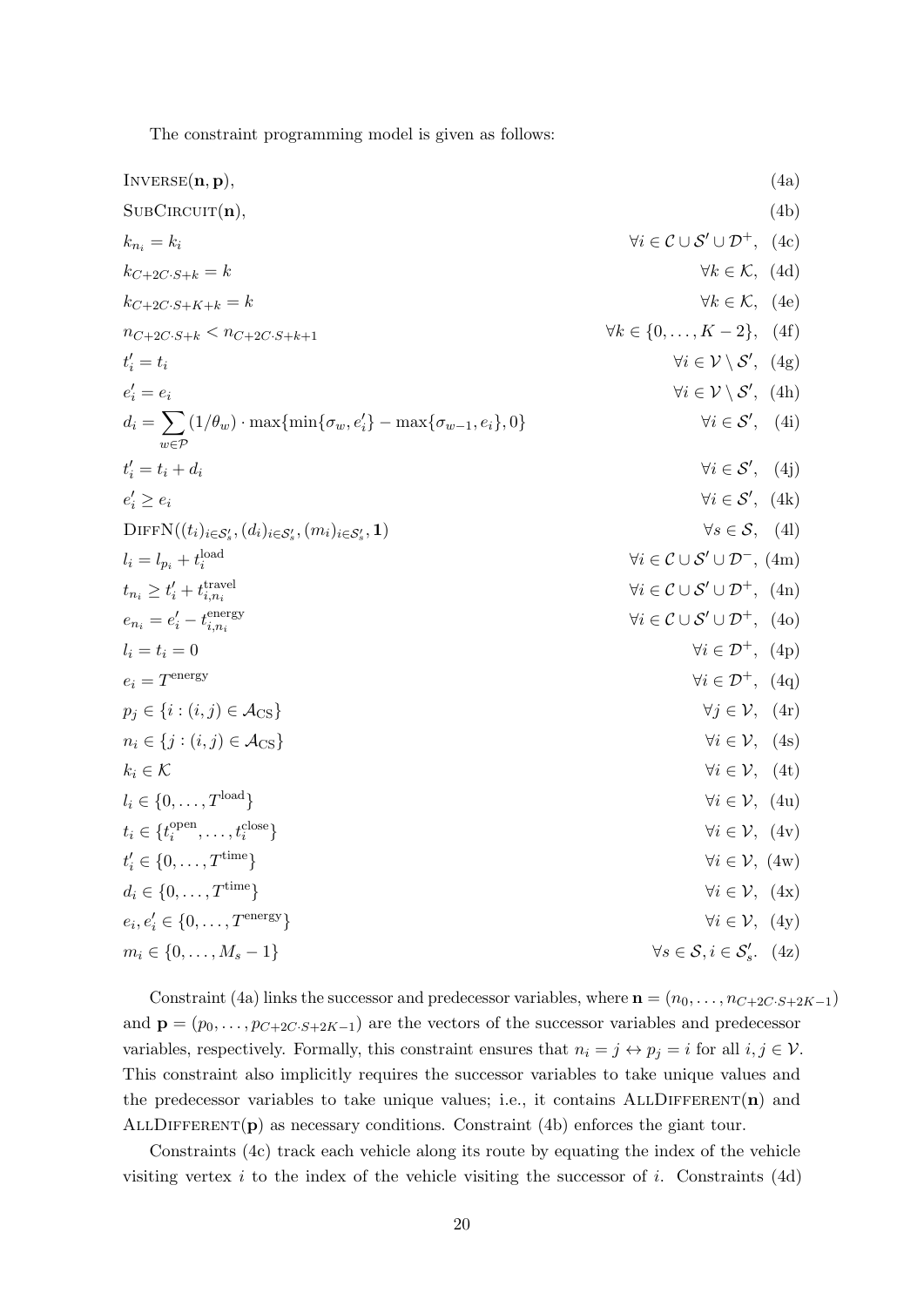and [\(4e\)](#page-20-4) require the vehicle visiting a source or sink depot vertex to be exactly the vehicle associated with the vertex. The giant tour formulation ties a particular vehicle index to every source and sink depot vertex. This introduces symmetry due to permutations of the vehicle index. That is, permuting the routes and assigning them to different vehicles give exponentially-many equivalent solutions. [Constraints \(4f\)](#page-20-5) break this vehicle symmetry by imposing an ordering on the first vertex (successor of the source depot vertex) across all routes. Given a solution, permuting the routes is now infeasible.

[Constraints \(4g\)](#page-20-6) and [\(4h\)](#page-20-7) forbid recharging at non-station vertices by equating the time and battery level before and after recharging. [Constraints \(4i\)](#page-20-8) sum the amount of time spent recharging in each piece by computing the amount of energy replenished in each piece, which may be clamped by the start and end battery levels of the piece. [Constraints \(4j\)](#page-20-9) calculate the timestep when recharging is completed. [Constraints \(4k\)](#page-20-10) permit recharging at a station vertex.

[Constraints \(4l\)](#page-20-11) schedule the recharges at each recharging station. The DIFFN global constraint is handled natively in constraint programming using a specialized algorithm. The vector 1 is the unit vector with appropriate dimension.

[Constraints \(4m\)](#page-20-12) track the load along a route. These constraints state that the total load delivered up to vertex  $i$  is the total load delivered up to the predecessor of  $i$  incremented by the amount delivered at i. Constraints  $(4n)$  track the time along a route by requiring the recharge start time at the successor of  $i$  to be later than the recharge completion time at  $i$ plus the travel time. Similarly, [Constraints \(4o\)](#page-20-14) track the battery level along a route.

[Constraints \(4p\)](#page-20-15) and [\(4q\)](#page-20-16) initialize the load, time and battery level at the start of a route. [Constraints \(4r\)](#page-20-17) to [\(4z\)](#page-20-18) restrict the domain of the variables.

A nuance here is that most constraint programming solvers only support integer variables and do not support floating point variables because computing the lower bound and upper bound of the domain of a floating point variable in exact arithmetic is both tricky and slow. To accommodate this limitation, all input data and variables in the checking subproblem are restricted to integer values. In particular, the time variables  $t_i, t'_i$  and the energy variables  $e_i, e'_i$  at each vertex  $i \in V$  and the  $1/\theta_w$  coefficient in [Constraints \(4i\)](#page-20-8) must take integral values. This is not required for the pricing subproblem. However, in practice, the time data (time windows, travel times, recharging durations, etc.) are often assumed to be integer. Furthermore, an amount of energy can be approximated by a scaled integer value obtained by first rounding this amount to a suitable number of decimals  $\eta$  before multiplying it by 10<sup>η</sup>.

#### 3.7. Translating Master Problem Candidate Solutions and Nogoods

This section describes how a set of routes from an integer feasible solution to the RMP can be translated into a partial solution in the checking subproblem, and how a nogood in the checking subproblem can be translated into a Benders cut in the RMP.

The automatic logic-based Benders decomposition and branch-and-check algorithm of [Lam and Van Hentenryck](#page-38-4) [\(2017\)](#page-38-4); [Davies et al.](#page-36-4) [\(2017\)](#page-36-4) and [Lam et al.](#page-37-1) [\(2020\)](#page-37-1) require the integer programming problem and the constraint programming problem to communicate through a set of identical variables. Hence, the constraint programming problem historically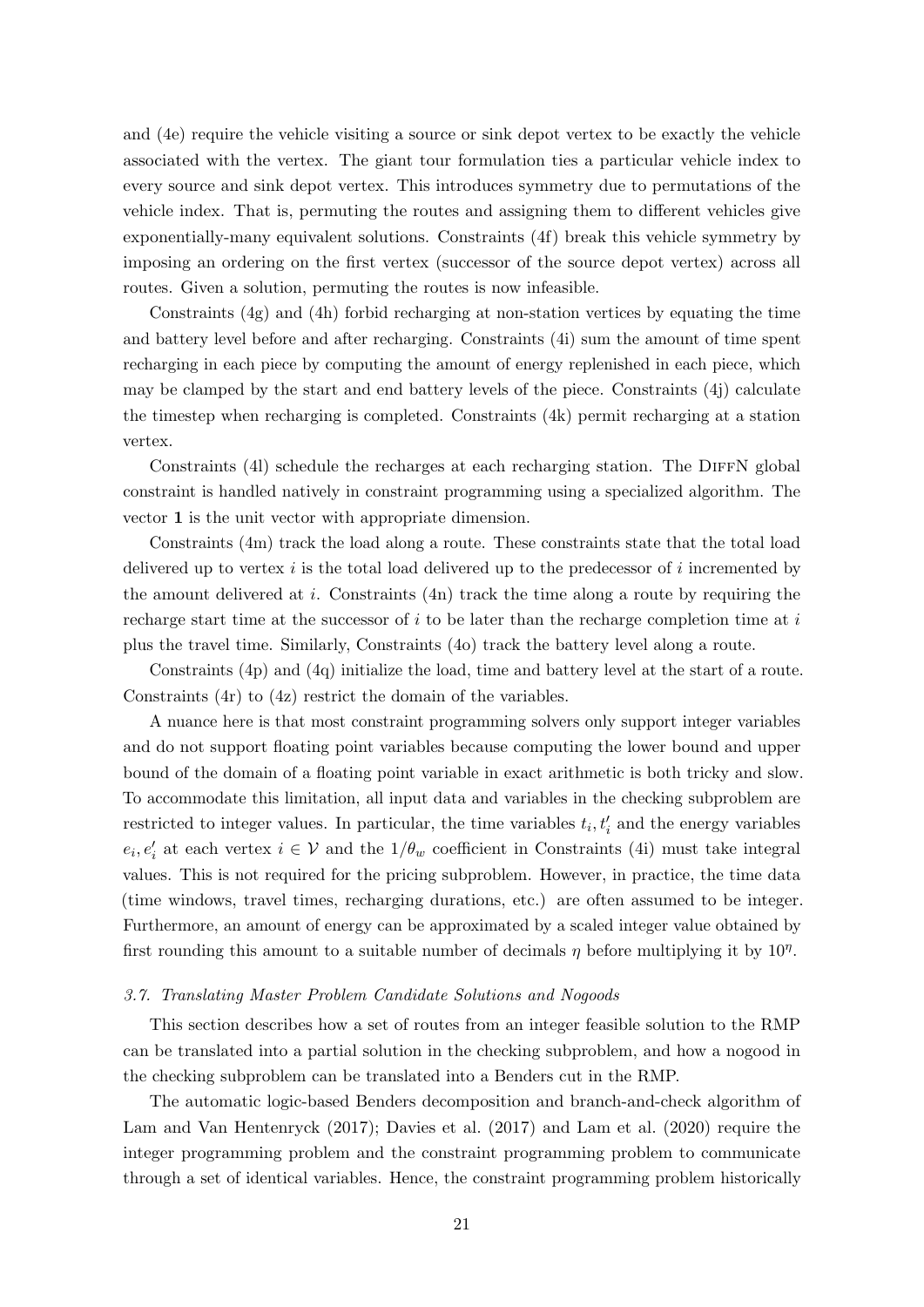uses the same representation as the integer programming problem and therefore cannot exploit the capabilities of global constraints.

The route variables in the RMP and the successor variables in the checking subproblem are clearly not identical. To remedy this issue, first consider an intermediary: a network flow representation with arc variables  $x_{i,j} \in \{0,1\}$  that indicate whether an arc  $(i,j) \in \mathcal{A}_{PS}$  is used. This is the well-known two-index formulation commonly used in the Traveling Salesman Problem and branch-and-cut arc-based models of vehicle routing problems. Observe that any feasible solution  $\hat{\mathbf{x}}$  to the RMP has an equivalent solution in the network flow representation:

$$
\hat{x}_{i,j} = \sum_{r \in \mathcal{R}} A_r^{i,j} \hat{x}_r.
$$

Even though the arc variables in the network flow representation and the successor variables in the giant tour representation are equivalent, the depot vertices  $\mathcal{D}^+ \cup \mathcal{D}^-$ , and hence the arc sets  $\mathcal{A}_{PS}$  and  $\mathcal{A}_{CS}$ , differ substantially. In particular, the network flow representation has no vehicle symmetry, whereas the giant tour representation duplicates the depot vertex for every vehicle, which consequently introduces symmetry due to permutations of the vehicle index.

Consider the subset  $\mathcal{A}_{\cap} = \mathcal{A}_{PS} \cap \mathcal{A}_{CS} = \{(i,j) \in \mathcal{A}_{PS} : i,j \in \mathcal{C} \cup \mathcal{S}'\}$  of arcs that exists in both models. These arcs have customer or station end-points. For these arcs  $(i, j) \in A_{\cap}$ , it is simply a matter of fixing  $n_i = j$  whenever  $\hat{x}_{i,j} = 1$  and then running the propagation algorithms, which will either (1) declare that the solution  $(\hat{x}_{i,j})_{(i,j)\in\mathcal{A}_{\cap}}$  is schedule-feasible and return a schedule  $((\hat{t}_i)_{i\in\mathcal{V}},(\hat{t}'_i)_{i\in\mathcal{V}})$ , or (2) declare that the solution  $(\hat{x}_{i,j})_{(i,j)\in\mathcal{A}_{\cap}}$  is scheduleinfeasible and return an explanation, i.e., a conjunction of several variable-value pairs that implicate the infeasibility:

$$
\bigwedge_{(i,j)\in\mathcal{A}_1} \neg \llbracket n_i = j \rrbracket \land \bigwedge_{(i,j)\in\mathcal{A}_2} \llbracket n_i = j \rrbracket \to \text{infeasible},
$$

where  $A_1, A_2 \subset A_0$  and  $A_1 \cap A_2 = \emptyset$ . This explanation states that no feasible schedule exists whenever all conditions  $n_i \neq j$  for  $(i, j) \in A_1$  and  $n_i = j$  for  $(i, j) \in A_2$  hold simultaneously. Negating the explanation yields a *nogood*, i.e., a constraint that prevents the same infeasibility from reoccurring:

$$
\bigvee_{(i,j)\in\mathcal{A}_1} [n_i = j] \vee \bigvee_{(i,j)\in\mathcal{A}_2} \neg [n_i = j].
$$

The nogood can then be translated into the combinatorial Benders cut

$$
\sum_{(i,j)\in A_1} x_{i,j} + \sum_{(i,j)\in A_2} (1 - x_{i,j}) \ge 1,
$$

which can be rearranged to

$$
\sum_{(i,j)\in\mathcal{A}_1} x_{i,j} - \sum_{(i,j)\in\mathcal{A}_2} x_{i,j} \ge 1 - |\mathcal{A}_2|.
$$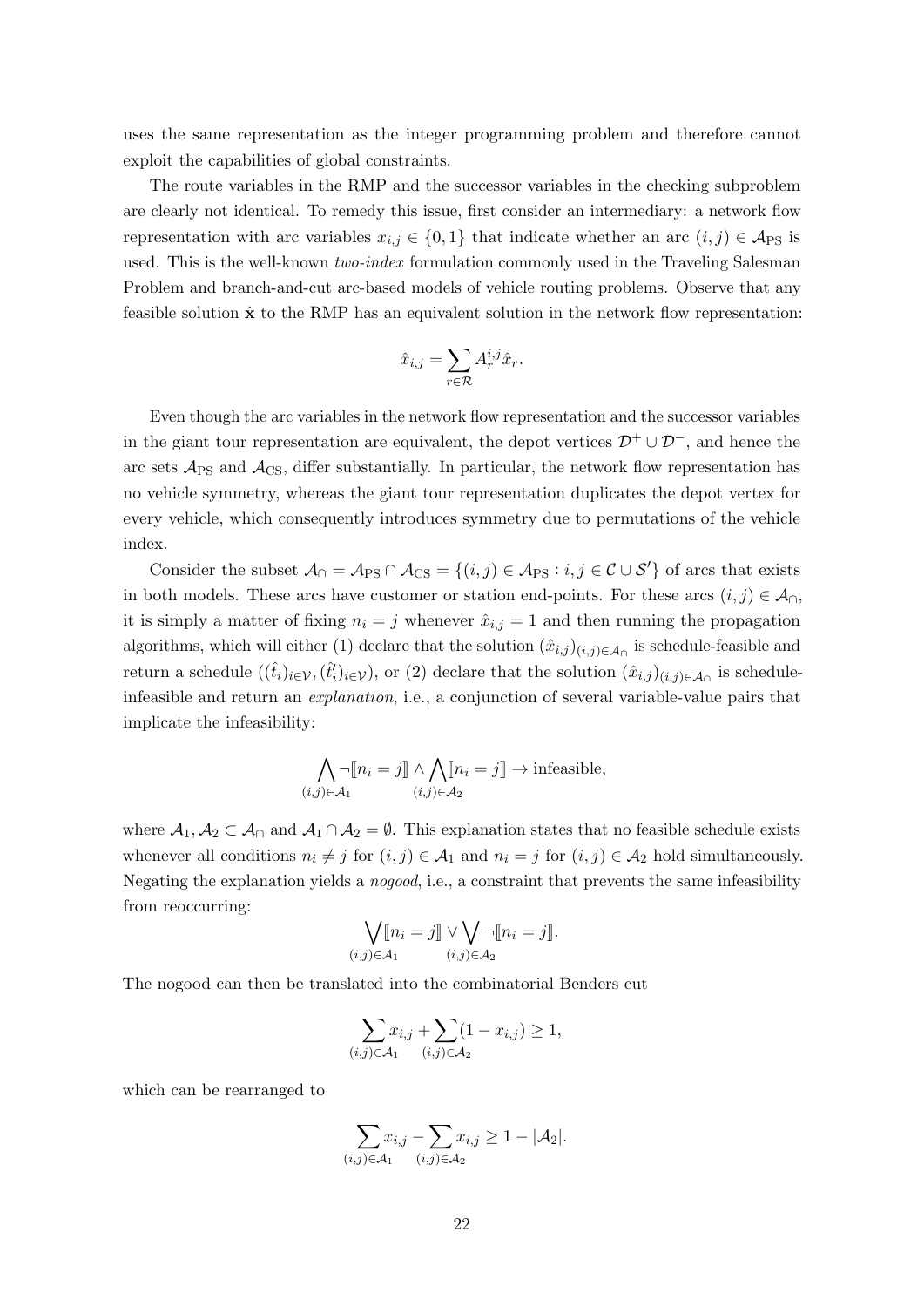This Benders cut expressed in the network flow representation must then be rewritten in terms of the master problem variables (see [Desaulniers et al., 2011\)](#page-36-13):

$$
\sum_{r \in \mathcal{R}^*} \left( \sum_{(i,j) \in \mathcal{A}_1} A_r^{i,j} - \sum_{(i,j) \in \mathcal{A}_2} A_r^{i,j} \right) x_r \ge 1 - |\mathcal{A}_2|.
$$

It corresponds to a new  $b \in \mathcal{B}$  in [Constraints \(2c\),](#page-11-2) where  $B_b = 1 - |\mathcal{A}_2|$ ,

$$
B^{r}_{b} = \sum_{(i,j) \in \mathcal{A}_{1}} A^{i,j}_{r} - \sum_{(i,j) \in \mathcal{A}_{2}} A^{i,j}_{r} = \sum_{(i,j) \in \mathcal{A}} B^{i,j}_{b} A^{i,j}_{r}
$$

and

$$
B_b^{i,j} = \begin{cases} 1 & \text{if } (i,j) \in \mathcal{A}_1 \\ -1 & \text{if } (i,j) \in \mathcal{A}_2 \\ 0 & \text{otherwise.} \end{cases}
$$

The main argument here is that the naive mapping  $x_{i,j} = 1 \leftrightarrow n_i = j$  is valid because  $(i, j) \in \mathcal{A}_{\cap}$  exists in both models.

The only remaining issue concerns the vehicle-specific depot vertices because explanations over vehicle-specific arcs cannot be translated into a Benders cut over arcs not tied to a particular vehicle. Specifically, prohibiting one vehicle from taking an arc does not preclude a different vehicle from taking the same arc. Hence, the naive translation described above requires some modifications.

Observe that the depot vertices  $\mathcal{D}^+ \cup \mathcal{D}^-$  are numbered higher than the station vertices, from  $C+2C\cdot S$  onward. Then, the mapping between the two models is not especially difficult:

- Arcs outgoing from the source depot vertex:  $x_{C+2C\cdot S,i} = 1 \leftrightarrow p_i \geq C + 2C \cdot S$  for any  $i \in \mathcal{V}$ .
- Arcs incoming to the sink depot vertex:  $x_{i,C+2C\cdot S+1} = 1 \leftrightarrow n_i \geq C + 2C \cdot S + K$  for any  $i \in \mathcal{V}$ .

For example, if  $\hat{x}_{C+2C\cdot S,i} = 1$  for some vertex  $i \in V$ , the bound  $p_i \geq C + 2C \cdot S$  is placed in the constraint programming model and propagation runs as usual. If it returns an explanation containing  $[p_i \geq C + 2C \cdot S]$  (or nogood containing  $[p_i \lt C + 2C \cdot S]$ ), then this literal is manually replaced with the term  $(1 - \hat{x}_{C+2C \cdot S,i})$  in the Benders cut, i.e.,  $(C + 2C \cdot S, i) \in \mathcal{A}_2$ .

#### 3.8. Reducing the Number of Arcs in a Combinatorial Benders Cut

Conflict analysis stores the propagations (the changes to the domain of each variable) made by each constraint by dynamically constructing a graph called the implication graph [\(Ohri](#page-38-6)[menko et al., 2009;](#page-38-6) [Feydy and Stuckey, 2009\)](#page-36-6). Tightening the domain of one variable often triggers propagations on other variables, tightening the domain of these variables in turn. The sequence of propagations can eventually lead to a conflict. Upon detecting a conflict, conflict analysis traces the implication graph to deduce a set of variable-value pairs that provoke the conflict and then creates a combinatorial Benders cut that prevents these variable-value pairs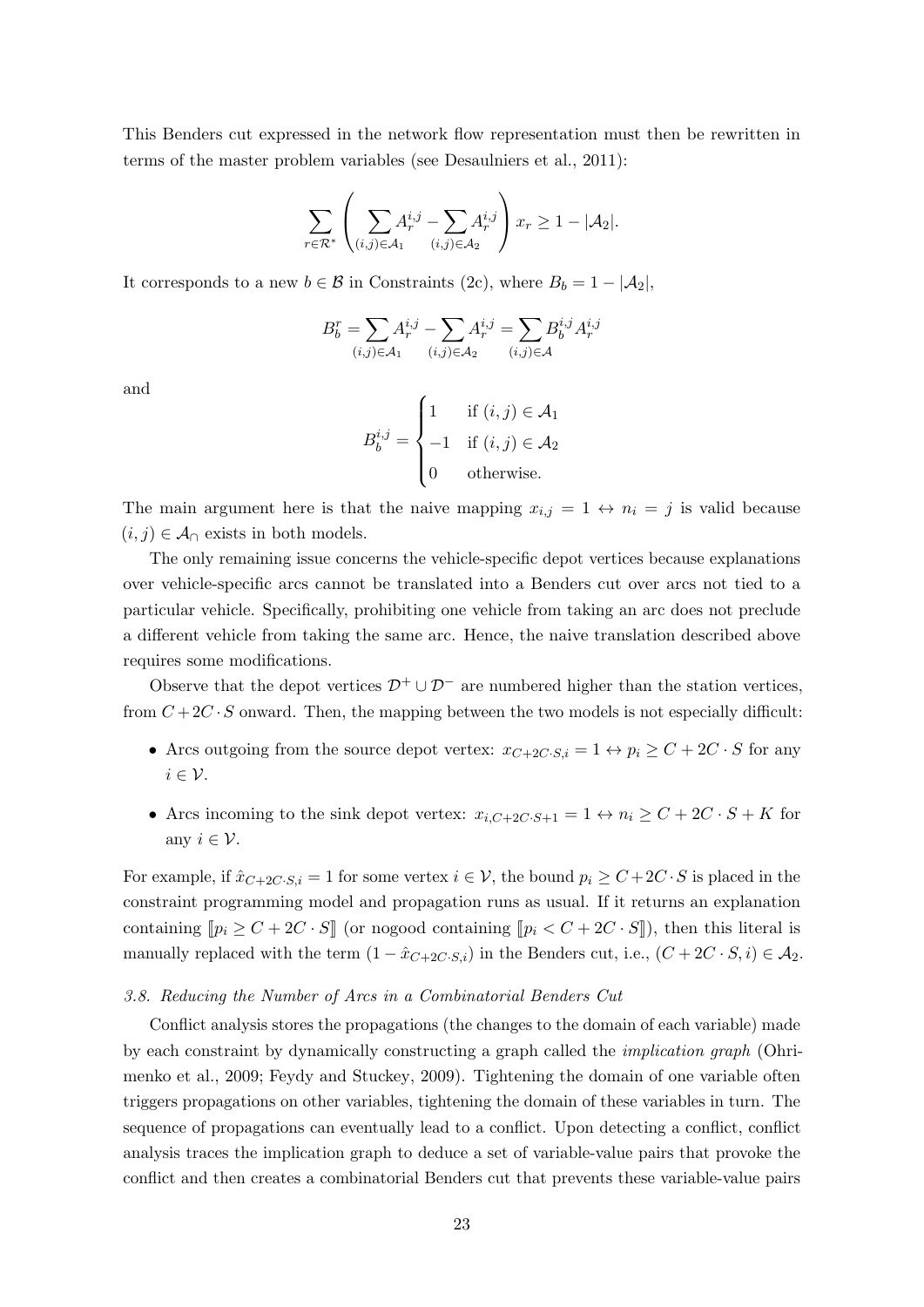from occurring again. By construction, the cut generated by conflict analysis cannot contain more variables than the naive combinatorial Benders cut which contains all variable-value pairs of the master problem candidate solution fixed in the checking subproblem. Therefore, Benders cuts found using conflict analysis are stronger than the naive combinatorial Benders cuts commonly seen in the literature simply because they concern a smaller set of variables. However, conflict analysis does not guarantee that the cut contains the fewest number of variables for explaining the conflict. The cut can contain propagations in the chain leading to the conflict but not directly implicating the conflict. Hence, arcs in the cut not necessary for explaining the conflict can be removed in a post-processing step.

Once conflict analysis has found a set of  $Q \leq K$  jointly infeasible partial routes  $\hat{\mathcal{R}} =$  $\{r^1,\ldots,r^Q\}$  such that  $r^q = (r_1^q)$  $_1^q, \ldots, r_{n_q}^q$  for all  $q \in \{1, \ldots, Q\}$ , [Algorithm 3](#page-24-0) attempts to isolate the infeasibility to one station. [Line 1](#page-10-1) loops through each station s in turn. [Line 2](#page-10-2) extracts the routes that visit station  $s$ . If  $s$  is visited by more routes than its number of chargers [\(Line 3\)](#page-10-3), [Line 4](#page-10-4) solves the checking subproblem again with this subset of routes. If these routes are infeasible (Line  $5$ ), the conflict can be isolated to station s, and hence, [Line 6](#page-10-20) creates a cut over the smaller route set  $\hat{\mathcal{R}}_s$  before exiting on [Line 7.](#page-10-6) If the cut cannot be isolated to one station, [Line 8](#page-10-21) creates a cut over the original arcs.

<span id="page-24-0"></span>

| <b>Algorithm 3</b> Procedure for reducing the number of arcs in a Benders cut                                                  |
|--------------------------------------------------------------------------------------------------------------------------------|
| 1: for $s \in \mathcal{S}$ do                                                                                                  |
| $\hat{\mathcal{R}}_s = \{r^q \in \hat{\mathcal{R}} : \exists i \in \{1, \ldots, n_q\} \wedge r_i^q \in \mathcal{S}'_s\}$<br>2: |
| if $ \hat{\mathcal{R}}_s  > M_s$ then<br>3:                                                                                    |
| solve the checking subproblem again with some successor variables fixed to $\mathcal{R}_s$<br>4:                               |
| <b>if</b> infeasible <b>then</b><br>5:                                                                                         |
| create a combinatorial Benders cut over $\mathcal{R}_s$<br>6:                                                                  |
| exit<br>7:                                                                                                                     |
| 8: create a combinatorial Benders cut over $\mathcal{R}$                                                                       |

[Line 4](#page-10-4) is very time-consuming. To reduce the computation time, the post-processing procedure is only run up to a certain depth in the branch-and-bound tree. A depth limit of five is chosen for our experiments.

# 3.9. Lifting the Combinatorial Benders Cuts to Multi-Tournament Cuts

The Benders cuts generated by logical inference do not exploit the polyhedral structure of the network flow representation nor the set partition representation. This section presents minor polyhedral analysis on the network flow model to lift the Benders cuts into a stronger form.

[Ascheuer et al.](#page-35-1) [\(2000\)](#page-35-1) study the polyhedron of the Asymmetric Traveling Salesman Problem, which is closely related to the single-vehicle VRPTW. They show that whenever a partial route  $r = (r_1, \ldots, r_n)$  is infeasible, the constraint

$$
\sum_{i=1}^{n-1} x_{r_i, r_{i+1}} \le n-2,
$$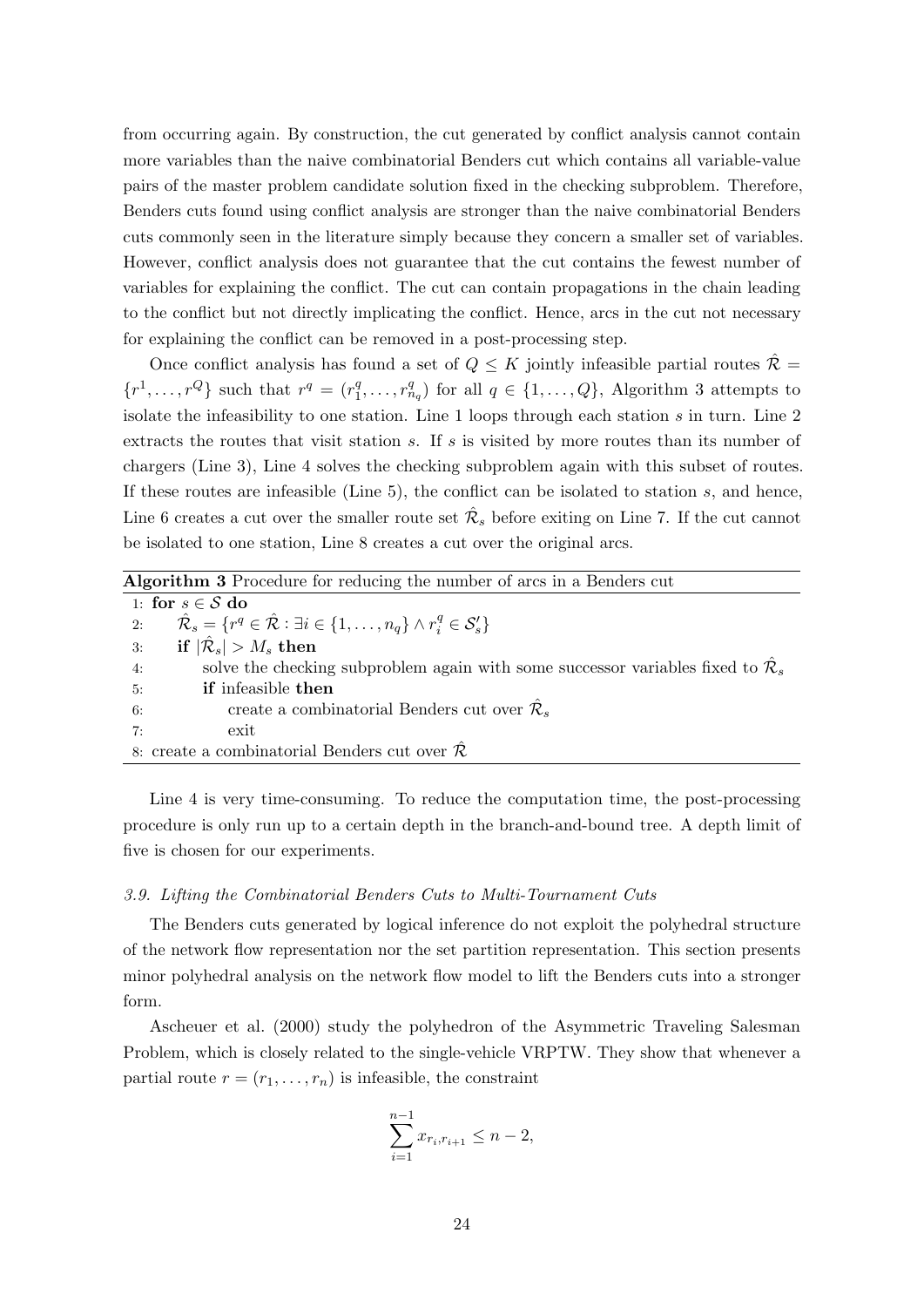which prohibits at least one of the  $n-1$  arcs of r, can be lifted to the *tournament inequality* 

$$
\sum_{i=1}^{n-1} \sum_{j=i+1}^{n} x_{r_i, r_j} \le n - 2.
$$

A combinatorial Benders cut that prohibits at least one arc from multiple partial routes can also be lifted using the same idea, as shown in [Proposition 1.](#page-25-0)

<span id="page-25-0"></span>**Proposition 1.** Given a set of  $Q \leq K$  jointly infeasible partial routes  $\hat{\mathcal{R}} = \{r^1, \ldots, r^Q\}$  such that  $r^q = (r_1^q)$  $\{a_1^q, \ldots, r_{n_q}^q\}$  for all  $q \in \{1, \ldots, Q\}$ , the combinatorial Benders cut

$$
\sum_{q=1}^{Q} \sum_{i=1}^{n_q-1} x_{r_i^q, r_{i+1}^q} \le \sum_{q=1}^{Q} (n_q - 1) - 1
$$

can be lifted to the multi-tournament inequality

<span id="page-25-1"></span>
$$
\sum_{q=1}^{Q} f(r^q) \le \sum_{q=1}^{Q} (n_q - 1) - 1 \tag{5}
$$

where

$$
f(r^q) = \begin{cases} \sum_{i=1}^{n_q-1} \sum_{j=i+1}^{n_q} x_{r_i^q, r_j^q} & \text{if } r_1^q \notin \mathcal{D}^+, r_{n_q}^q \notin \mathcal{D}^-,\\ x_{r_1^q, r_2^q} + \sum_{i=2}^{n_q-1} \sum_{j=i+1}^{n_q} x_{r_i^q, r_j^q} & \text{if } r_1^q \in \mathcal{D}^+, r_{n_q}^q \notin \mathcal{D}^-,\\ \sum_{i=1}^{n_q-2} \sum_{j=i+1}^{n_q-1} x_{r_i^q, r_j^q} & + x_{r_{n_q-1}^q, r_{n_q}^q} & \text{if } r_1^q \notin \mathcal{D}^+, r_{n_q}^q \in \mathcal{D}^-,\\ x_{r_1^q, r_2^q} + \sum_{i=2}^{n_q-2} \sum_{j=i+1}^{n_q-1} x_{r_i^q, r_j^q} & + x_{r_{n_q-1}^q, r_{n_q}^q} & \text{if } r_1^q \in \mathcal{D}^+, r_{n_q}^q \in \mathcal{D}^-. \end{cases}
$$

*Proof.* Consider the first case for all routes, i.e.,  $r_1^q$  $_1^q \notin \mathcal{D}^+, r_{n_q}^q \notin \mathcal{D}^-$  for all  $q \in \{1, \ldots, Q\}.$ In other words,  $r_i^q \in \mathcal{C} \cup \mathcal{S}'$  for all  $q \in \{1, ..., Q\}$  and  $i \in \{1, ..., n_q\}$ . By substitution, [Constraint \(5\)](#page-25-1) is simplified to

<span id="page-25-3"></span>
$$
\sum_{q=1}^{Q} \sum_{i=1}^{n_q-1} \sum_{j=i+1}^{n_q} x_{r_i^q, r_j^q} \le \sum_{q=1}^{Q} (n_q - 1) - 1.
$$
 (6)

Assume the complement

<span id="page-25-2"></span>
$$
\sum_{q=1}^{Q} \sum_{i=1}^{n_q-1} \sum_{j=i+1}^{n_q} x_{r_i^q, r_j^q} > \sum_{q=1}^{Q} (n_q - 1) - 1.
$$
 (7)

The pricing subproblem will find routes that visit a customer or station vertex at most once,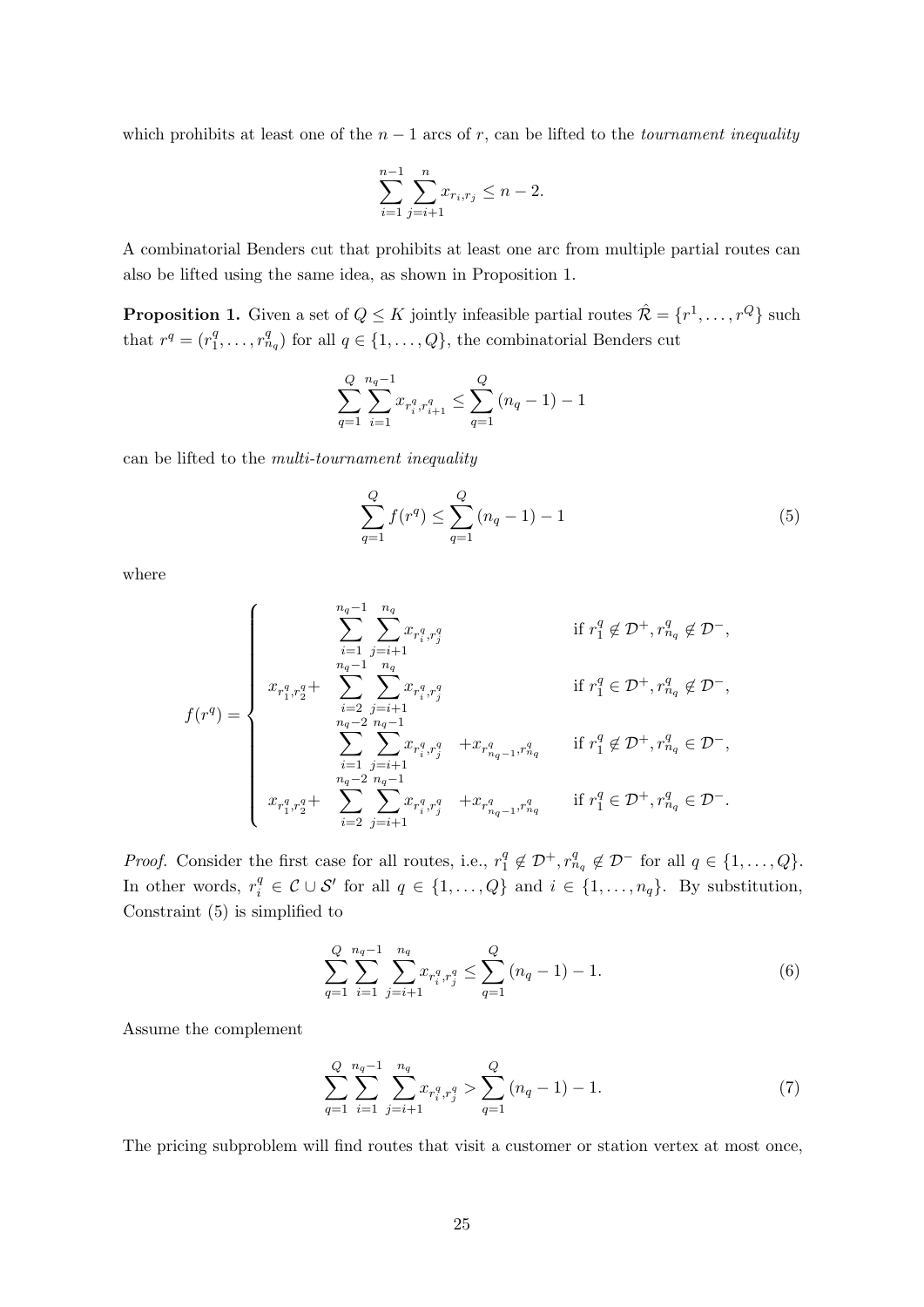implying that the network flow formulation contains the degree constraints:

$$
\sum_{j:(i,j)\in\mathcal{A}_{PS}} x_{i,j} \le 1 \qquad \forall i \in \mathcal{C} \cup \mathcal{S}' \tag{8}
$$
\n
$$
\sum_{h:(h,i)\in\mathcal{A}_{PS}} x_{h,i} \le 1 \qquad \forall i \in \mathcal{C} \cup \mathcal{S}'.
$$

Given that the variable domain  $x_{i,j} \leq 1$  for all  $(i,j) \in \mathcal{A}_{PS}$ , [Constraints \(7\)](#page-25-2) and [\(8\)](#page-26-0) together imply that

<span id="page-26-1"></span><span id="page-26-0"></span>
$$
\sum_{j=i+1}^{n_q} x_{r_i^q,r_j^q}=1
$$

for all  $q \in \{1, ..., Q\}$  and  $i \in \{1, ..., n_q - 1\}$ , which can be written explicitly as

<span id="page-26-4"></span><span id="page-26-3"></span><span id="page-26-2"></span>
$$
x_{r_{n_q-1}^q, r_{n_q}^q} = 1,\t\t(10)
$$

$$
x_{r_{n_q-2}^q, r_{n_q-1}^q} + x_{r_{n_q-2}^q, r_{n_q}^q} = 1,
$$
\n
$$
\vdots
$$
\n(11)

$$
x_{r_1^q, r_2^q} + \ldots + x_{r_1^q, r_{n_q}^q} = 1 \tag{12}
$$

for all  $q \in \{1, \ldots, Q\}$ . By [Constraints \(9\)](#page-26-1) and [\(10\),](#page-26-2)  $x_{r_{n_q-2}, r_{n_q}^q} = 0$  and hence [Constraint \(11\)](#page-26-3) can be simplified to  $x_{r^n_{n_q-2},r^n_{n_q-1}}=1$ . Repeating the same logic, [Constraints \(10\)](#page-26-2) to [\(12\)](#page-26-4) imply that  $x_{r_i^q,r_{i+1}^q} = 1$  for all  $q \in \{1,\ldots,Q\}$  and  $i \in \{1,\ldots,n_q-1\}$ , which is exactly the original conflict. Therefore [Constraint \(6\)](#page-25-3) is valid by contradiction. The proofs for the other three cases are identical but respectively exclude the first vertex, the last vertex or both the first and last vertices because the degree constraints do not apply on the depot vertices.  $\Box$ 

## 3.10. Branching Rules

As the RMP is a linear program, integrality is enforced by branching. Many vehicle routing solvers based on column generation implement a hierarchical branching rule that first branches on the number of routes and then on an individual arc. This hierarchical branching rule is augmented with two additional branching rules after branching on the number of routes but before branching on arcs. Given a solution  $\hat{\mathbf{x}}$  to the RMP such that the number of visits to all stations  $\sum_{r \in \mathcal{R}} \sum_{i \in \mathcal{S}'} A_r^i \hat{x}_r$  is fractional, integrality is enforced by branching on

$$
\sum_{r \in \mathcal{R}^*} \sum_{i \in \mathcal{S}'} A_r^i x_r.
$$

Next, for a station  $s \in \mathcal{S}$ , integrality of the number of visits to s is enforced by branching on

$$
\sum_{r \in \hat{\mathcal{R}}} \sum_{i \in \mathcal{S}'_s} A^i_r x_r.
$$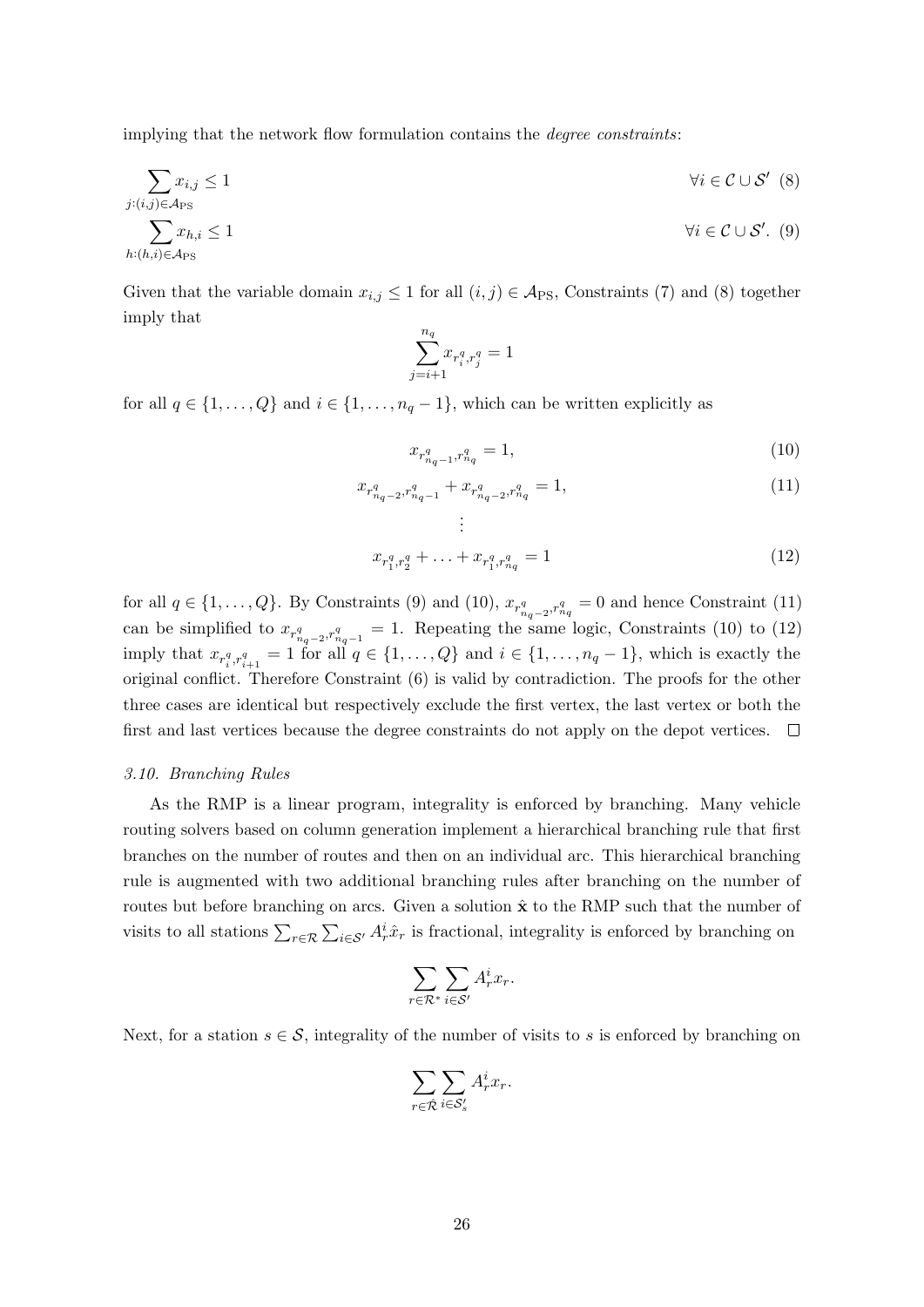## 3.11. Valid Inequalities and Acceleration Techniques

The literature abounds with countless cutting planes and other techniques for boosting the performance of BCP algorithms. The following improvements are implemented.

- Rounded capacity inequalities: [Laporte et al.](#page-38-8) [\(1985\)](#page-38-8) generalize the well-known subtour elimination constraints to the rounded capacity cuts which additionally includes the vehicle capacity constraint. Our solver uses the separator from the CVRPSEP package by [Lysgaard et al.](#page-38-9) [\(2004\)](#page-38-9).
- Two-path inequalities: [Kohl et al.](#page-37-10) [\(1999\)](#page-37-10) invent the two-path cuts. Given a subset of customers, the two-path cuts state that if one vehicle cannot visit all the customers in the set due to, e.g., a violated load or time window constraint, then those customers must be covered by at least two vehicles.
- Subset row inequalities: [Jepsen et al.](#page-37-11) [\(2008\)](#page-37-11) devise the subset row cuts, which tighten the set packing polyhedron in the RMP (i.e., half of [Constraints \(2b\)\)](#page-11-0), as opposed to the rounded capacity and two-path cuts, which handle the load and time window side constraints in the network flow representation.
- Heuristic pricing: In the early rounds of pricing, it is not necessary to solve the pricing subproblem to optimality as discovering any route with negative reduced cost is sufficient. To accelerate the pricing, the labeling algorithm is called on a smaller graph in which every vertex has a limited number of incoming and outgoing arcs. In the implementation, every vertex is given the five incoming arcs and the five outgoing arcs with the lowest reduced cost. If heuristic pricing fails, i.e., if it cannot find a route with negative reduced cost, then exact pricing comprising the full graph proceeds.
- ng-route pricing: The elementarity constraint in the pricing subproblem, which requires every customer to be visited at most once, significantly increases the difficulty of the problem because the chance that the conditions on the  $l^{\text{cust}_c}$  components in the dominance rule are met is substantially reduced. In ng-route pricing, the elementarity constraint is partially relaxed by occasionally resetting  $l^{\text{cust}_c}$  to 0 for some  $c \in \mathcal{C}'$ according to neighborhoods  $\mathcal{C}' \subset \mathcal{C}$  that are defined for each customer vertex [\(Baldacci](#page-35-2) [et al., 2011\)](#page-35-2). This procedure trades off the tightness of the linear relaxation bound for improved performance in the labeling algorithm.

# <span id="page-27-0"></span>4. Experimental Results

This section reports the performance of the BCP algorithm and analyzes the impacts of piecewise-linear recharging and the station capacity constraints.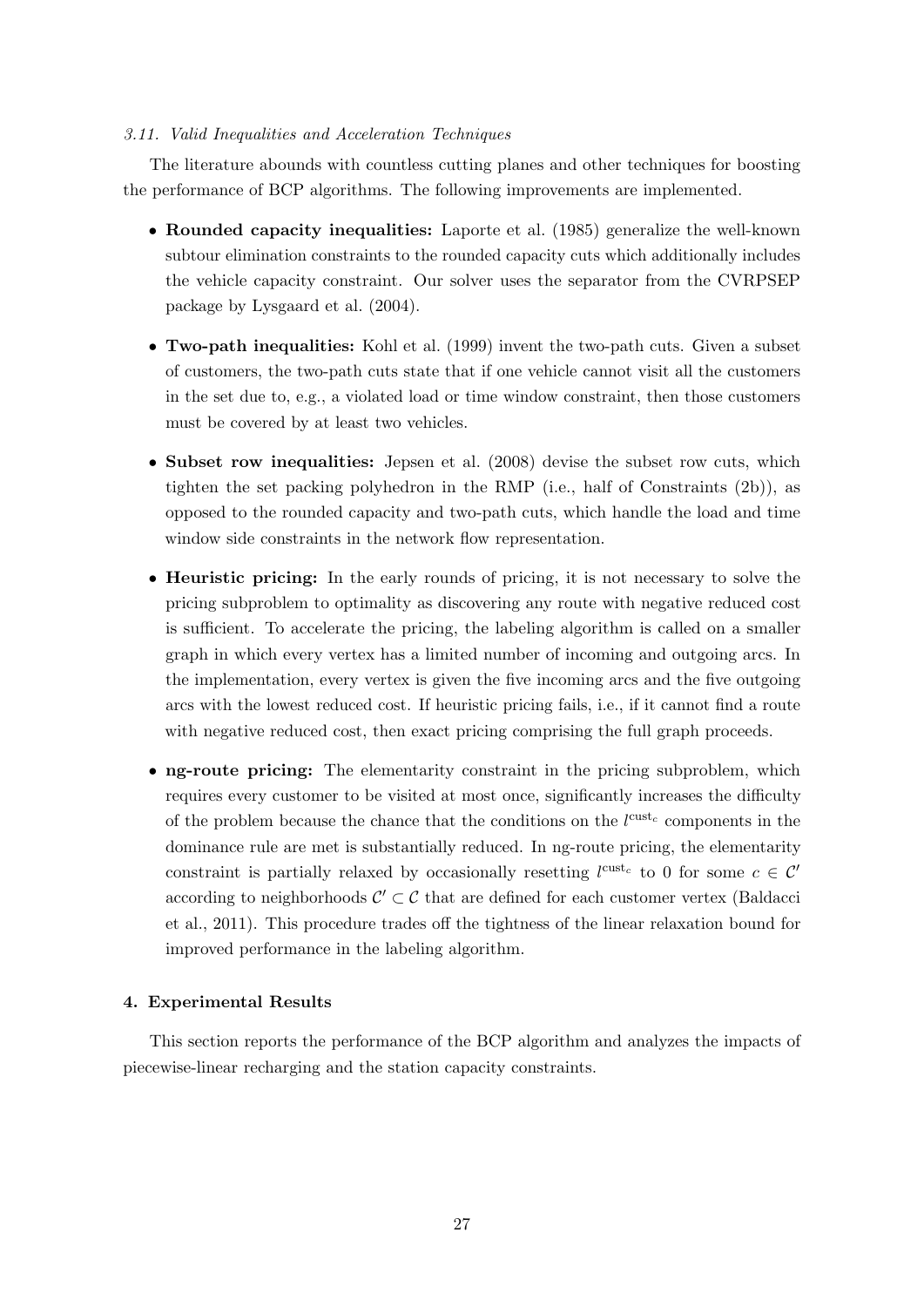# 4.1. The Instances

[Schneider et al.](#page-38-10)  $(2014)^1$  $(2014)^1$  $(2014)^1$  created instances for the EVRPTW with 21 recharging stations by modifying the 100-customer benchmark instances of [Solomon](#page-38-11)  $(1987)^2$  $(1987)^2$  $(1987)^2$  for the VRPTW. Preliminary experiments indicate that the station capacity constraints are not binding in these instances simply because there are too many stations. Consequently, new instances are generated by replacing all stations with fewer randomly-located stations. Based on these stations, one set of instances is created with one charger at all stations and another set is created with two chargers at all stations. Like the Solomon benchmarks, smaller instances with 25, 50 and 75 customers are then created from the 100-customer instances by discarding the higher-numbered customers. In total, there are 224 instances in each of the two sets. These instances are available online.<sup>[3](#page-28-2)</sup>

## 4.2. The Solver

The implementation calls SCIP 7.0.3 [\(Gamrath et al., 2020\)](#page-36-14) for branch-and-bound, Geas [\(Gange et al., 2020\)](#page-37-12) for constraint programming and Gurobi 9.5.1 for linear programming. The labeling algorithm is implemented in  $C++$ . The solver is single-threaded and is run on an Intel Xeon Platinum 8260 CPU at 2.4 GHz with a time limit of one hour and a memory limit of 16 GB.

# 4.3. The Impact of Piecewise-Linear Recharging and Station Capacity Constraints

[Table 1](#page-29-0) compares the performance of the BCP algorithm on the baseline EVRPTW (linear recharging and no station capacity) against the new variants with piecewise-linear (PWL) recharging and station capacity constraints. The first two columns identify the problem variant, comprising the recharging function and the number of chargers available at each station. The third column shows the number of customers in the statistics in the remainder of the row. The fourth column reports the number of instances solved to optimality or proved infeasible within the time limit. The remaining columns report the mean solve time in seconds, optimality gap, number of branch-and-bound nodes, number of columns generated and number of Benders cuts generated. For calculating the mean, the solve time of timed-out instances is recorded as 3600 seconds and the optimality gap of instances with no primal or dual bound is recorded as 100%.

In the baseline, the linear recharging function assumes that the battery can be fully recharged using the fastest recharging rate (the first piece). The results indicate that adding piecewise-linear recharging makes the problem easier because it is more constrained by the time windows due to delays from the slowest piece. The algorithm solves an additional 8 instances (171 vs. 163) and achieves an average runtime 122 seconds shorter (1069 vs. 1191).

In contrast, adding station capacity constraints makes the problem harder. Restricting the stations to one charger reduces the number of instances solved by 28 (135 vs. 163) and

<span id="page-28-0"></span><sup>1</sup> <https://data.mendeley.com/datasets/h3mrm5dhxw/1>

<span id="page-28-1"></span> $^{2}$ <http://web.cba.neu.edu/~msolomon/problems.htm>

<span id="page-28-2"></span> ${}^{3}$ <https://ed-lam.com>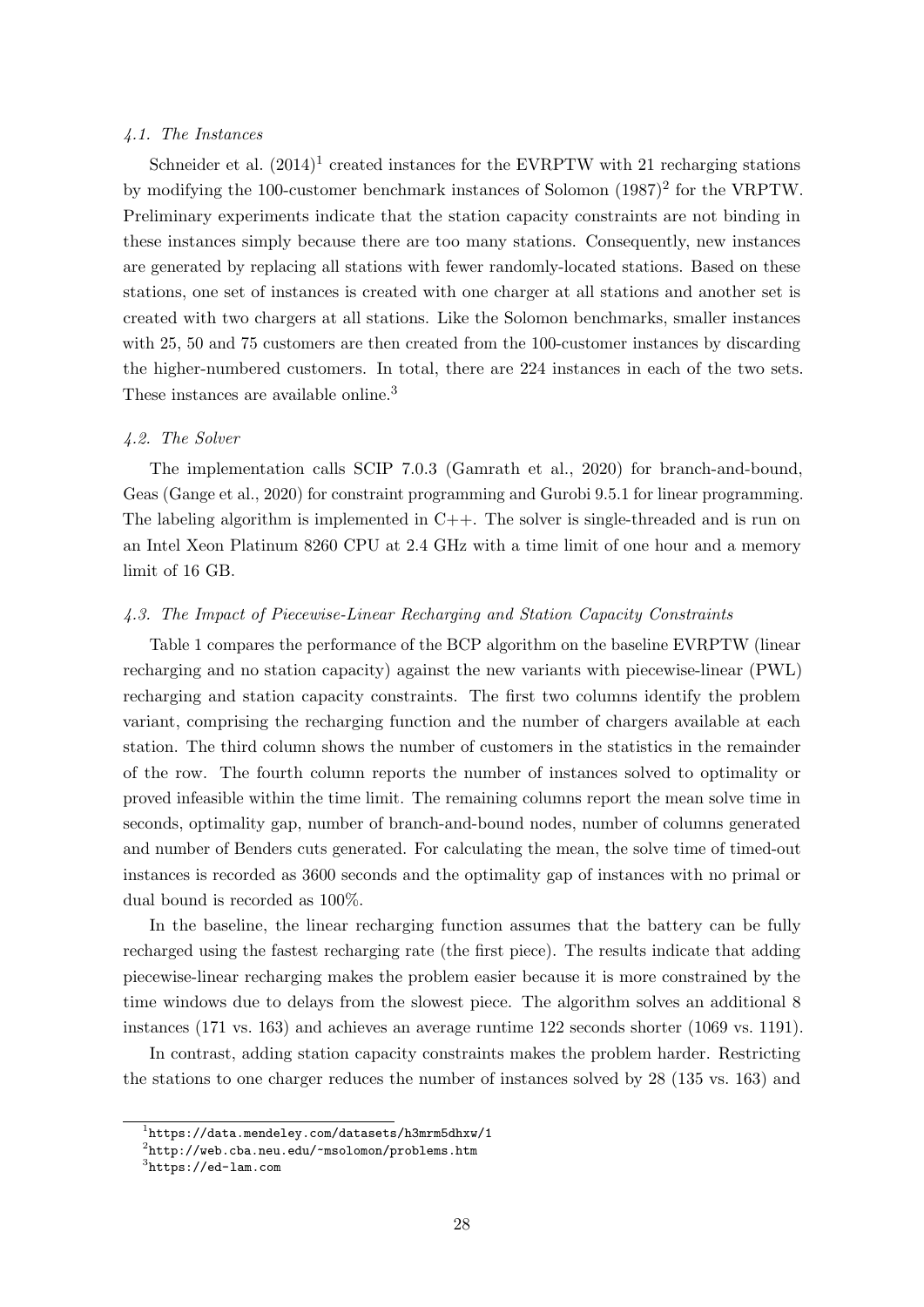<span id="page-29-0"></span>

| Recharging<br>Function | Chargers       | Customers | Solved  | Time | Gap   | Nodes | Columns | <b>Benders</b><br>Cuts |
|------------------------|----------------|-----------|---------|------|-------|-------|---------|------------------------|
| Linear                 | $\infty$       | 25        | 56/56   | 49   | 0%    | 219   | 1136    | $\overline{0}$         |
|                        |                | 50        | 46/56   | 767  | 5%    | 897   | 2572    | $\overline{0}$         |
|                        |                | 75        | 40/56   | 1370 | 11%   | 957   | 4192    | $\mathbf{0}$           |
|                        |                | 100       | 21/56   | 2577 | 27%   | 1741  | 6402    | $\overline{0}$         |
|                        |                | All       | 163/224 | 1191 | 11%   | 953   | 3575    | $\overline{0}$         |
| <b>PWL</b>             | $\infty$       | 25        | 56/56   | 13   | $0\%$ | 108   | 1016    | $\mathbf{0}$           |
|                        |                | $50\,$    | 45/56   | 824  | $5\%$ | 607   | 2366    | $\mathbf{0}$           |
|                        |                | 75        | 44/56   | 1129 | 15%   | 430   | 3989    | $\mathbf{0}$           |
|                        |                | 100       | 26/56   | 2310 | 32%   | 1524  | 5901    | $\overline{0}$         |
|                        |                | All       | 171/224 | 1069 | 13%   | 667   | 3318    | $\overline{0}$         |
| Linear                 | $\mathbf{1}$   | $\rm 25$  | 55/56   | 105  | $2\%$ | 620   | 1135    | $\boldsymbol{9}$       |
|                        |                | 50        | 39/56   | 1214 | 14%   | 2495  | 3173    | 55                     |
|                        |                | 75        | 29/56   | 2123 | 29%   | 2811  | 5740    | 31                     |
|                        |                | 100       | 12/56   | 3014 | 45%   | 2157  | 7526    | 13                     |
|                        |                | All       | 135/224 | 1614 | 22%   | 2021  | 4394    | 27                     |
| Linear                 | $\overline{2}$ | $\rm 25$  | 56/56   | 40   | 0%    | 187   | 1118    | $\mathbf{0}$           |
|                        |                | 50        | 46/56   | 782  | 5%    | 958   | 2592    | $\mathbf{0}$           |
|                        |                | 75        | 35/56   | 1603 | 14%   | 1481  | 4454    | $\mathbf 5$            |
|                        |                | 100       | 20/56   | 2671 | 34%   | 1836  | 6730    | 3                      |
|                        |                | All       | 157/224 | 1274 | 13%   | 1116  | 3724    | $\overline{2}$         |
| <b>PWL</b>             | $\mathbf{1}$   | 25        | 55/56   | 79   | $2\%$ | 654   | 1064    | $\overline{5}$         |
|                        |                | 50        | 38/56   | 1337 | 19%   | 2293  | 3194    | 59                     |
|                        |                | 75        | 29/56   | 1973 | 35%   | 2387  | 5374    | 44                     |
|                        |                | 100       | 17/56   | 2744 | 48%   | 2222  | 7026    | 13                     |
|                        |                | All       | 139/224 | 1533 | 26%   | 1889  | 4165    | 30                     |
| <b>PWL</b>             | $\sqrt{2}$     | $\rm 25$  | 56/56   | 13   | $0\%$ | 96    | 1002    | $\boldsymbol{0}$       |
|                        |                | $50\,$    | 44/56   | 899  | 7%    | 852   | 2398    | $\,3$                  |
|                        |                | 75        | 39/56   | 1413 | 21%   | 928   | 4301    | $\boldsymbol{6}$       |
|                        |                | 100       | 21/56   | 2512 | 38%   | 1711  | 6166    | $\overline{4}$         |
|                        |                | All       | 160/224 | 1209 | 16%   | 897   | 3467    | 3                      |

Table 1: Average statistics for all instances. Rounded to the nearest integer.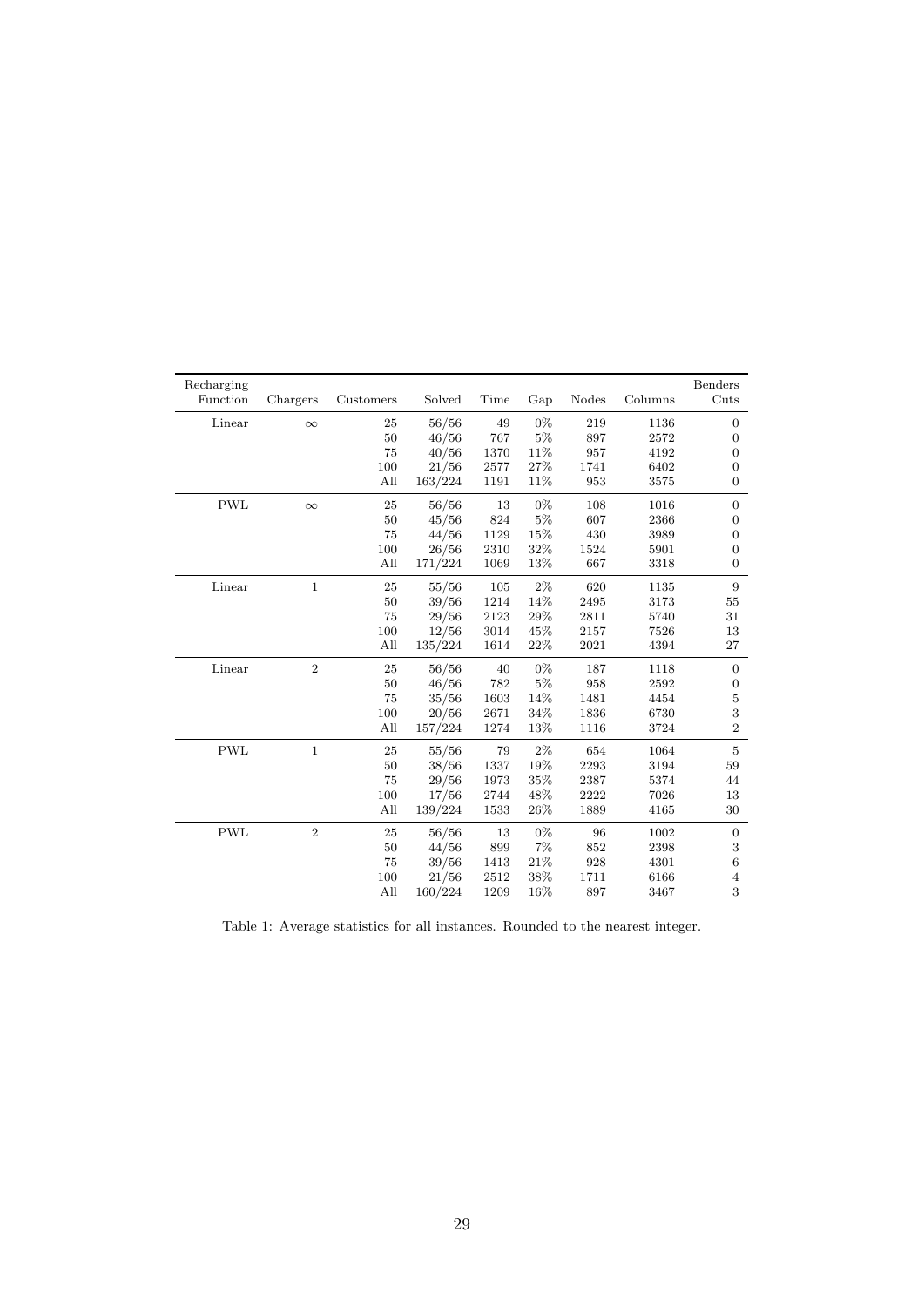increases the average runtime by 423 seconds (1614 vs. 1191). The station capacity constraints are not as tight with two chargers and hence the impact is not as dramatic. Adding the second charger allows 22 more instances (157 vs. 135) to be solved. Incorporating piecewise-linear recharging into the problem with station capacity constraints again improves the performance measures by solving a few more instances (139 vs. 135 and 160 vs. 157).

[Table 2](#page-31-0) presents statistics on the subset of instances with at least one Benders cut found. The fourth column reports the number of solved instances from this subset of instances. In contrast to other work, these results suggest that the station capacity constraints are not binding in most instances. With piecewise-linear recharging and one charger at every station, Benders cuts appear in even the smallest instances (25 customers) but are found in only 32 of the 224 instances.

The sixth to eighth columns show the proportion of time spent within the restricted master, pricing and the checking problems. Note that these percentages do not sum to 100% because they do not include time spent in the other components of branch-and-bound such as branching, node selection, etc. A lot more time is spent pricing than checking for the instances with one charger. With two chargers, the checking problem becomes much more time-consuming. This is because the problem is less constrained, making infeasibility harder to detect without a thorough search. The average optimality gap for the subset of instances that requires scheduling one charger is significantly worse (39% vs. 26%). Similar findings are observed for two chargers (27% vs. 16%).

Observe that the number of Benders cuts peaks at 50 customers for the problem with piecewise-linear recharging and one charger at every station. This occurs for several reasons. Instances with few customers do not require many vehicles, so there is less need for multiple vehicles to recharge at the same time. That is, whenever a vehicle wants to charge at a particular station, it is likely that the station is available. Furthermore, a fewer number of customers can be covered with shorter routes and a vehicle taking a short route likely means that the battery has enough initial charge for the entire route. At 50 customers, charging scheduling starts to become necessary, as seen in the large number of Benders cuts. As the problem becomes harder with more customers, the number of Benders cuts decreases because the algorithm spends significantly more time in pricing (trying to get to an optimal RMP solution before starting checking) and because the checking subproblem is called fewer times since integral solutions are harder to come by.

The last four columns report the average number of vehicles used, the average number of stations used (i.e., receives at least one vehicle), the average proportion of time that the used stations are charging at least one vehicle and the average proportion of time that the used stations are at capacity. The results show that the stations are charging at least one vehicle for a significant amount of time. In the case of one charger, a station is at capacity whenever it is in use. The stations are in use around 1/3rd of the time. For the larger instances with two chargers, the stations are at capacity around 1/10th of the time. Adding one additional charger to every station substantially alleviates the capacity limitations.

Overall, the hybrid BCP algorithm solves 30% (17 of 56) of the 100-customer instances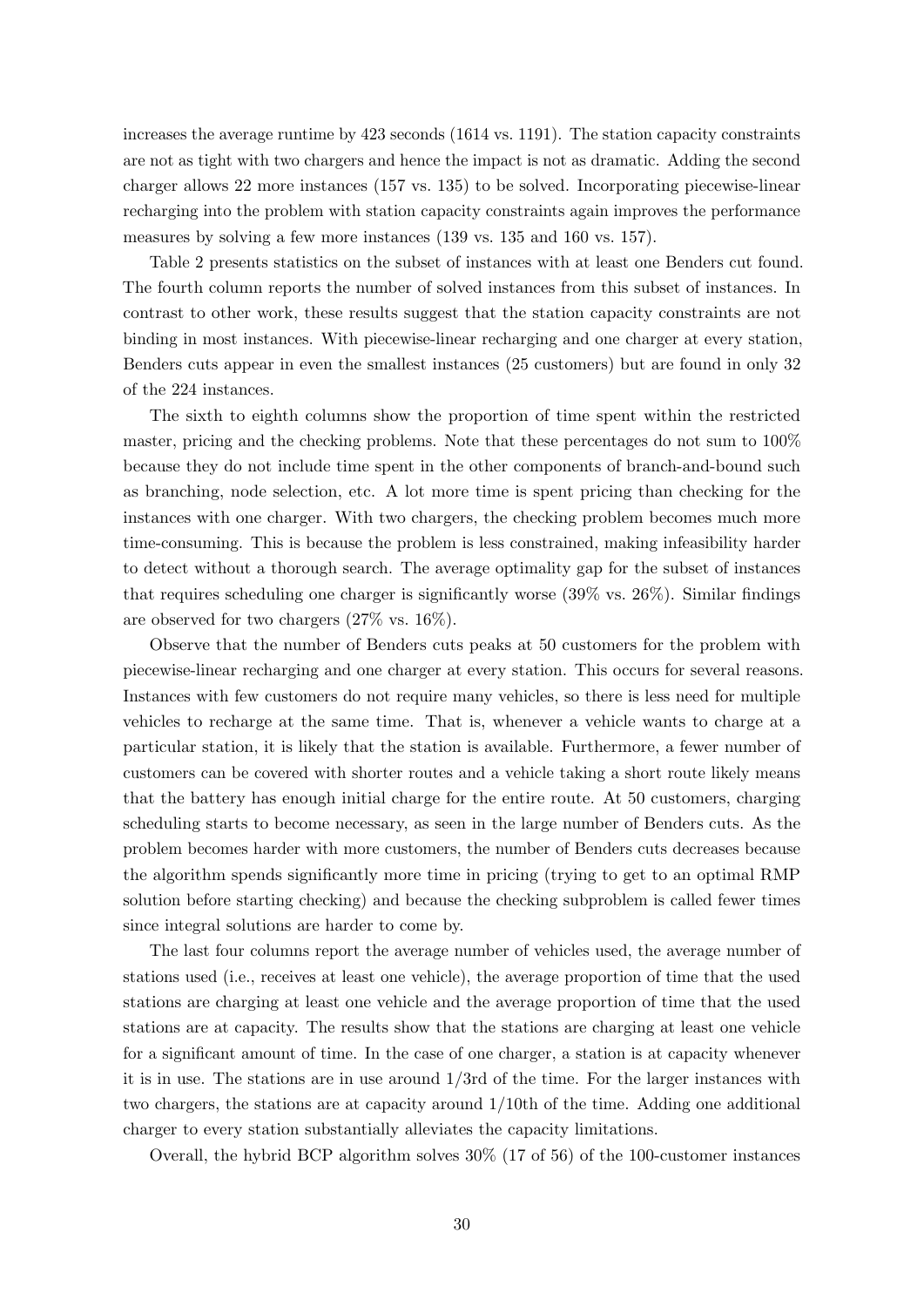<span id="page-31-0"></span>

| Recharging<br>Function | Chargers       | Customers | Solved | Time | Time in<br>Master | Time in<br>Pricing | Time in<br>Checking | Gap    | Nodes | Columns | Benders<br>Cuts | Vehicles<br>Used | Stations<br>Used | Station<br>in Use | Station at<br>Capacity |
|------------------------|----------------|-----------|--------|------|-------------------|--------------------|---------------------|--------|-------|---------|-----------------|------------------|------------------|-------------------|------------------------|
| Linear                 |                | 25        | 2/3    | 1202 | $2\%$             | 25%                | 34%                 | 33%    | 8186  | 567     | 167             | 9                | 4/10             | 39%               | 39%                    |
|                        |                | 50        | 12/20  | 1542 | $3\%$             | 47%                | 18%                 | 25%    | 5737  | 2675    | 153             | 15               | 3/7              | 35%               | 35%                    |
|                        |                | 75        | 11/24  | 2421 | $5\%$             | 72%                | 8%                  | 38%    | 6153  | 5592    | 73              | 20               | 3/7              | 30%               | $30\%$                 |
|                        |                | 100       | 5/21   | 2885 | $3\%$             | 87%                | $3\%$               | 38\%   | 4729  | 6575    | 36              | 27               | 3/6              | 33%               | 33%                    |
|                        |                | All       | 30/68  | 2252 | $4\%$             | 67%                | 10%                 | 34%    | 5681  | 4816    | 89              | 20               | 3/7              | 33%               | 33%                    |
| Linear                 | $\overline{2}$ | 50        | 3/3    | 522  | $1\%$             | 83%                | 12%                 | $0\%$  | 2276  | 1616    | 4               | 18               | 9/13             | 33%               | 7%                     |
|                        |                | 75        | 2/7    | 2630 | $5\%$             | 75%                | $12\%$              | 15%    | 6071  | 4110    | 36              | 23               | 7/10             | 39%               | $16\%$                 |
|                        |                | 100       | 1/7    | 3507 | $2\%$             | 91%                | $4\%$               | 44\%   | 5130  | 6574    | 23              | 33               | 6/8              | 43\%              | $18\%$                 |
|                        |                | All       | 6/17   | 2619 | $3\%$             | 83%                | 8%                  | 24\%   | 5014  | 4685    | 25              | 25               | 7/10             | 39%               | 14%                    |
| <b>PWL</b>             |                | 25        | 3/4    | 930  | $2\%$             | 55%                | 11\%                | 25%    | 7819  | 1206    | 70              | 6                | 3/10             | 35%               | $35\%$                 |
|                        |                | 50        | 13/21  | 1641 | $4\%$             | 49%                | 15%                 | 38\%   | 5710  | 3082    | 158             | 15               | 2/8              | 38%               | $38\%$                 |
|                        |                | 75        | 9/24   | 2427 | $4\%$             | 70%                | 10%                 | 42%    | 5350  | 5406    | 103             | 20               | 3/7              | 30%               | 30%                    |
|                        |                | 100       | 7/21   | 2683 | $3\%$             | 86%                | 3%                  | 39%    | 5103  | 6569    | 34              | 27               | 3/5              | 28%               | $28\%$                 |
|                        |                | All       | 32/70  | 2182 | $4\%$             | 68%                | $9\%$               | 39%    | 5525  | 4818    | 97              | 20               | 3/7              | 32%               | 32\%                   |
| <b>PWL</b>             | $\overline{2}$ | 25        | 1/1    | 5    | $0\%$             | 12%                | 86%                 | $0\%$  | 13    | 241     |                 | $\overline{7}$   | 6/8              | $24\%$            | $1\%$                  |
|                        |                | 50        | 3/5    | 1660 | $1\%$             | 44\%               | 23%                 | 22%    | 7546  | 1461    | 37              | 19               | 7/9              | $36\%$            | 15%                    |
|                        |                | 75        | 4/8    | 2026 | $2\%$             | 44%                | 45%                 | $26\%$ | 3910  | 3440    | 44              | 25               | 8/9              | 37%               | 11%                    |
|                        |                | 100       | 1/9    | 3235 | $1\%$             | 87%                | 8%                  | 34%    | 5018  | 5755    | 23              | 25               | 5/7              | 43\%              | 17%                    |
|                        |                | All       | 9/23   | 2332 | $1\%$             | 60%                | 28%                 | 27%    | 4964  | 3777    | 32              | 22               | 6/8              | 38%               | 14%                    |

Table 2: Average statistics for the subset of instances with at least one Benders cut. Rounded to the nearest integer.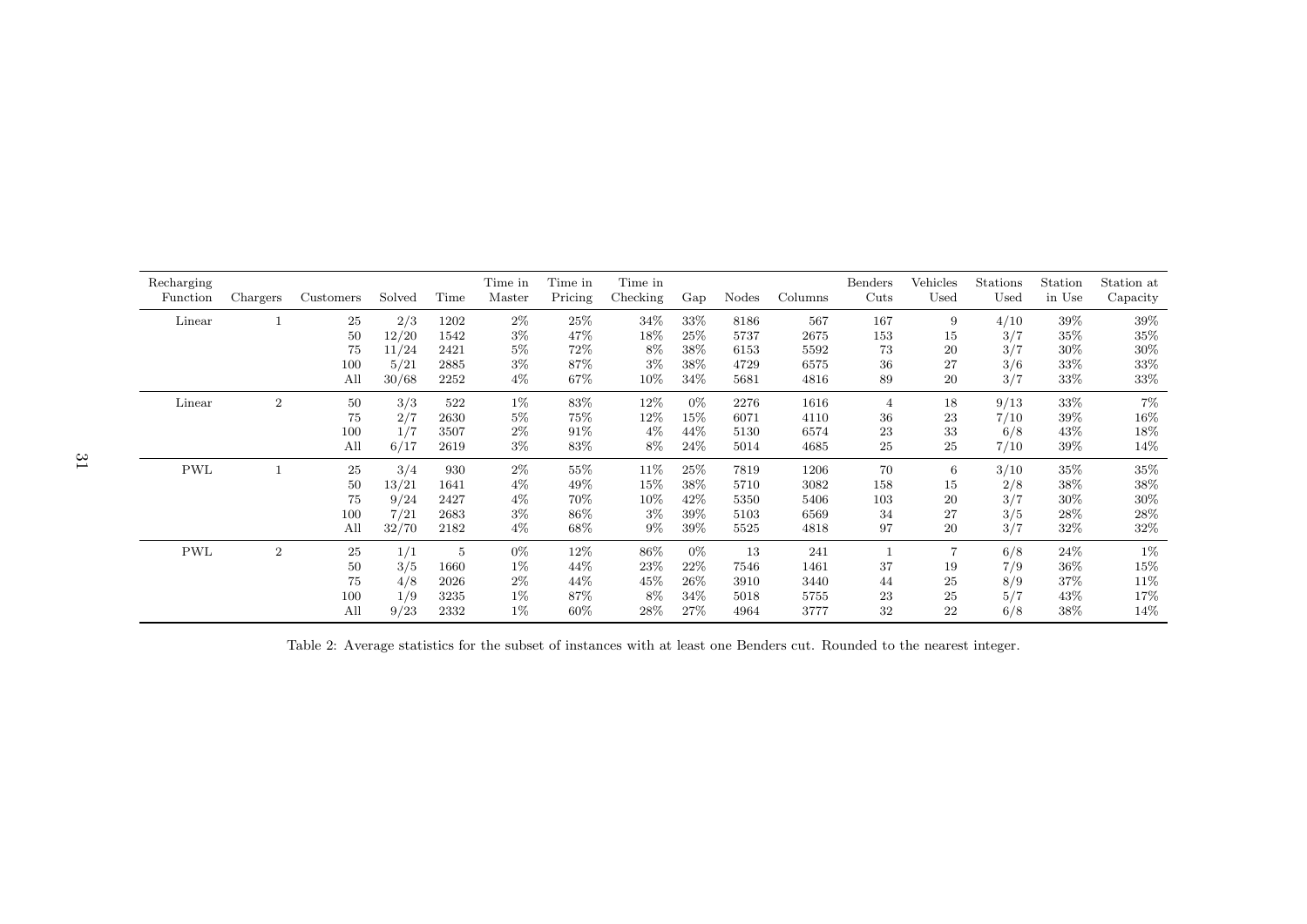<span id="page-32-1"></span>

| Customers | Solved  | Time | Gap    | Nodes | Columns | Benders<br>Cuts |
|-----------|---------|------|--------|-------|---------|-----------------|
| 25        | 54/56   | 150  | $13\%$ | 1177  | 792     |                 |
| 50        | 45/56   | 790  | 33\%   | 688   | 2580    | 27              |
| 75        | 42/56   | 1034 | 59%    | 95    | 3734    | 5               |
| 100       | 32/56   | 1658 | 70%    | 313   | 4817    | 0               |
| All       | 173/224 | 908  | 44%    | 568   | 2981    | 8               |

Table 3: Average statistics for full recharging and one charger at every station. Rounded to the nearest integer.

with piecewise-linear recharging and one charger at every station and 38% (21 of 56) of the instances with two chargers. Considering the subset of 100-customer instances with binding station capacity constraints, the algorithm solves  $33\%$  (7 of 21) and  $11\%$  (1 of 9), respectively. These results signify that the station capacity constraints remain a significant challenge. Nonetheless, the results demonstrate that the proposed method displays substantially better scalability than the existing methods for related but different problems. The results confirm that the route-then-schedule methodology is appropriate for the EVRPTW-PLR-CRS because the EVRPTW-PLR-CRS is predominantly a routing problem. The scheduling component becomes relatively easy once the routes are fixed as the routes have few, if any, visits to the recharging stations.

## 4.4. The Impact of Full Recharges

This section analyzes the impact of always requiring vehicles to recharge to full when visiting a station. This problem variant is the simplest of four cases studied by [Desaulniers](#page-36-1) [et al.](#page-36-1) [\(2016\)](#page-36-1). The modifications to the BCP algorithm are described in [Appendix B.](#page-34-0) [Table 3](#page-32-1) shows the results for the instances with one charger at every station. The previous section found that replacing the linear recharging function with a piecewise-linear function that has slower pieces significantly delays the vehicles, making many routes time-infeasible. Full recharging makes even more routes time-infeasible, and sometimes whole instances infeasible, because the vehicles must discharge and recharge through the slowest piece in the higher states of charge. In contrast, vehicles can maintain their states of charge in the fastest piece when partial recharges are allowed. The key finding is that slow recharging delays the vehicles, making the problem easier to solve because the time constraints are more likely to be violated and hence the search space is smaller.

## <span id="page-32-0"></span>5. Conclusion and Future Work

This paper proposes an exact method for solving the EVRPTW-PLR-CRS. The EVRPTW-PLR-CRS includes a more realistic non-linear recharging procedure and recharging stations with a limited number of chargers which must be shared among the vehicles. To ensure that the vehicles achieve their collective goal of delivering the packages to all customers on time, the vehicles are required to self-organize at the recharging stations. This interaction leads to a novel scheduling structure rarely seen in vehicle routing problems.

This paper develops a BCP algorithm for the EVRPTW-PLR-CRS that exploits the best available technologies for routing and scheduling by distributing the routing to integer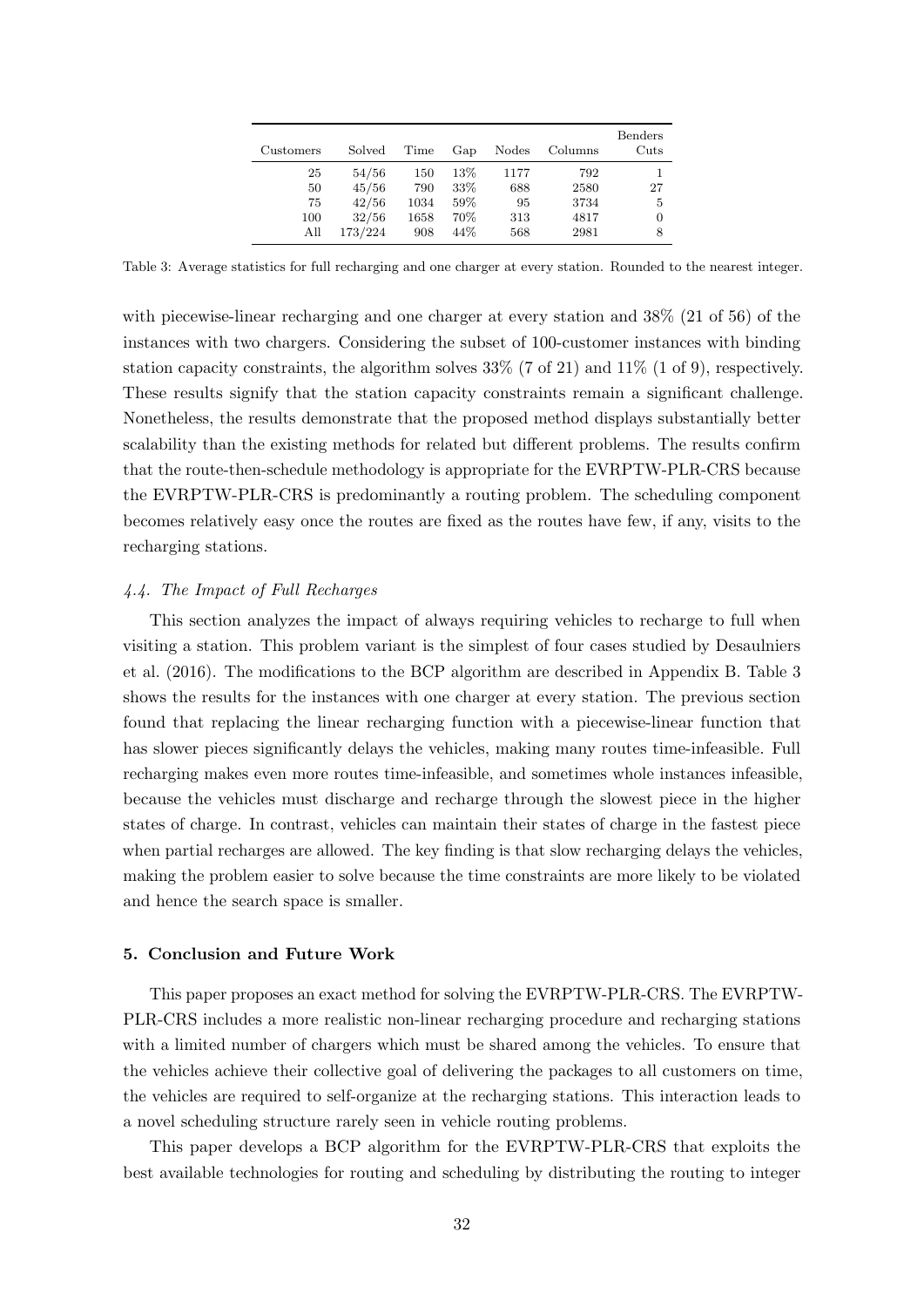programming and the scheduling to constraint programming. The method deploys a veryrecent generic form of logic-based Benders decomposition which can separate combinatorial Benders cuts overarching all vehicles. The framework makes solving vehicle routing problems with synchronization relatively easy, as otherwise, handling the interaction/synchronization between vehicles is extremely difficult and usually problem-specific.

Previous work on automatic logic-based Benders decomposition require the integer programming problem and the constraint programming problem to communicate through a set of identical variables. This paper develops a new translation that enables the checking subproblem to use the giant tour formulation more friendly to constraint programming technology. The paper also proposes two simple lifting techniques to strengthen the combinatorial Benders cuts. The hybrid BCP algorithm solves 299 of all 448 instances (51%) and 38 of the 112 100-customer instances (34%).

[Lam and Van Hentenryck](#page-38-4) [\(2017\)](#page-38-4) speculate that the generic form of logic-based Benders decomposition is ineffective in column generation solvers of classical vehicle routing problems because the intra-route constraints (e.g., time windows) are almost always binding and suggest that the approach may be useful in rich vehicle routing problems when synchronization constraints are seldom binding. This paper validates their hypothesis.

As the generic form of logic-based Benders decomposition is only invented recently, many directions for future work are available. In particular, developing a deeper connection between the master, pricing and checking subproblems is a promising topic. Presently, the master problem completely ignores the scheduling constraints in the absence of the combinatorial Benders cuts. In many studies using logic-based Benders decomposition, the branch-and-cut master problem is equipped with a relaxation of the omitted constraints to drive it towards candidate solutions that are more likely to be feasible in the checking subproblem. In the context of branch-and-price, this relaxation in the master problem is associated with a new dual variable that imposes additional structure in the pricing subproblem that destroys the pricing algorithm. Hence, it is extremely difficult to implement a relaxation of the scheduling constraints in the master problem even though the relaxations themselves are well-known.

## <span id="page-33-0"></span>Appendix A. An Example of the EVRPTW-PLR-CRS

[Figure A.5](#page-34-1) illustrates the routes of two vehicles visiting three customers with a detour via a common recharging station. One vehicle follows the solid arcs on the top and the other vehicle follows the dashed arcs on the bottom. Both recharging and discharging rates are equal to 1 unit of energy per timestep. The time window of each customer is given on the right. All customers have zero service duration. The two numbers above (resp. below) a vertex provide the time of starting service and the charge of the top (resp. bottom) vehicle. The arrows at the stations indicate the time and charge before and after recharging. The number on each arc is the travel time and the identical energy consumption.

The top route begins at the depot  $D^+$  at timestep 0 with 15 units of energy in its battery. It consumes 10 timesteps and 10 units of energy to reach station S at timestep 10. It then recharges until timestep 12 to gain 2 units of energy. It spends 2 timesteps and 2 units of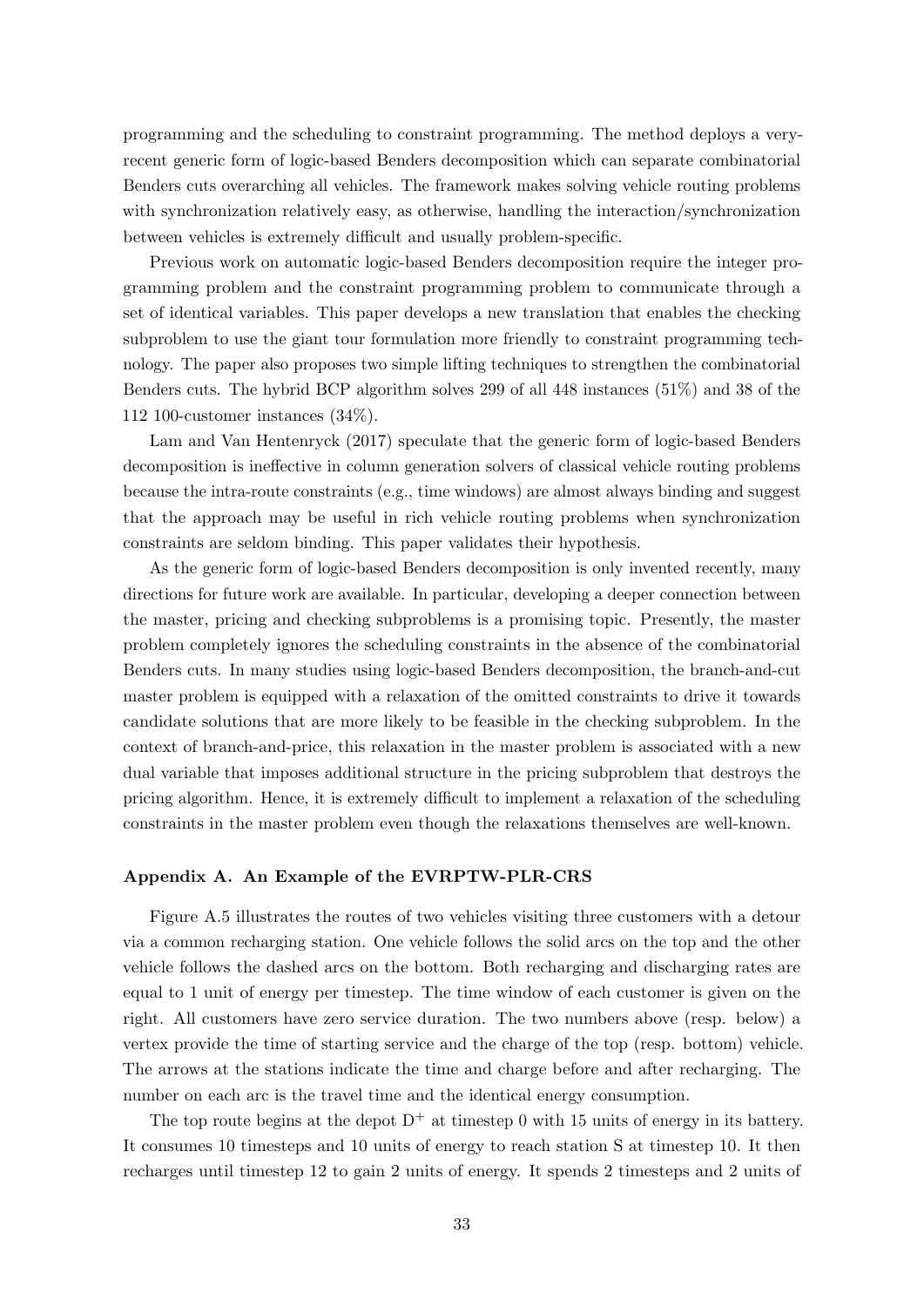<span id="page-34-1"></span>

Figure A.5: The routes of two vehicles concurrently recharging at a station.

energy to arrive at customer C1 at timestep 14 with 5 units of energy remaining. It finally finishes its route at the depot  $D^-$  at timestep 19 with no energy remaining.

The bottom route also begins at the depot  $D^+$  at timestep 0 with 15 units of energy. It delivers a package to customer C2 at the same location, costing 0 units of time and energy, but it is delayed from unloading until the time window opens at timestep 2. It then consumes 6 timesteps and 6 units of energy to reach station S at timestep 8 with 9 units of energy remaining. It recharges for 4 timesteps and finishes with a total of 13 units of energy. It spends 5 timesteps traveling to customer C3 and arrives at timestep 17 with 8 units of energy leftover. It ends at the depot  $D^-$  at timestep 25 with an empty battery.

After arriving at station S, the top vehicle requires 7 units of energy for the remainder of its route. It arrives at the station with 5 units of energy, which means that it must recharge for 2 timesteps to acquire the 7 units of energy to complete its route. The vehicle arrives at timestep 10 and must depart by timestep 12 to reach customer C1 before the time window closes. Hence, it must recharge during timesteps 10 and 11.

The bottom vehicle arrives at station S with 9 units of energy and requires a total of 13 units of energy to complete its route. Hence, it must recharge for 4 timesteps. It arrives at the station at timestep 8 and must depart by timestep 15 to arrive at customer C3 before the time window closes at timestep 20. Because it must recharge for 4 timesteps within this time interval, it has a slack of 3 timesteps for delaying the recharge.

Assuming that the station has a single charger, [Figure A.6](#page-35-3) demonstrates that regardless of whether the bottom vehicle recharges at the earliest (left) or latest (right) opportunity, no feasible schedule that satisfies the arrival times at customers C1 and C3 exists.

## <span id="page-34-0"></span>Appendix B. Modifications to Full Recharges

This section presents modifications to always fully recharge a vehicle. In the labeling algorithm [\(Algorithm 2\)](#page-15-0), [Lines 10](#page-10-22) to [29](#page-15-3) are replaced with [Algorithm 4.](#page-35-4) If the destination is a station [\(Line 4\)](#page-10-4), for each piece  $p \in \mathcal{P}$  in order [\(Line 5\)](#page-10-5), [Line 6](#page-10-20) calculates the energy recharged in the piece, [Line 7](#page-10-6) increases the energy available by this amount and [Line 8](#page-10-21) delays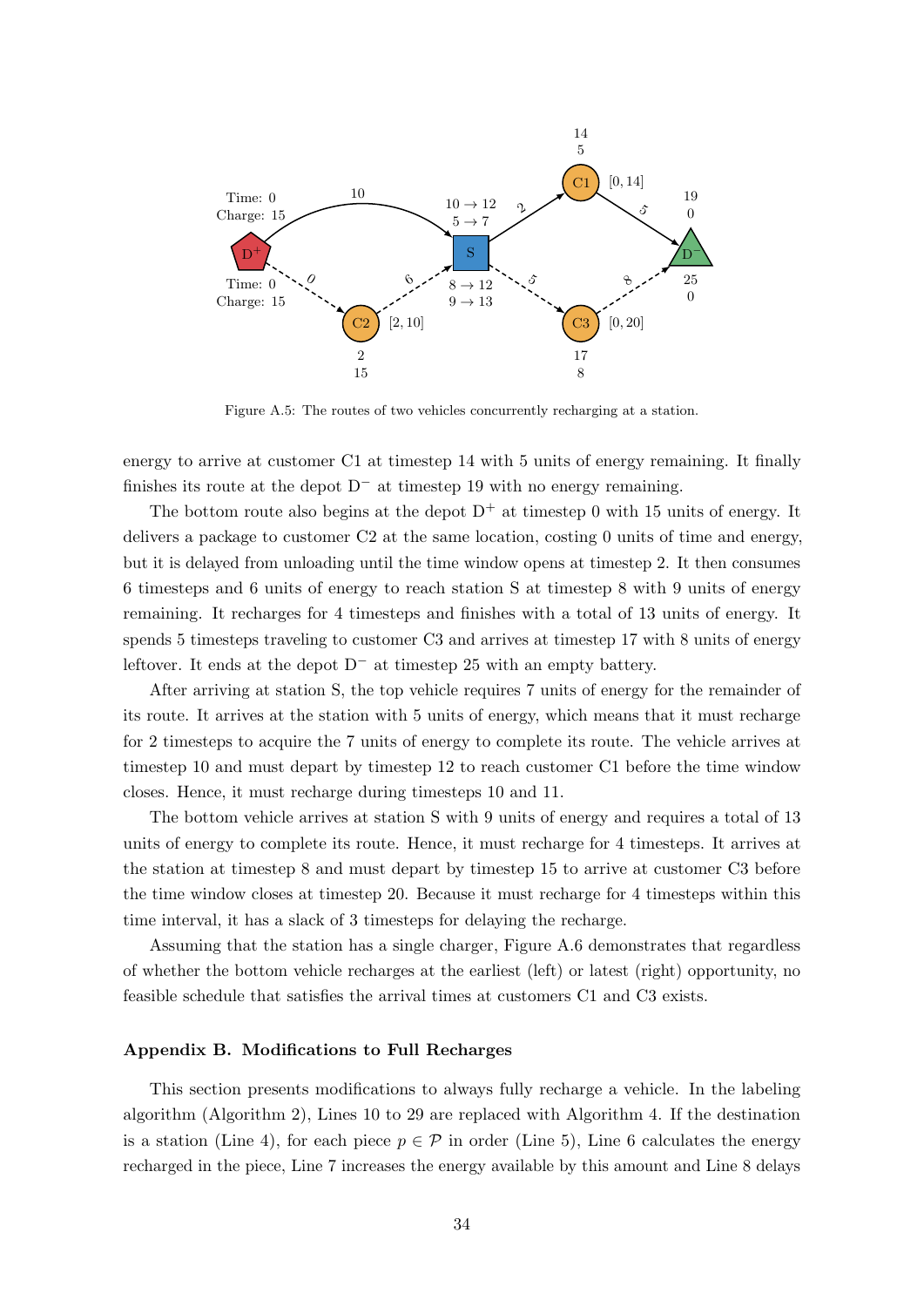<span id="page-35-3"></span>

Figure A.6: Scheduling the two vehicles in [Figure A.5](#page-34-1) to recharge at station S. No feasible schedule exists because the two vehicles are trying to use one charger simultaneously.

the vehicle by the time to recharge this amount.

<span id="page-35-4"></span>Algorithm 4 Changes to the labeling algorithm to require full recharges. 1:  $l_j^{\text{energy}} \leftarrow l_i^{\text{energy}} - t_{i,j}^{\text{energy}}$ i,j  $\text{2: if } l^{\text{energy}}_j < 0 \lor l^{\text{time}}_j > t^{\text{close}}_j \text{ then}$ 3: exit (extension is infeasible) 4: if  $j \in \mathcal{S}'$  then 5: for  $p = 1, \ldots, P$  do 6:  $\Delta \leftarrow \max_{\{ \sigma_p - \max_{j} \} \{ \sigma_{p-1}, l_j^{\text{energy}} \}, 0 \}$ <br>7:  $l_j^{\text{energy}} \leftarrow l_j^{\text{energy}} + \Delta$  $7:$ 8:  $t_j^{\text{time}} \leftarrow t_j^{\text{time}} + \Delta/\theta_p$ 9: if  $l_j^{\mathrm{time}}>t_j^{\mathrm{close}}$  then 10: exit (extension is infeasible)

In the checking subproblem, Constraints  $(B.1)$  is added to enforce full recharges. This constraint states that the energy level must be full when departing a station.

<span id="page-35-5"></span>
$$
e_i' = T^{\text{energy}} \qquad \qquad \forall i \in \mathcal{S}'. \tag{B.1}
$$

# Funding Sources

This research did not receive any specific grant from funding agencies in the public, commercial, or not-for-profit sectors.

# References

- <span id="page-35-0"></span>Andersen, E.D., 2014. How to use Farkas' lemma to say something important about infeasible linear problems. Technical Report. MOSEK. [https://docs.mosek.com/whitepapers/](https://docs.mosek.com/whitepapers/infeas.pdf) [infeas.pdf](https://docs.mosek.com/whitepapers/infeas.pdf).
- <span id="page-35-1"></span>Ascheuer, N., Fischetti, M., Grötschel, M., 2000. A polyhedral study of the asymmetric traveling salesman problem with time windows. Networks 36, 69–79.
- <span id="page-35-2"></span>Baldacci, R., Mingozzi, A., Roberti, R., 2011. New route relaxation and pricing strategies for the vehicle routing problem. Operations Research 59, 1269–1283.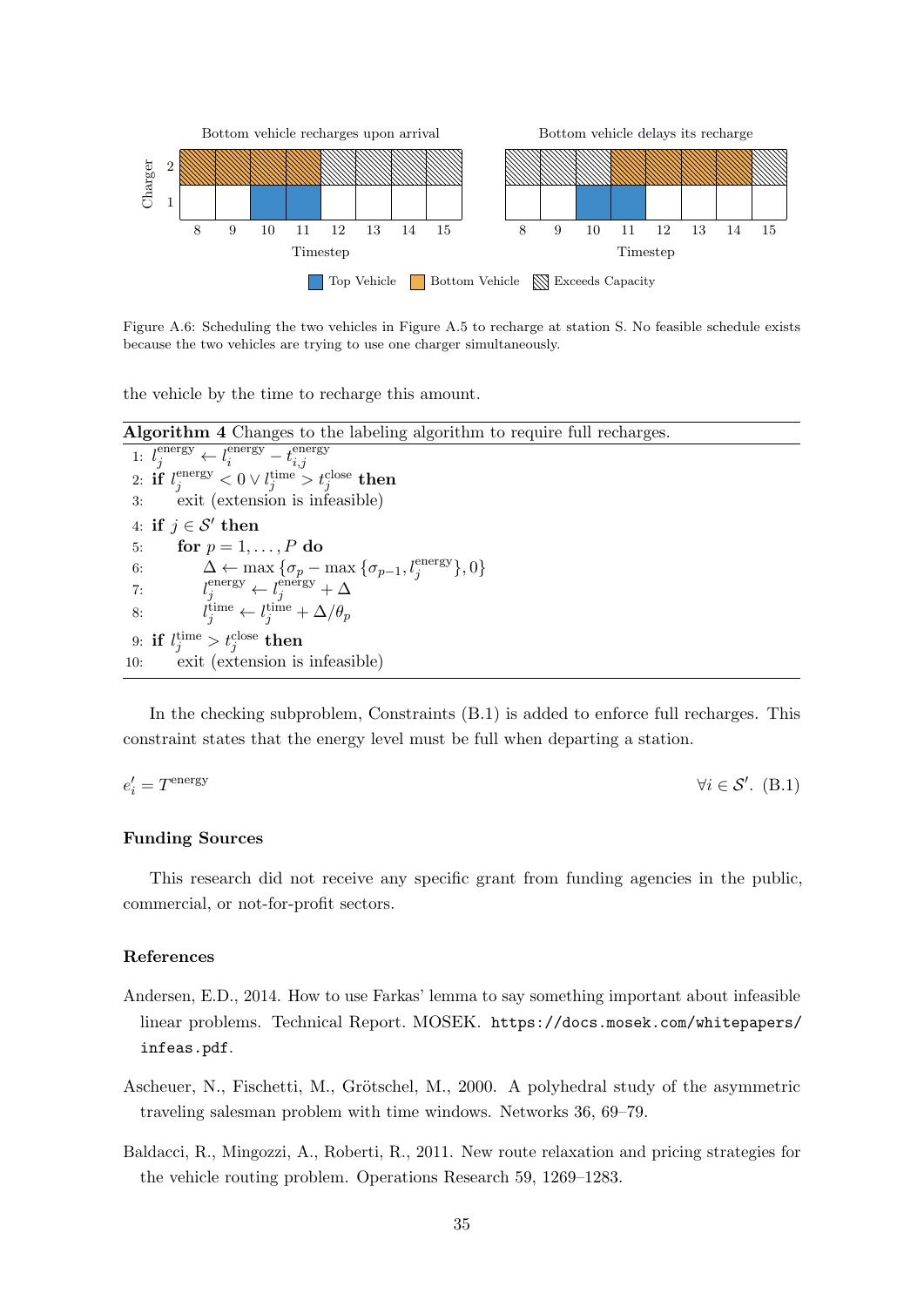- <span id="page-36-8"></span>Bruglieri, M., Mancini, S., Pisacane, O., 2019. The green vehicle routing problem with capacitated alternative fuel stations. Computers & Operations Research 112, 104759.
- <span id="page-36-9"></span>Bruglieri, M., Mancini, S., Pisacane, O., 2021. A more efficient cutting planes approach for the green vehicle routing problem with capacitated alternative fuel stations. Optimization Letters 15, 2813–2829.
- <span id="page-36-5"></span>Codato, G., Fischetti, M., 2006. Combinatorial Benders' cuts for mixed-integer linear programming. Operations Research 54, 756–766.
- <span id="page-36-0"></span>Costa, L., Contardo, C., Desaulniers, G., 2019. Exact branch-price-and-cut algorithms for vehicle routing. Transportation Science 53, 946–985.
- <span id="page-36-4"></span>Davies, T.O., Gange, G., Stuckey, P.J., 2017. Automatic logic-based Benders decomposition with MiniZinc, in: Thirty-First AAAI Conference on Artificial Intelligence, pp. 787–793.
- <span id="page-36-3"></span>Desaulniers, G., Desrosiers, J., Solomon, M.M. (Eds.), 2005. Column Generation. Springer.
- <span id="page-36-13"></span>Desaulniers, G., Desrosiers, J., Spoorendonk, S., 2011. Cutting planes for branch-and-price algorithms. Networks 58, 301–310.
- <span id="page-36-1"></span>Desaulniers, G., Errico, F., Irnich, S., Schneider, M., 2016. Exact algorithms for electric vehicle-routing problems with time windows. Operations Research 64, 1388–1405.
- <span id="page-36-2"></span>Desaulniers, G., Gschwind, T., Irnich, S., 2020. Variable fixing for two-arc sequences in branch-price-and-cut algorithms on path-based models. Transportation Science 54, 1170– 1188.
- <span id="page-36-11"></span>Drexl, M., 2012. Synchronization in vehicle routing–a survey of VRPs with multiple synchronization constraints. Transportation Science 46, 297–316.
- <span id="page-36-12"></span>El Hachemi, N., Gendreau, M., Rousseau, L.M., 2011. A hybrid constraint programming approach to the log-truck scheduling problem. Annals of Operations Research 184, 163–178.
- <span id="page-36-6"></span>Feydy, T., Stuckey, P.J., 2009. Lazy clause generation reengineered, in: Gent, I.P. (Ed.), Proceedings of the 15th International Conference on Principles and Practice of Constraint Programming (CP2009), Springer. pp. 352–366.
- <span id="page-36-10"></span>Froger, A., Jabali, O., Mendoza, J.E., Laporte, G., 2021. The electric vehicle routing problem with capacitated charging stations. Transportation Science.
- <span id="page-36-7"></span>Froger, A., Mendoza, J.E., Jabali, O., Laporte, G., 2019. Improved formulations and algorithmic components for the electric vehicle routing problem with nonlinear charging functions. Computers & Operations Research 104, 256–294.
- <span id="page-36-14"></span>Gamrath, G., Anderson, D., Bestuzheva, K., Chen, W.K., Eifler, L., Gasse, M., Gemander, P., Gleixner, A., Gottwald, L., Halbig, K., Hendel, G., Hojny, C., Koch, T., Le Bodic, P., Maher, S.J., Matter, F., Miltenberger, M., Mühmer, E., Müller, B., Pfetsch, M.E.,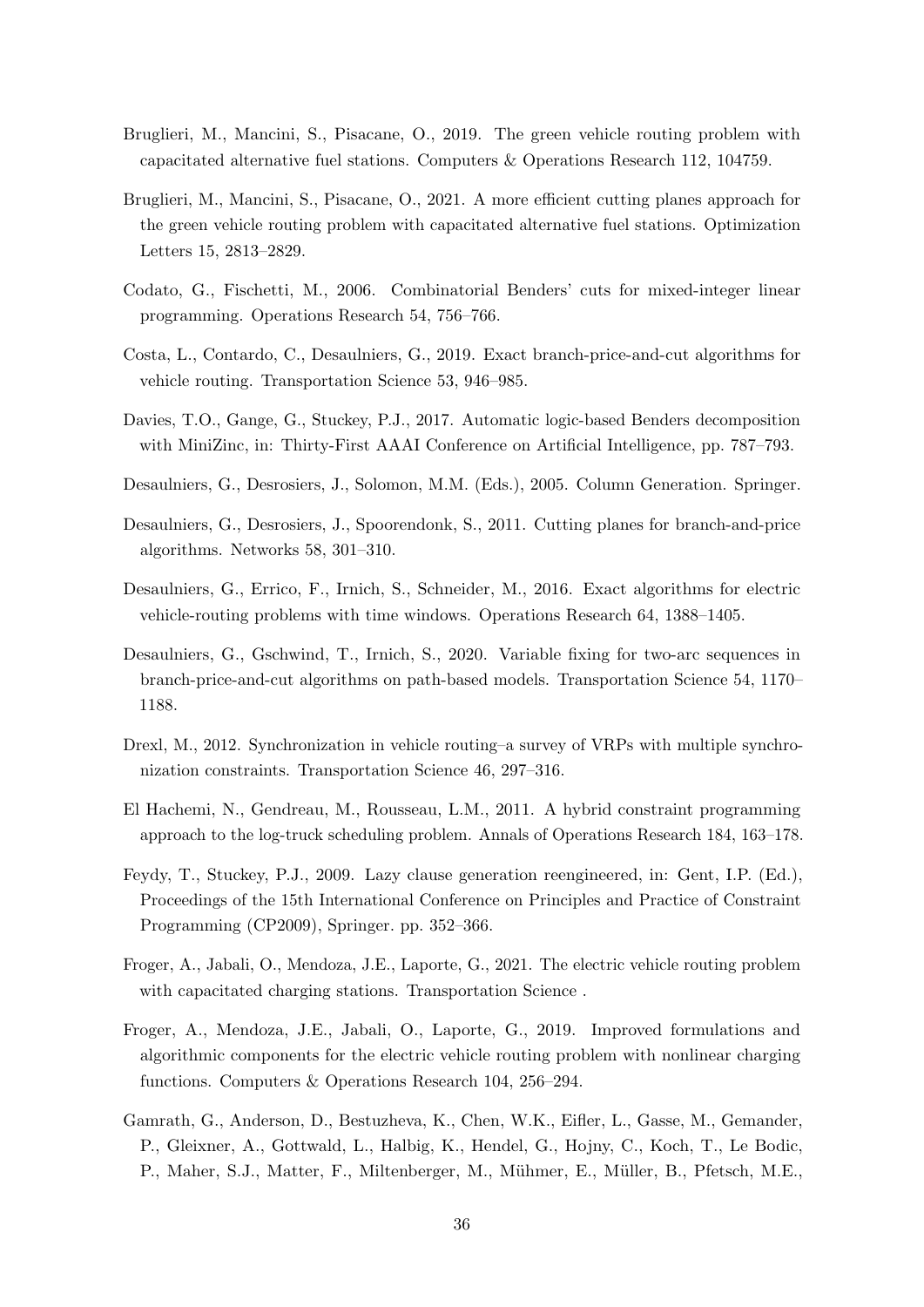Schlösser, F., Serrano, F., Shinano, Y., Tawfik, C., Vigerske, S., Wegscheider, F., Weninger. D., Witzig, J., 2020. The SCIP Optimization Suite 7.0. Technical Report. Optimization Online. [http://www.optimization-online.org/DB\\_HTML/2020/03/7705.html](http://www.optimization-online.org/DB_HTML/2020/03/7705.html).

- <span id="page-37-12"></span>Gange, G., Berg, J., Demirović, E., Stuckey, P.J., 2020. Core-guided and core-boosted search for CP, in: Hebrard, E., Musliu, N. (Eds.), Proceedings of the 16th International Conference on the Integration of Constraint Programming, Artificial Intelligence, and Operations Research (CPAIOR2019), Springer. pp. 205–221.
- <span id="page-37-0"></span>Heinz, S., 2018. Presolving techniques and linear relaxations for cumulative scheduling. Ph.D. thesis. Technische Universität Berlin. Berlin.
- <span id="page-37-2"></span>Hooker, J.N., Ottosson, G., 2003. Logic-based Benders decomposition. Mathematical Programming 96, 33–60.
- <span id="page-37-8"></span>Irnich, S., Desaulniers, G., 2005. Shortest Path Problems with Resource Constraints. Springer. chapter 2. Column generation, pp. 33–65.
- <span id="page-37-11"></span>Jepsen, M., Petersen, B., Spoorendonk, S., Pisinger, D., 2008. Subset-row inequalities applied to the vehicle-routing problem with time windows. Operations Research 56, 497–511.
- <span id="page-37-7"></span>Jungwirth, A., Desaulniers, G., Frey, M., Kolisch, R., 2020. Exact branch-price-and-cut for a hospital therapist scheduling problem with flexible service locations and time-dependent location capacity. <https://mediatum.ub.tum.de/1427721>.
- <span id="page-37-5"></span>Keskin, M., Laporte, G., Çatay, B., 2019. Electric vehicle routing problem with timedependent waiting times at recharging stations. Computers & Operations Research 107, 77–94.
- <span id="page-37-4"></span>Keskin, M., Çatay, B., Laporte, G., 2021. A simulation-based heuristic for the electric vehicle routing problem with time windows and stochastic waiting times at recharging stations. Computers & Operations Research 125, 105060.
- <span id="page-37-9"></span>Kilby, P., Shaw, P., 2006. Vehicle routing. Elsevier. chapter 23. Handbook of constraint programming, pp. 799–834.
- <span id="page-37-10"></span>Kohl, N., Desrosiers, J., Madsen, O.B.G., Solomon, M.M., Soumis, F., 1999. 2-path cuts for the vehicle routing problem with time windows. Transportation Science 33, 101–116.
- <span id="page-37-3"></span>Kullman, N.D., Goodson, J.C., Mendoza, J.E., 2021. Electric vehicle routing with public charging stations. Transportation Science 55, 637–659.
- <span id="page-37-1"></span>Lam, E., Gange, G., Stuckey, P.J., Van Hentenryck, P., Dekker, J.J., 2020. Nutmeg: A MIP and CP hybrid solver using branch-and-check. SN Operations Research Forum 1, 22.
- <span id="page-37-6"></span>Lam, E., Van Hentenryck, P., 2016. A branch-and-price-and-check model for the vehicle routing problem with location congestion. Constraints 21, 394–412.